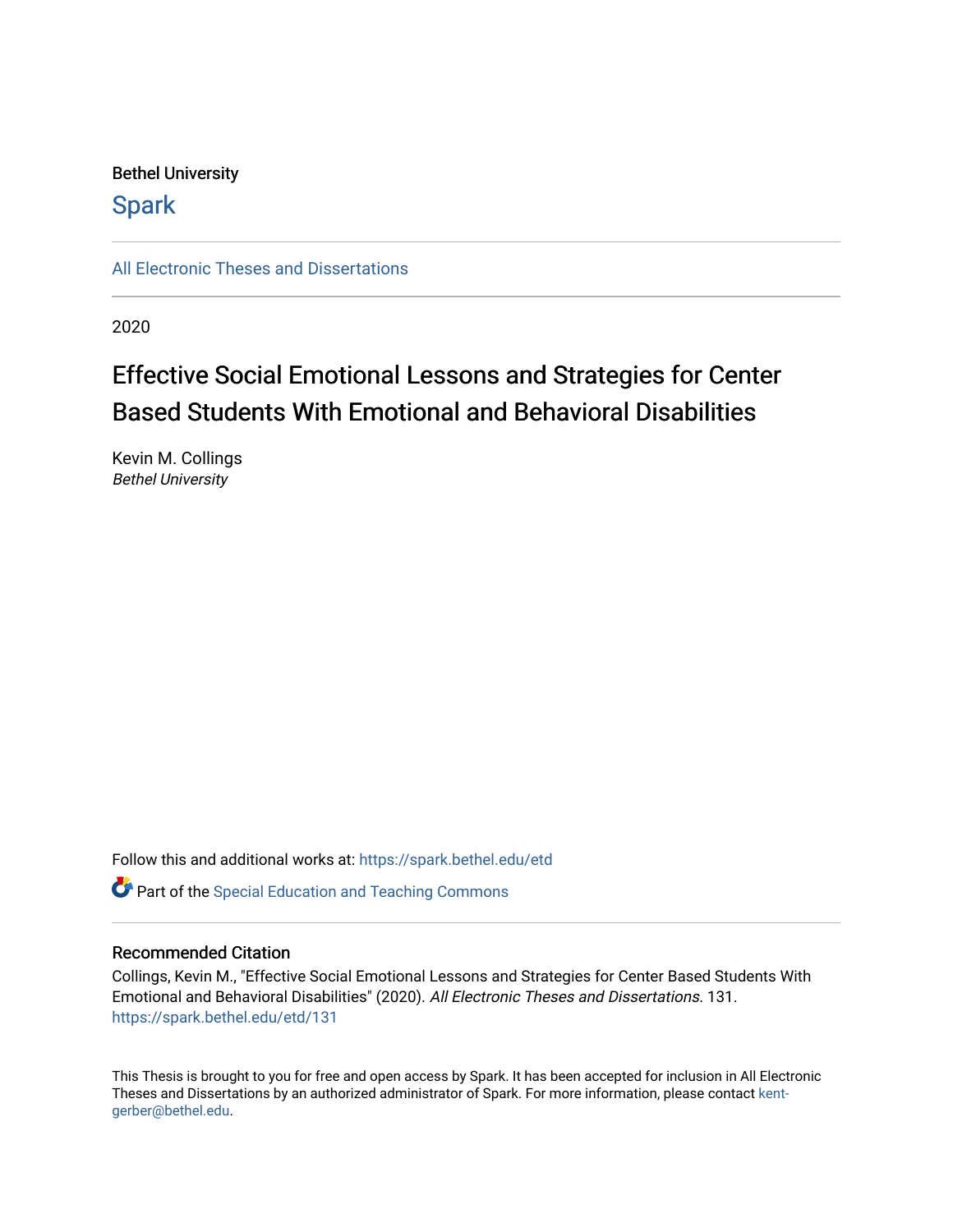# **EFFECTIVE SOCIAL EMOTIONAL LESSONS AND STRATEGIES FOR CENTER BASED STUDENTS WITH EMOTIONAL AND BEHAVIORAL DISABILITIES**

**BY**

# **KEVIN MICHAEL COLLINGS**

# **IN PARTIAL FULFILLMENT OF THE**

# **REQUIREMENTS FOR THE DEGREE OF**

# **MASTER OF ARTS**

**APRIL, 2020**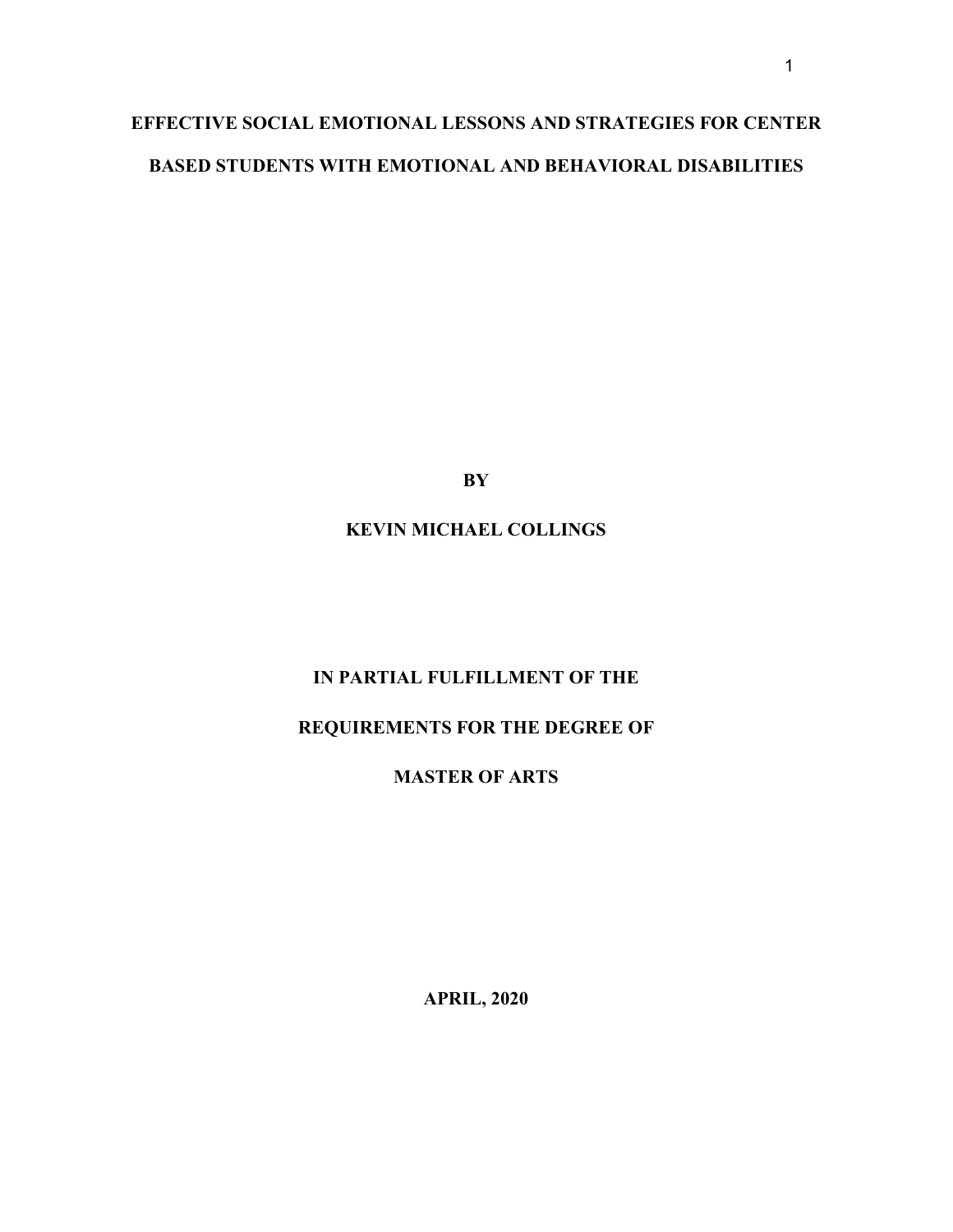# **EFFECTIVE SOCIAL EMOTIONAL LESSONS AND STRATEGIES FOR CENTER BASED STUDENTS WITH EMOTIONAL AND BEHAVIORAL DISABILITIES**

**BY**

# **KEVIN MICHAEL COLLINGS**

# **APPROVED:**

# **ADVISOR: CHARLES S. STRAND, ED.S.**

# **PROGRAM DIRECTOR: KATIE BONAWITZ, ED.D.**

**APRIL, 2020**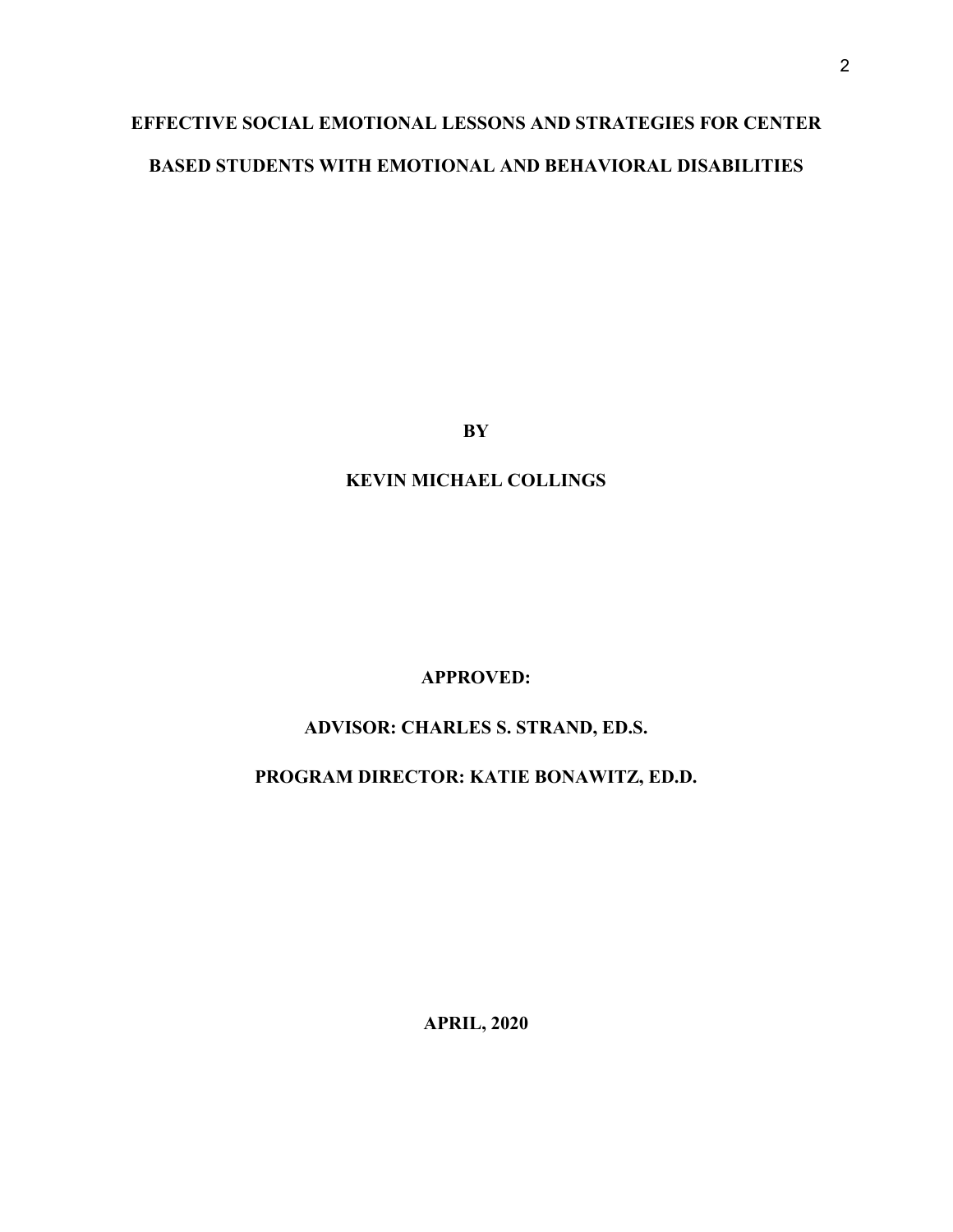# **Acknowledgments**

I want to first of all thank my wife Emily for all the work she has done on this paper and on all my graduate school work to make it sound intelligent, she should also be receiving a masters degree! I also thank her for the many evenings and Saturday mornings she has had to pull extra time taking care of the house and our children while I did my course work. She has always worked hard to give me the time and encouragement I have needed to keep on. I would not have been able to finish this program without her patience and care. THANK YOU, EMILY! I also want to thank my parents for all their support over all my years of school and always encouraging me to push and challenge myself. Finally, I want to thank my thesis advisor, Charles Strand, for his patience with me and clear guidance on what was expected of me in this project.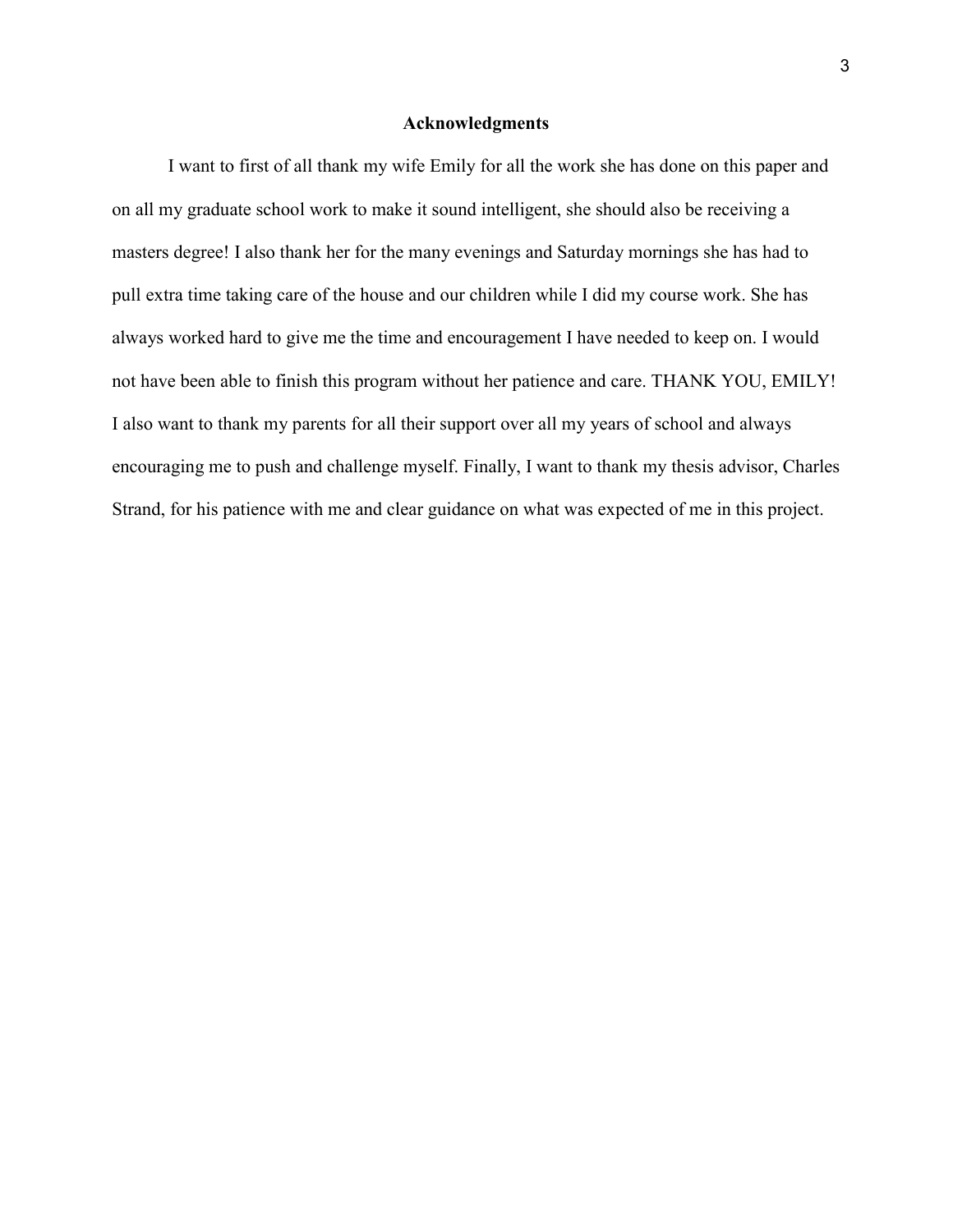### **Abstract**

Social Emotional Learning (SEL) has become a popular phrase in all aspects of the educational world of the last couple decades. Research shows the clear need for teaching students the skills they need to function socially and emotionally. This is becoming increasingly important with the rise of students diagnosed with Emotional Behavior Disorder (EBD). Educators are learning that traditional approaches modifying student behaviors, such as using punishments and rewards are not working for students with EBD. Solutions to best supporting students with EBD need to be teaching SEL skills, not trying to manipulate motivation. This thesis looks at research into these topics to give greater understanding and points to future research.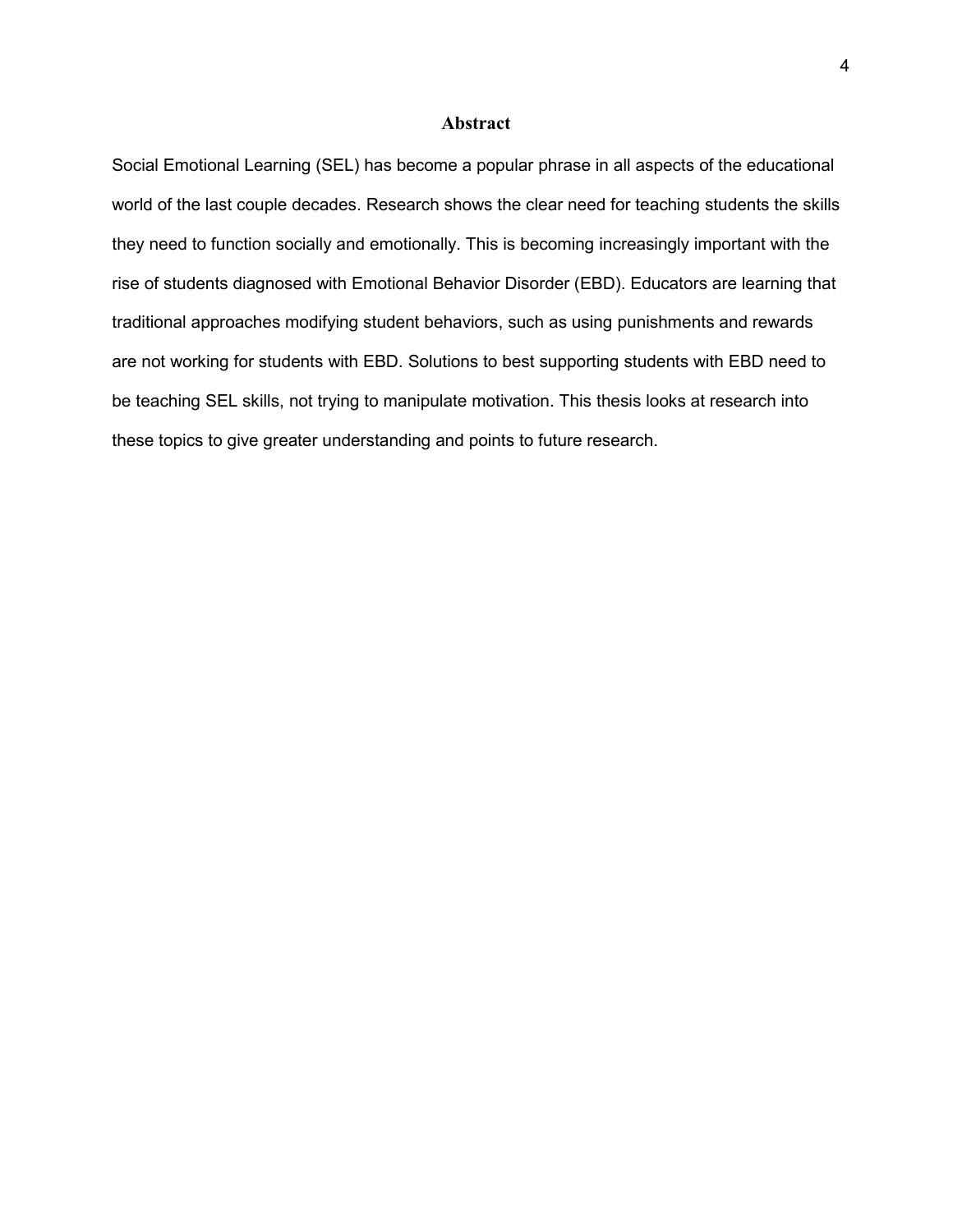# Table of Contents

| <b>Title Page</b>                                      | $\mathbf{1}$   |
|--------------------------------------------------------|----------------|
| <b>Signature Page</b>                                  | $\overline{2}$ |
| Acknowledgements                                       | 3              |
| Abstract                                               | 4              |
| Table of Contents                                      | 5              |
| Chapter I: Introduction                                | 6              |
| Chapter II: Literature Review                          | 12             |
| <b>Students with Emotional or Behavioral Disorders</b> | 13             |
| SEL Theory and Standards                               | 18             |
| Assessment                                             | 31             |
| <b>SEL Programs</b>                                    | 36             |
| Chapter III: Summary and Conclusions                   | 50             |
| Reasons for Topic Choice                               | 50             |
| Summary of Literature Questions                        | 50             |
| Limitations of Research                                | 54             |
| Implications for Future Research                       | 55             |
| Conclusions                                            | 56             |
| Professional Application                               | 57             |
| References                                             | 59             |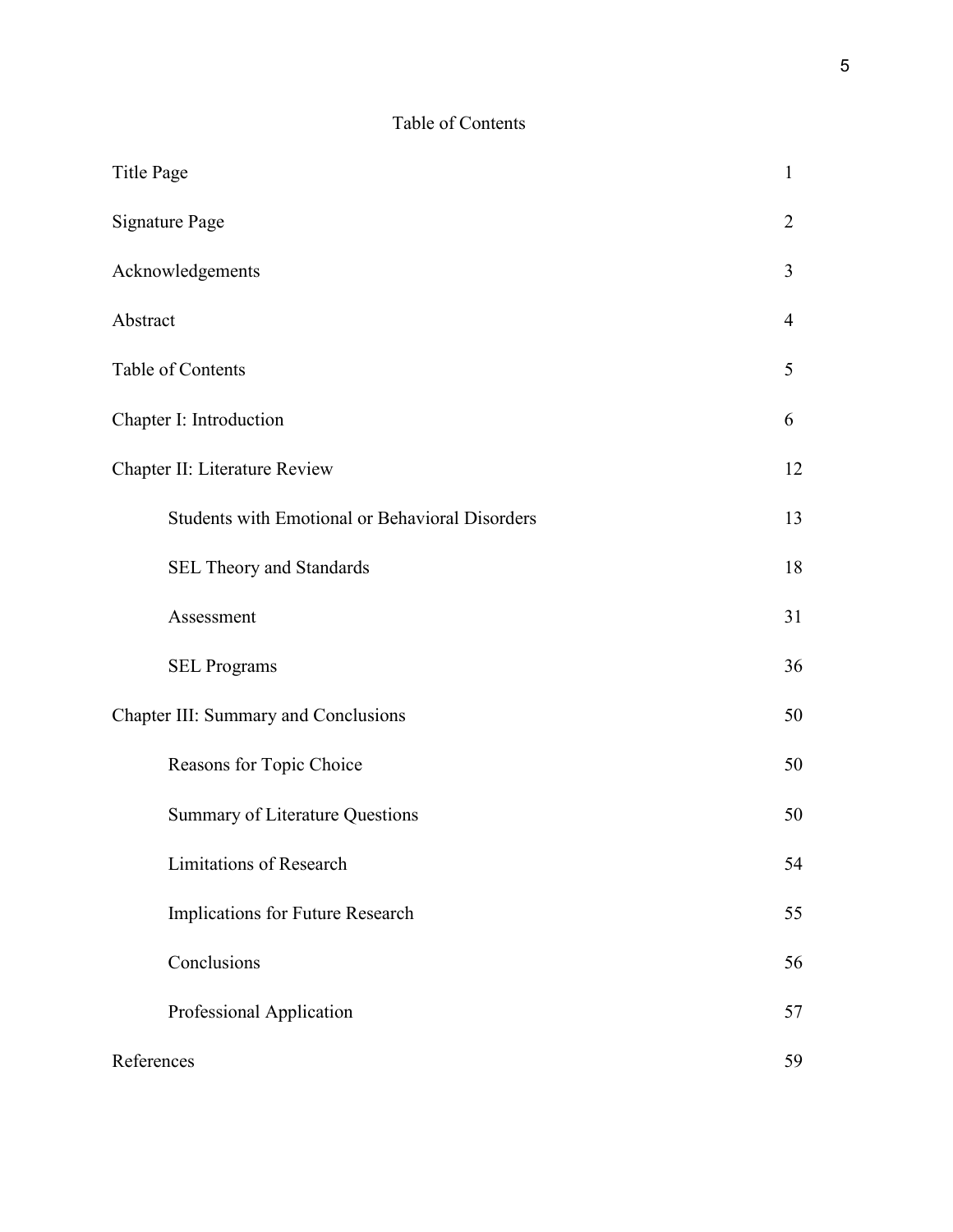### **CHAPTER I: INTRODUCTION**

"Kids do well if they can," (Greene, 2016, p. 5). If Greene is right then the primary job of educators is to find the reasons why a student is not doing well and then give them the tools to be successful. This may sound simple but the reasons why students are not doing well seem to be increasing. Recent years have seen dramatic increases in the mental health needs of students in grades K-12. According to the National Center of Education Statistics (2018), the number of students who were served with an Emotional Disturbance otherwise known as Emotional Behavior Disorder (EBD) under the Individuals with Disabilities Act (IDEA) in the United States was at 353,000 students in the 2017-2018 school year. Hoagwood & Johnson (2003) found that as many as 20% of students may have a diagnosable psychiatric condition and five percent of these have serious mental health needs. Of that 20% of students with diagnosable conditions it is estimated that only 20% actually receive services for their mental health condition. The high levels of students with EBD or other major mental health needs is concerning because the outcomes of students with EBD are grim. Gage et al. (2012) has found that students with EBD are more likely to have negative school outcomes such as failing courses, suspensions, and dropping out of school. In addition, Wagner et al. (2005) found that 58% of students with EBD have been arrested at least one time after leaving high school and 43% are on or have been on probation or parole. These statistics show that there is a need for quality teacher training and programs to help support this percentage of the school age population with mental health needs.

#### **Emotional Behavior Disorders**

 The rights of students with disabilities such as EBD and other mental health needs have been fought for and defended for years now. Going back to Brown v. The Board of Education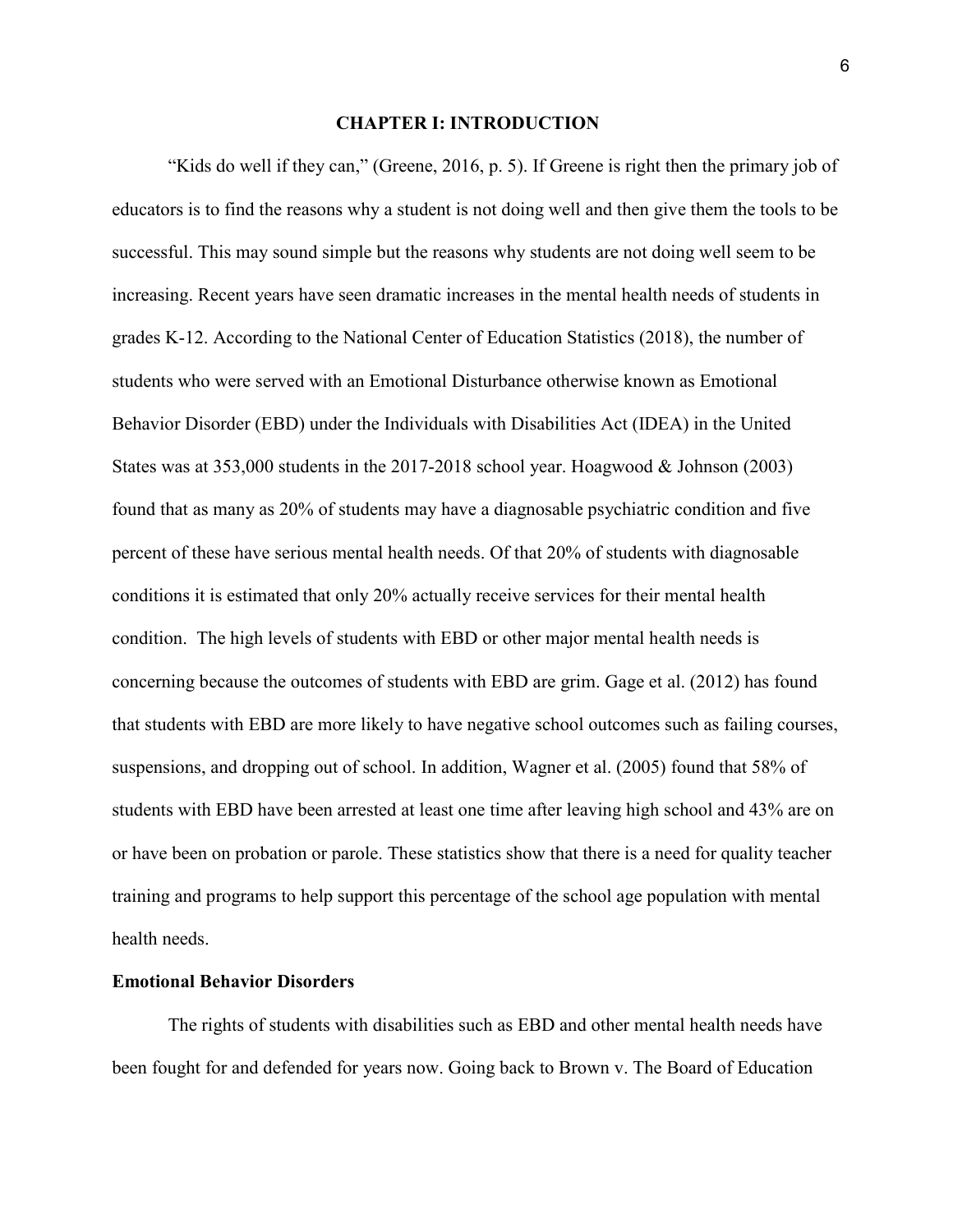(1954) which led to the 1965 Elementary and Secondary Education Act (ESEA), and the 1970 Education of the Handicapped Act (EHA) (Yell, 2012). These early laws focused on providing federal funding for students in poverty and those with disabilities. These laws helped create the basis for more legal cases like Pennsylvania Association for Retarded Citizens (PARC) v. Commonwealth of Pennsylvania (1972) and Mills v. Board of Education of the District of Columbia (1972), which supported children with disabilities and held those not following these new laws accountable. These led to further laws like the Education for all Handicapped Children (EAHCA) act of 1975, the Handicapped Children's Protection Act of 1986, and current leading law the Individuals with Disabilities Education Improvement Act (IDEA) which started in 1990 and updated in 1997 and most recently in 2004. IDEA and the court cases and laws leading up to it have established key parts of the special education system such as Free and Appropriate Public Education (FAPE), the Individual Education Plan (IEP), requirements for transition programs for students 18-21 years old still needing support, established 12 main disability categories (including emotional disturbance otherwise known as EBD), and many other key issues such as a person first mindset. With IDEA becoming the national requirement for special education, no longer are children kicked out of school or deemed "unteachable". Instead they are given support and goals to assist them (Yell, 2012). A view that is becoming more and more mainstream is that "… all students are capable of learning at a level that engages and challenges them," (Spring, 2016).

# IDEA defines Emotional Disturbance as a

(i) Emotional disturbance means a condition exhibiting one or more of the following characteristics over a long period of time and to a marked degree that adversely affects a child's educational performance: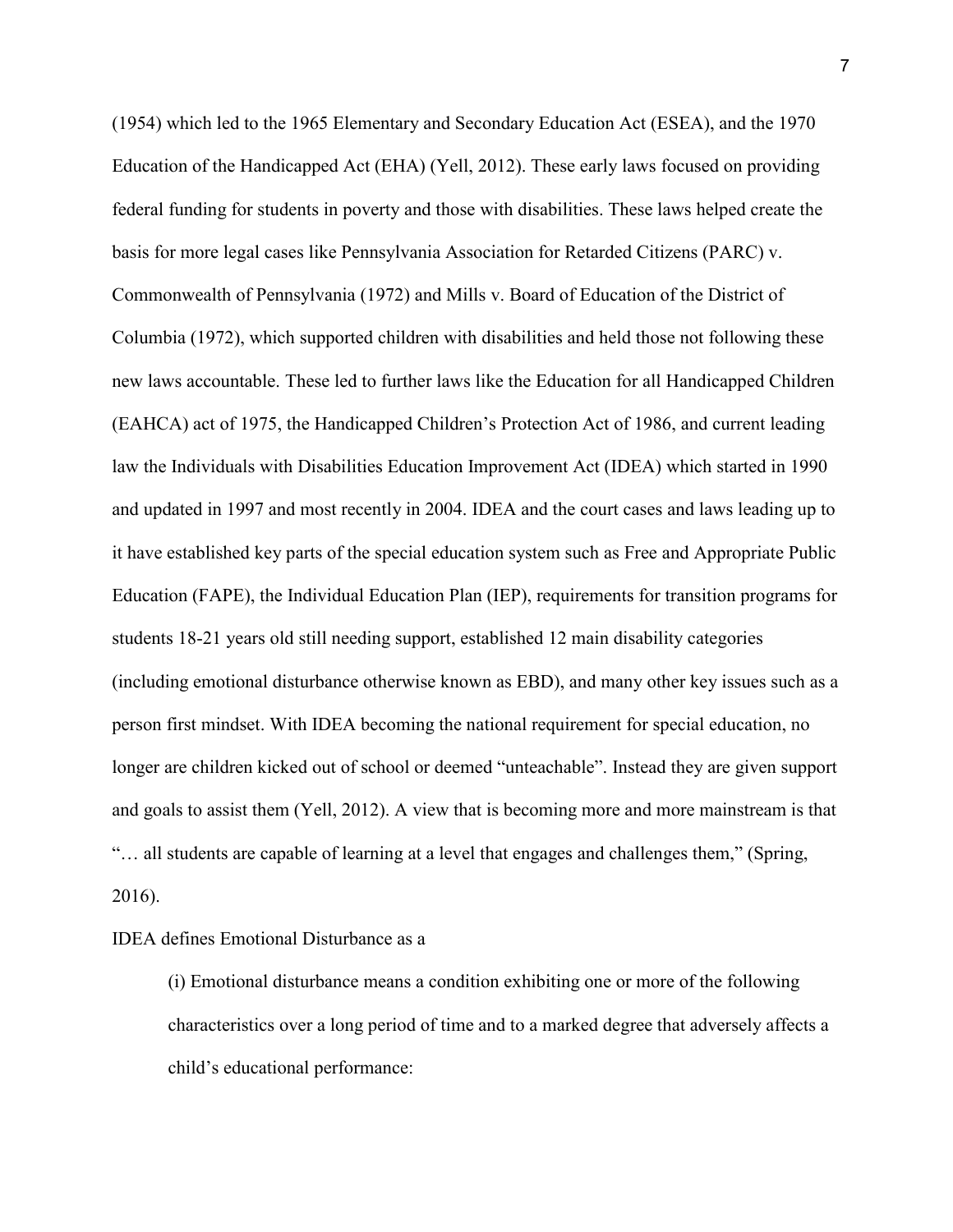(A) An inability to learn that cannot be explained by intellectual, sensory, or health factors.

(B) An inability to build or maintain satisfactory interpersonal relationships with peers and teachers.

(C) Inappropriate types of behavior or feelings under normal circumstances.

(D) A general pervasive mood of unhappiness or depression.

(E) A tendency to develop physical symptoms or fears associated with personal or school problems.

(ii) Emotional disturbance includes schizophrenia (IDEA CFR§300.8 (c) 4).

This definition in IDEA is broad and students with EBD can look very different from each other and many different mental health problems contribute and cause a student to qualify as having EBD. Common mental health problems associated with students with EBD are Attention Deficit Hyperactivity Disorder (ADHD), Conduct disorder, Anxiety, Depression, and schizophrenia (Kaufman, 2005; Matson, 2009). There are many theories related to the main needs of students with EBD ranging from a need for higher structure, stronger discipline, increased motivation, racial equity, and academic support. However, the majority of recent research says that the key problems associated with EBD students relates to a lack of skills and the need for Social Emotional Learning (SEL) (Greene, 2016; Kaufman, 2005; Matson, 2005).

A key term to many discussions about students with EBD and other disabilities is disproportionality. Disproportionality is when a specific group, race, or ethnicity is over or under represented in different settings. There are many examples of this in the special education field. In the United States, African Americans are 2.28 times more likely than any other racial group to be in Special Education in addition to being more frequently placed in alternative educational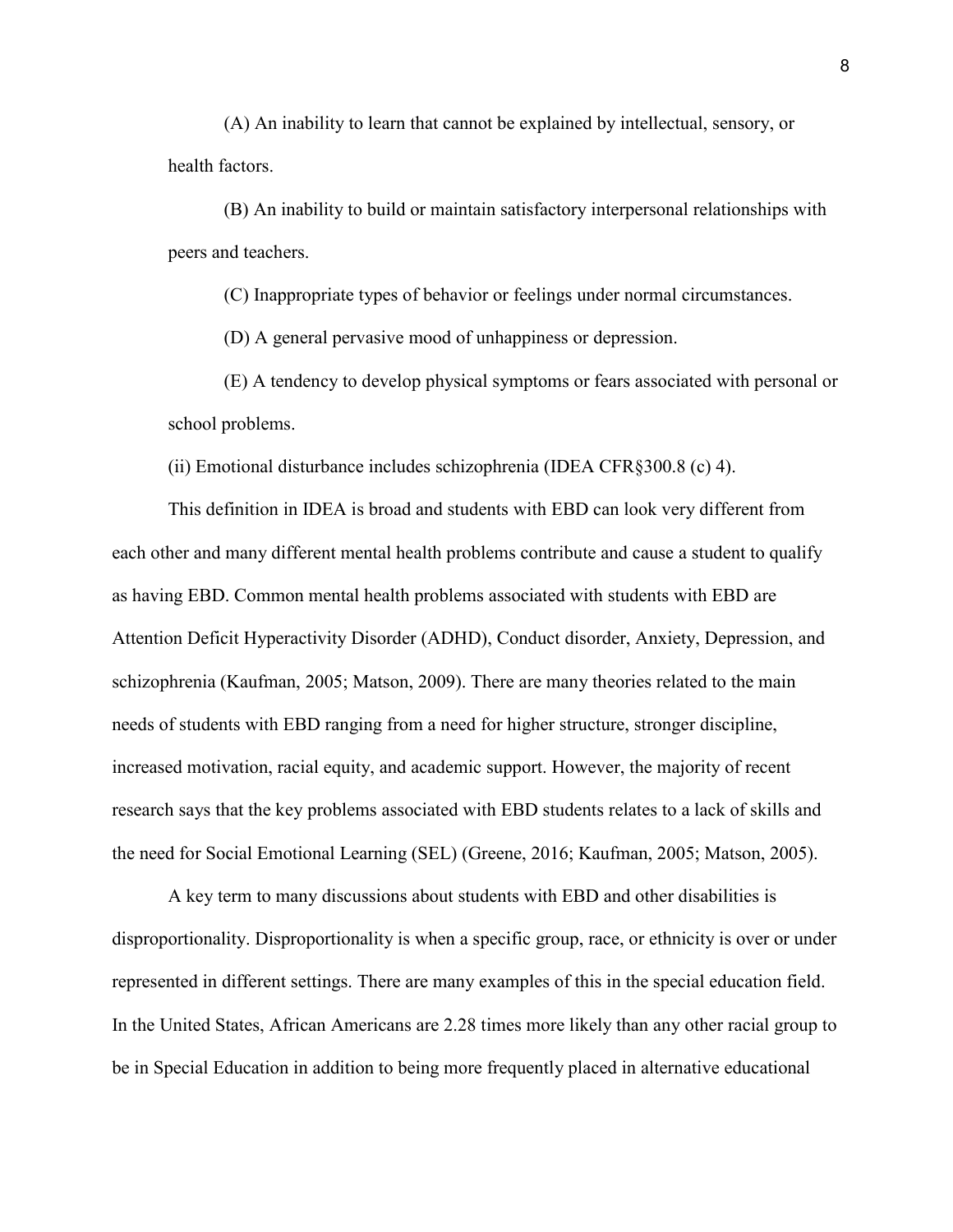settings for behavioral problems (Bean, 2013). Dropout rates in High School show African American and Latino students drop out at much higher rates compared to white students (Bean, 2013; Moreno & Gaytan, 2013). In elementary schools and middle schools' African American students were two and four times, respectively, more likely to be referred for discipline than white students (Skiba et al., 2011). Hispanic students were found to have two times the referrals compared to white students in middle schools.

# **Center based Programing**

Another key aspect of IDEA is the principle of Least Restrictive Environment (LRE) (Yell, 2012). LRE means that students should be with their typically developing peers as much as possible, while still meeting their needs as defined in the special education evaluations and IEPs. In special education, there are eight different environments or settings outlined by the Minnesota Department of Education to describe what and how services are provided to students with IEPs. Setting one is the least restrictive, meaning students at this level have the most access to a mainstream education setting, and setting eight is the most restrictive, meaning students have the least access to a mainstream education setting.

1. Students receive special education services outside the regular education classroom for less than 21 percent of the day.

2. Students receive special education services outside the regular education classroom, typically a resource room, for 21 percent to 60 percent of the school day.

3. Students are outside of the regular education classroom for more than 60 percent of the day.

4. Students receive special education services at separate school facilities for more than 50 percent of the school day.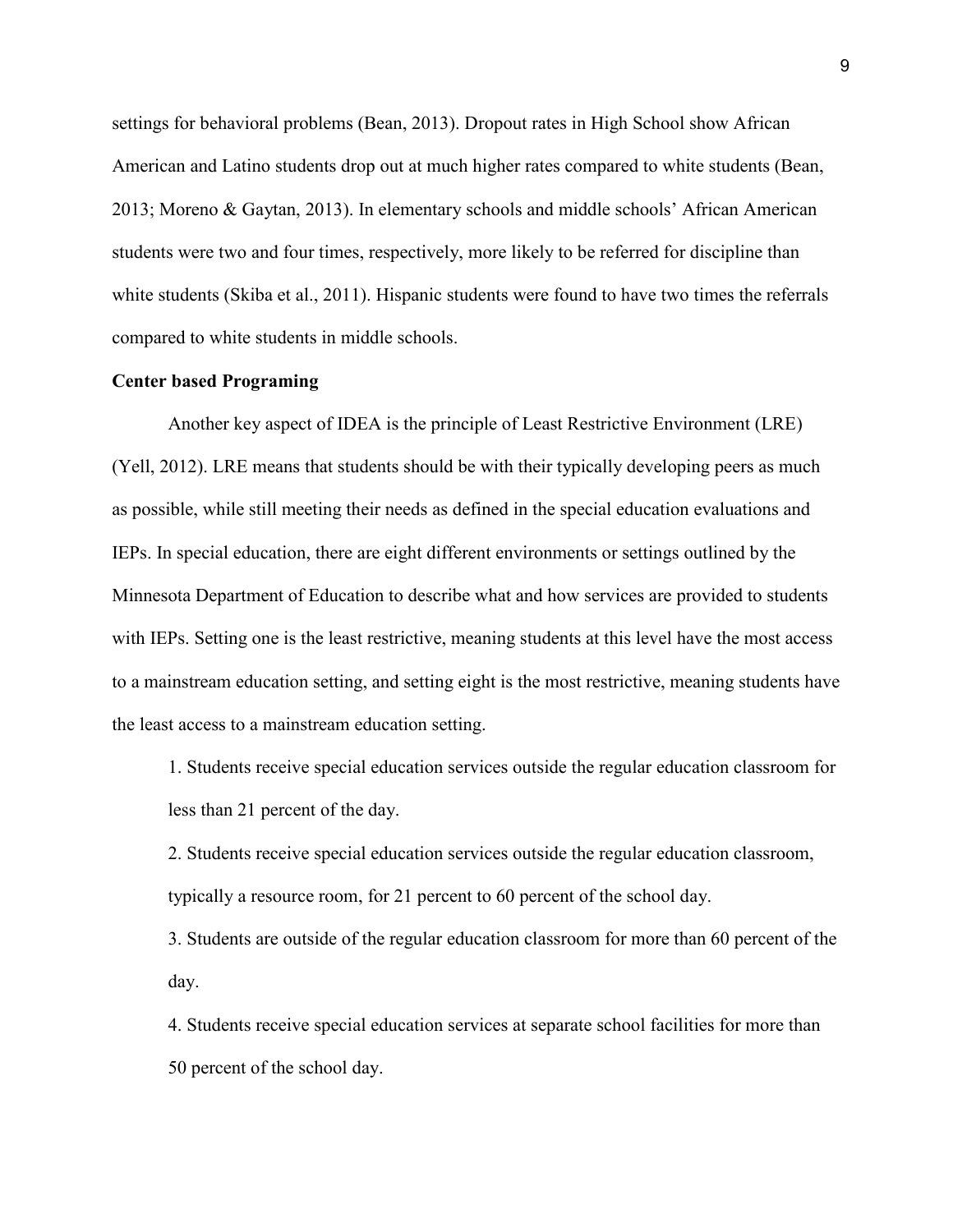5. Students receive special education services at a private, separate day school for more than 50 percent of the school day.

6. Students receive special education services at a public residential facility for more than 50 percent of the school day.

7. Students receive special education services at a private residential facility for more than 50 percent of the school day.

8. Special education services are delivered in a homebound or hospital or home-based setting (Special Education Placement Settings, n.d.).

### **Social Emotional Learning**

According to The Collaborative for Academic, Social, and Emotional Learning (CASEL), "Social and Emotional Learning (SEL) is the process through which children and adults understand and manage emotions, set and achieve positive goals, feel and show empathy for others, establish and maintain positive relationships, and make responsible decisions,"(What is SEL?, n.d.). SEL is increasingly being implemented at the district, school, and classroom levels. Research has shown that using quality SEL programs has the potential to improve the academic, mental health, and behavioral outcomes for students, especially those who are already at risk for social, emotional, behavioral, and academic challenges. (Durlak et al., 2011; Evans & English, 2002; Jones, Brown, & Aber, 2011).

#### **Thesis Questions**

This thesis intends to research which SEL programs and practices are most effective at helping students in Center Based EBD programs increase their social, emotional, behavioral, and academic success. The thesis will define Center Based EBD programs as settings 3 and 4 programs as defined by the Minnesota Department of Education (Special Education Placement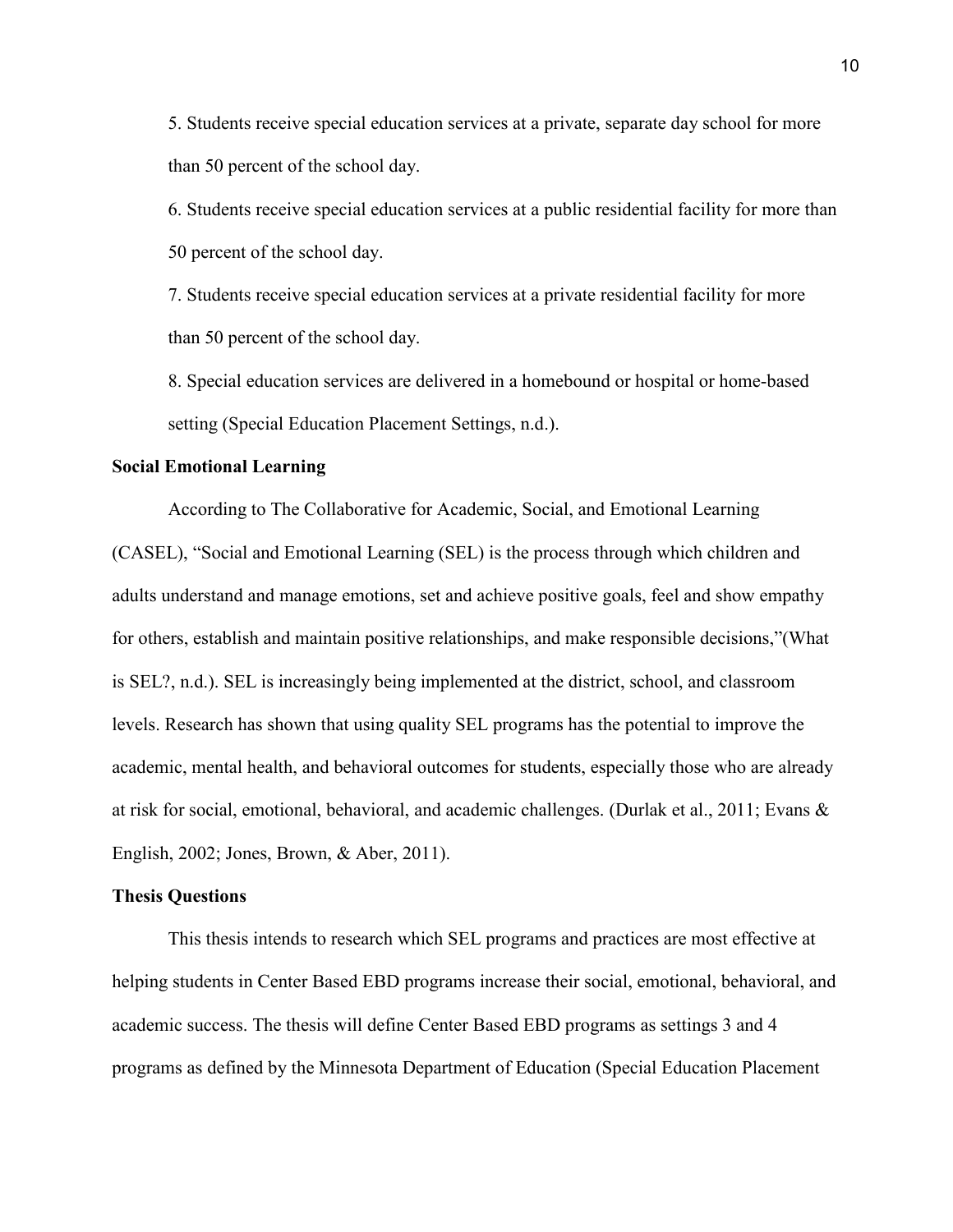Settings, n.d.). Students in these programs have some of the most intense needs and worst longterm outcomes (Gage et al., 2012). This author will attempt to answer the following questions by researching and reviewing the literature on EBD and SEL:

- Who are students in Center Based EBD programs?
- What is SEL and what standards exist about SEL?
- How do you assess the needs of students in Center Based EBD programs?
- What are effective SEL programs for students in Center Based EBD programs?
- What role does diversity play in students in Center Based EBD programs?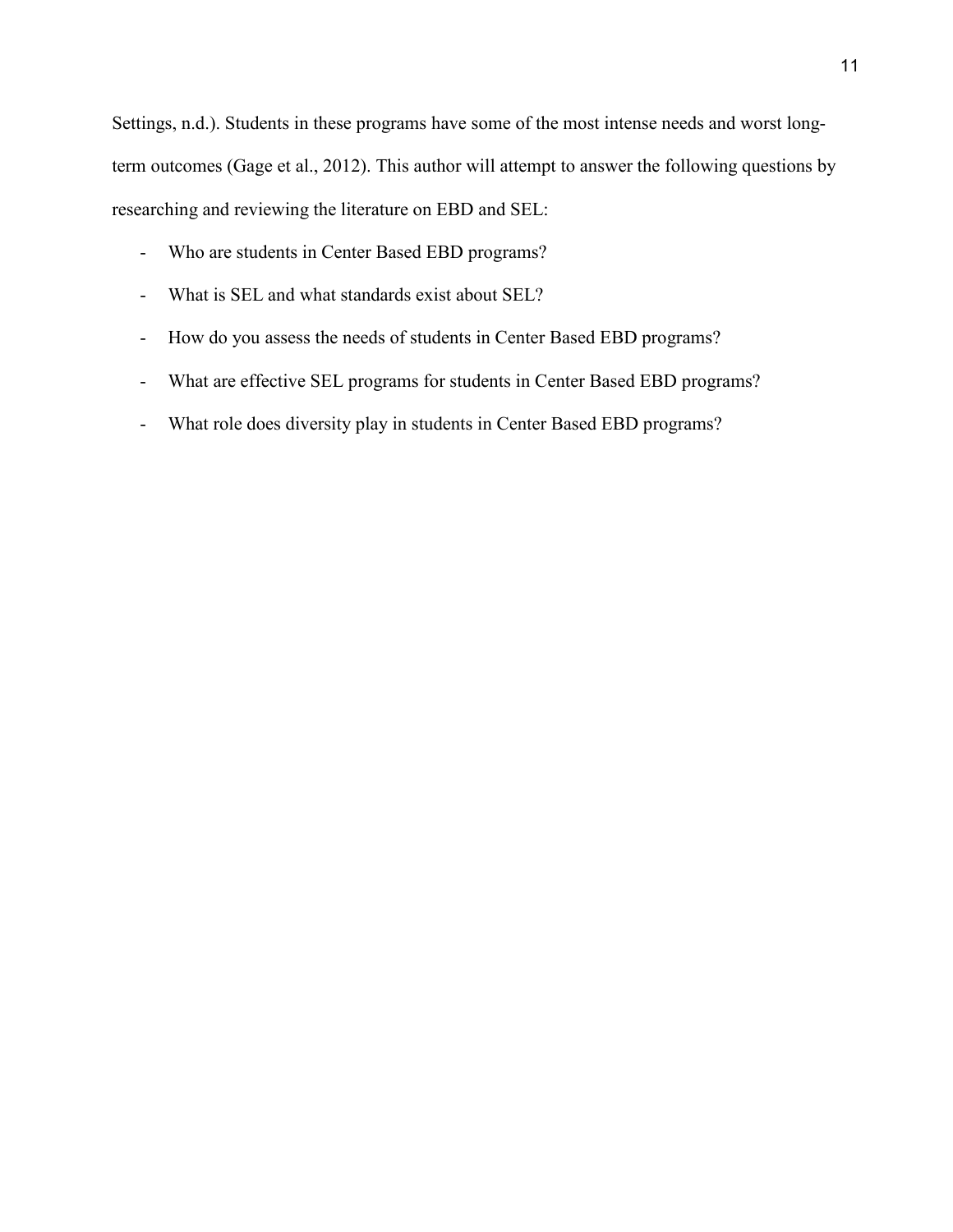### **CHAPTER II: LITERATURE REVIEW**

This chapter reviews literature about students with Emotional Behavior Disorder (EBD) and how Social Emotional Learning (SEL) affects their development. The author reviewed books found both in the classroom study as well as the Bethel library, published journal articles, and digital data taken from leaders in the field of SEL. The two sources that help form the framework of how much of this paper is written are CASEL (2013) and Greene (2016). CASEL (2013) is the leader in the field of SEL, identifying the five core Social Emotional Competencies and providing a treasure trove of information and research on SEL topics. Greene (2016) has created the Collaborative and Proactive Solution approach to behaviorally challenged students, which challenges schools and teachers to look at children and discipline in a new, researched-backed, light. Some programs seek radical changes on how to view and treat students with EBD while others encourage smaller more feasible changes. The author's focus in the research was to find which SEL programs or strategies would be most helpful to elementary students in center-based classrooms or federal settings 3 and 4 that have EBD. The author was able to find some studies that were done exclusively in settings 3 and 4 however, much of the research in this field focuses on programs implemented in a school wide or mainstream classroom level. The author takes this data and applies it when appropriate to students in center-based programs. Another important point the author will address is the racial disportionality present in special education as a whole and specifically for students with EBD.

 The chapter is broken into four sections. First, it looks at students with EBD as to what are their strengths, weaknesses, and needs. Second, it will focus on what is known about SEL and what standards exist around it. Third, the thesis will look at how teachers assess these students and their needs in relation to SEL. Fourth, and finally, the thesis will take a deeper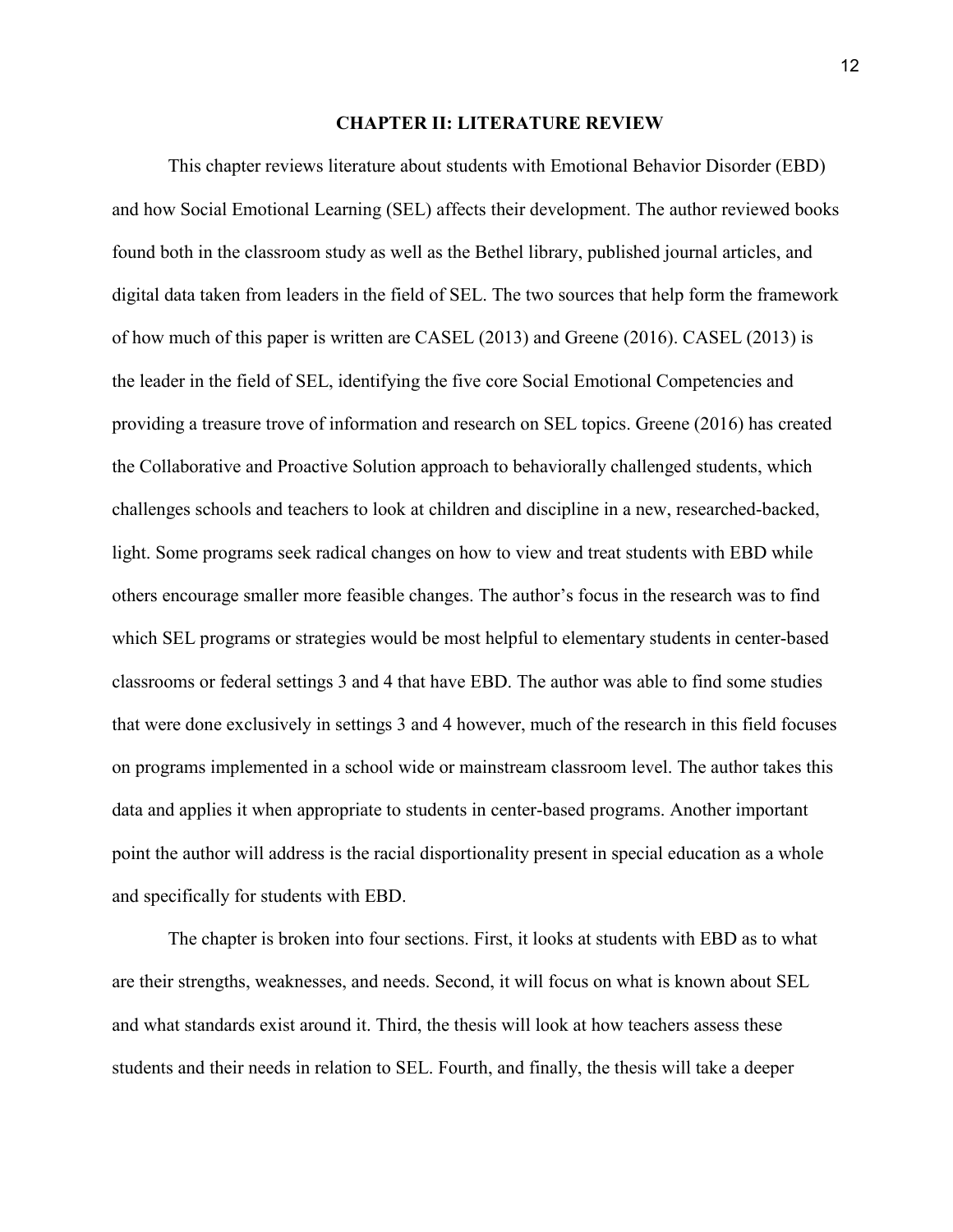review of specific SEL programs. Throughout the paper the author will bring up topics of diversity in students with EBD and their programming.

# **Students with Emotional or Behavioral Disorders**

Kauffman (2005) broke the behaviors of students with EBD into two main categories, "externalizing (aggressive, acting out behavior) and internalizing behaviors (social withdrawal)," (p. 8). Students with EBD come from all sorts of backgrounds (both from privilege and poverty, both stable and abusive) and have varying personal traits (some with lower intelligence and some who are very intelligent). Kauffman emphasized that the problems teachers see in students today are, "persistent human problems," (p. 8) which have been present in the human race for centuries. While Kauffman gave many examples and ideas about how to identify and assess students with EBD the author also admits it is, "unavoidably subjective" because, "norms, rules, and expectations, and the appraisal of the extent to which particular individuals deviate from them, requires subjective judgement," (p. 11). While assessments are often subjective there are some common disorders that are connected with students with EBD. Common mental health problems associated with students with EBD are Attention Deficit Hyperactivity Disorder (ADHD), Conduct disorder, Anxiety, Depression, and schizophrenia (Kaufman, 2005; Matson, 2009). More often than not, two or more of these disorders will be present at the same time in students.

### **Related Disorders**

Commonly students with EBD have been described as having problems with both attention and over activity. It is not surprising then that many students with EBD also have ADHD (Kaufman, 2005; Matson, 2009). ADHD is defined as a developmental disorder that is often seen early in life and persists throughout a person's life. It is marked by trouble focusing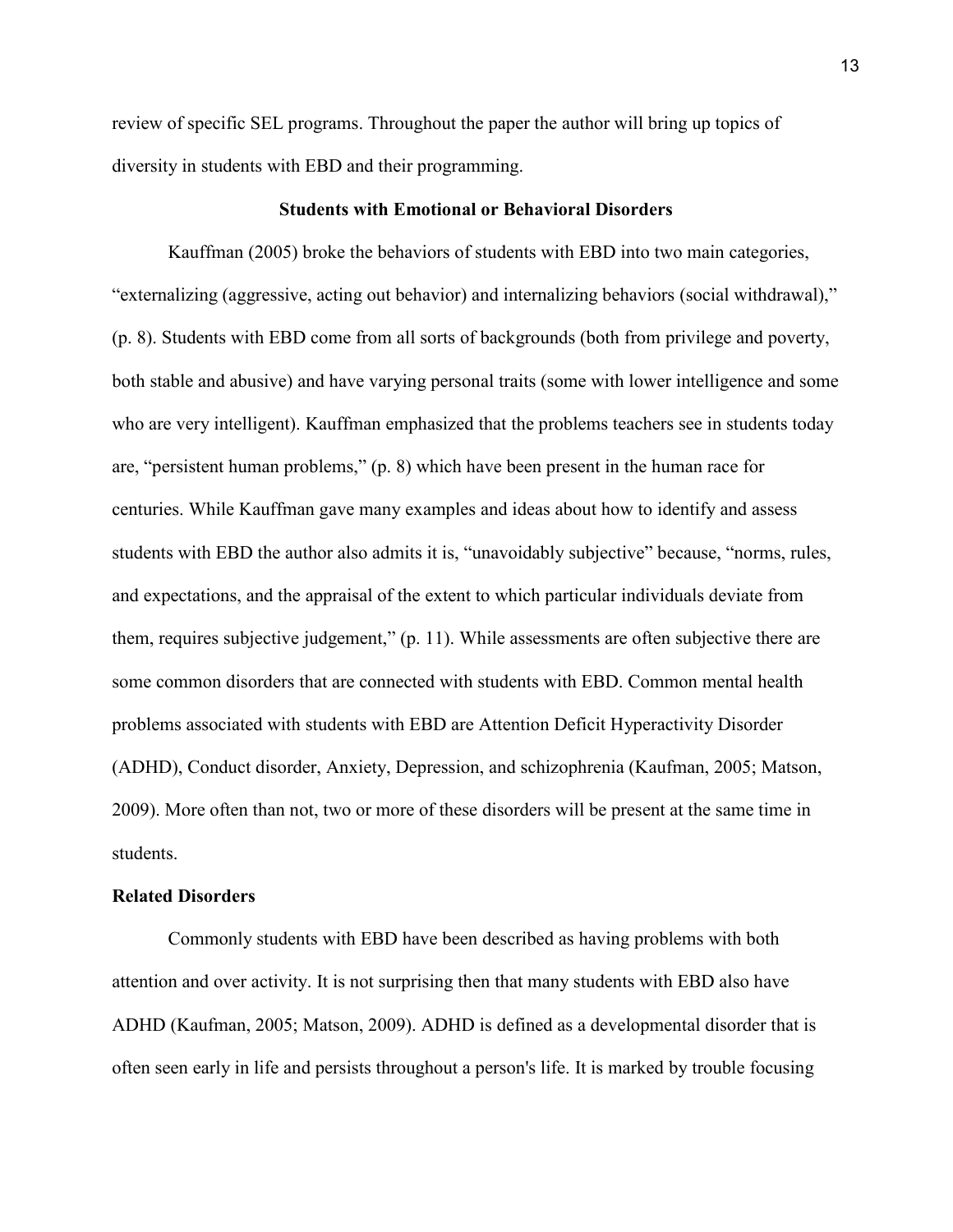and sustaining attention, trouble controlling impulsive action, and trouble showing appropriate motivation.

 A student is classified as having a Conduct Disorder (CD) if he or she, "exhibits a persistent pattern of antisocial behavior that significantly impairs everyday functioning at home or school…" (Kauffman, 2005). CD appeared in students in two general forms; overt aggression and covert antisocial behavior, and it is often the case that students with CD show both forms. Overt aggression is marked by both frequent noncompliance and physical aggression (hitting, kicking, throwing objects). Children who have overt aggression often look very similar to other children their age when young; many young children can get aggressive. However, children with CD often get more aggressive with age where typically developing children will move away from aggression. Covert antisocial behavior includes many different traits such as; stealing, lying, fire setting, drug use, vandalism, manipulation of students, and running away.

 Anxiety disorders are wide and varied but in general they are disorders which cause students to have out of the norm behaviors because of distress, tension, or uneasiness (Kauffman, 2005). Common anxiety disorders and anxiety causing problems are; obsessive compulsive disorders, post-traumatic stress disorder, stereotyped movement disorders, selective mutism, eating disorders, elimination disorders, sexual problems, and social isolation and ineptitude. While there are no quick fixes or one size fits all solutions to anxiety disorders common treatments are; exposure, systematic desensitization, modeling, contingency management, and therapy (Matson, 2009).

 Depression and suicidal behavior are also very common in students with EBD. One of the main points in IDEAs (2004) definition of EBD is, "A general pervasive mood of unhappiness or depression." Depression in children often starts when a child is young and gets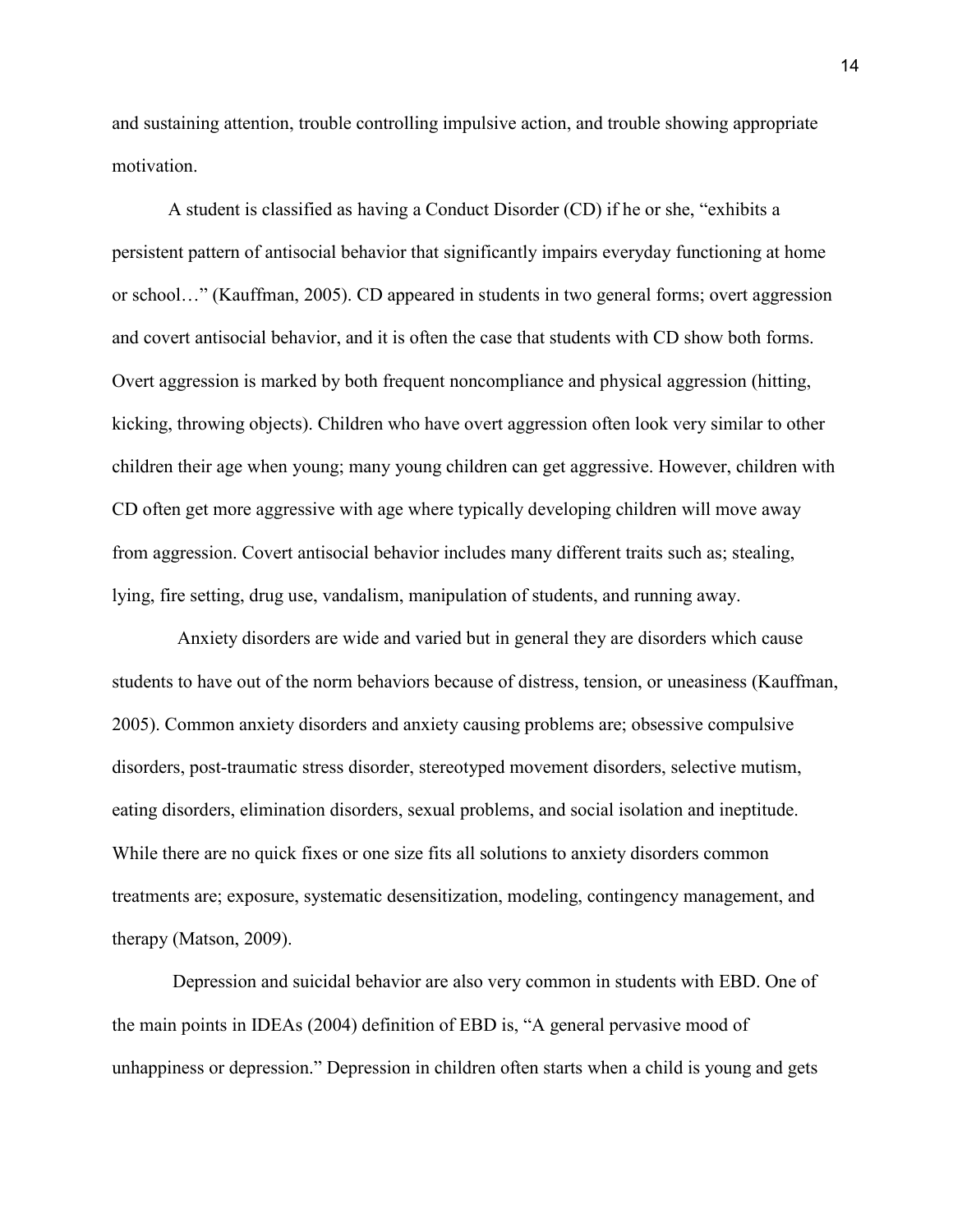progressively worse as they get older leading to very extreme behaviors such as self-harm and suicide (Kauffman, 2005). Common symptoms of depression are; not being able to feel pleasure, depressed mood, appetite problems, sleep problems, fatigue, feelings of worthlessness, selfreproach, excessive or inappropriate guilt, hopelessness, inability to concentrate, and suicidal thoughts. Depressive bouts can be both short term and long term, however longer bouts with depression of two or more years are connected with more significant behaviors.

Schizophrenia is a psychotic disorder, "in which people usually have two or more of the following symptoms:

- Delusions
- Hallucinations
- Disorganized speech (e.g., they may frequently get derailed or be incoherent)
- Grossly disorganized or catatonic behavior
- Negative symptoms such as lack of affect, inability to think logically, or inability to make decisions" (Kauffman, 2005, p. 413).

While schizophrenia is mostly found in adults it can also appear in children. Sometimes the symptoms will go fully away but most people with schizophrenia battle it their entire lives.

While there are many other disorders that can be associated with children with EBD and sometimes, they may not have any diagnosable disorder, this is a good summary of the common problems related to students with EBD.

# **Assessing for EBD**

As stated, before IDEA gives a definition of EBD with five sub points that should be used to assess students for EBD.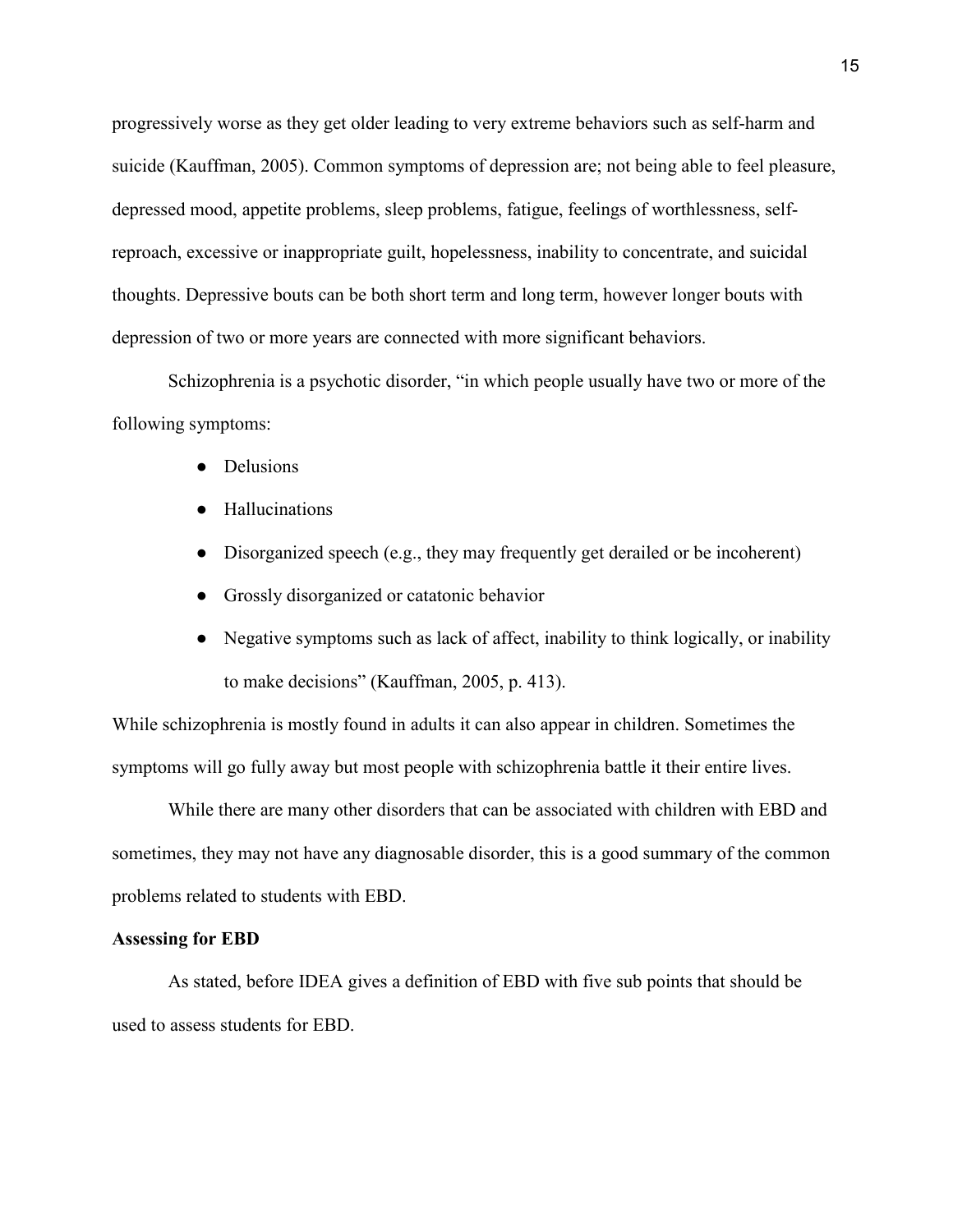(i) Emotional disturbance means a condition exhibiting one or more of the following characteristics over a long period of time and to a marked degree that adversely affects a child's educational performance:

(A) An inability to learn that cannot be explained by intellectual, sensory, or health factors.

(B) An inability to build or maintain satisfactory interpersonal relationships with peers and teachers.

(C) Inappropriate types of behavior or feelings under normal circumstances.

(D) A general pervasive mood of unhappiness or depression.

(E) A tendency to develop physical symptoms or fears associated with personal or school problems. (IDEA CFR§300.8 (c) 4).

As a multidisciplinary team (MDT) assesses a student for these five points of criteria they should not only look into how the student fits into these categories at school but also how the student fits into these categories at home and other social settings. While assessing, the MDT should look at norm referenced test of intelligence and achievement, behavior ratings, direct observation, teacher interviews, family interviews, student interviews when appropriate, assessments of peer relations, curriculum-based measurements, manifestation determination assessments, and very importantly a Functional Behavioral Assessment (FBA). The FBA is the process of collecting data that helps understand the reasons behind the problem behavior. Moreno & Bullock (2015) suggested the FBA as a first step in the process before referral to special education is approached. This can be helpful in preventing students from entering into special education as the results of an FBA help staff meet the needs of students. The authors explain that FBA uses evidence-based research to find the function of the challenging behaviors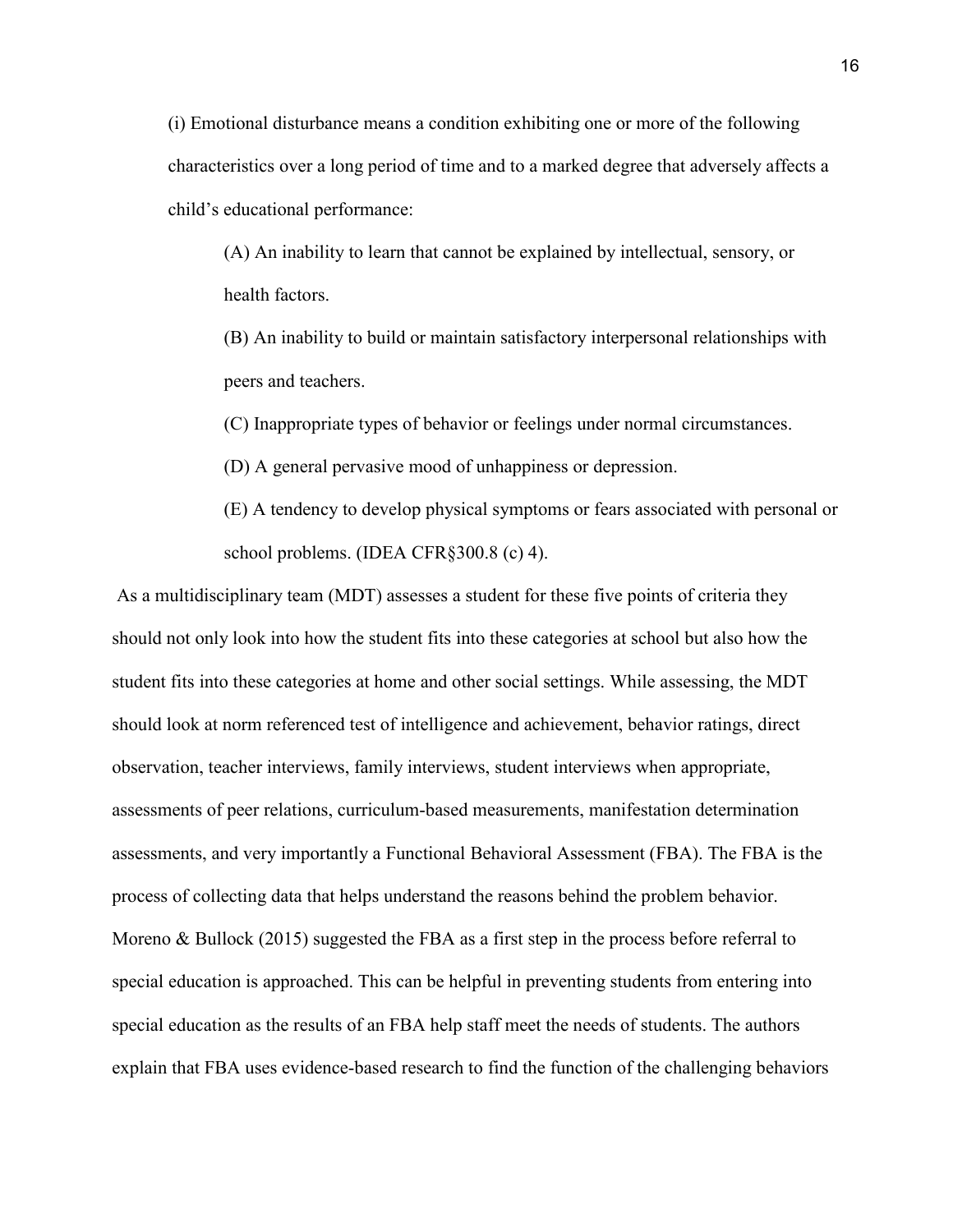of the student. Once that function is found the FBA helps create a plan to work towards more appropriate behavior to meet the same function as the negative behavior. With the lack of effectiveness of current practices, such as zero tolerance, the authors believe that FBA is the next step to improve the education outcomes of students. The FBA is also important for helping with the disportionality in special education because it can help to look at problems shown by students and let staff look at them more objectively.

# **Disportionality**

The last topic that must be reviewed is when analyzing the demographics of students with EBD is the racial breakdown. As stated before, African American and Hispanic students are more than two times more likely to receive discipline referrals (Skiba et al., 2011). One theory for the disproportionality of African American and Latino students in special education is that because most teachers are white and female, about 86%, they do not understand the cultural differences between themselves and their students of various ethnicities (Bean, 2013; Moreno & Bullock, 2015). Bean (2013) reviewed studies which examined the difference in the perception of mothers and teachers on externalizing behaviors in children, and found that mothers believed students had less behaviors as they grew older where teachers believed that behaviors increased as they grew older. This racial difference between teachers and students has also been theorized to lead to lower academic expectations of many non-white students (Moreno & Bullock, 2015; Moreno & Gaytan, 2013).

Bean (2013) discovered that in areas with large populations of African American students, African American students were more likely to be sent to the office for minor infractions while their white counterparts were only sent to the office for serious offences. Others refer to factors for disportionality such as loose federal definitions of EBD, zero tolerance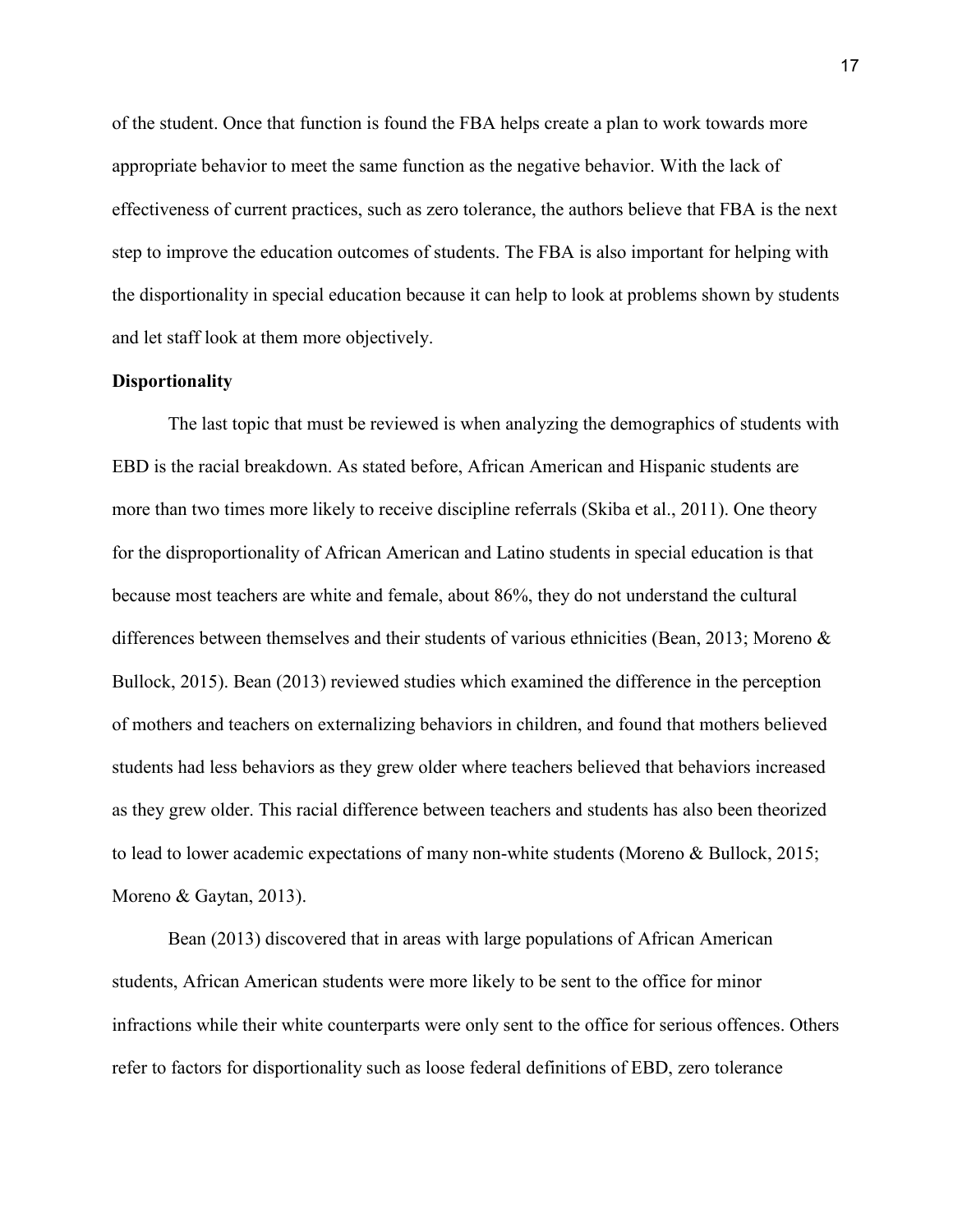policies, and limited time spent looking into the behavioral background of students (Moreno & Bullock, 2015).

# **SEL Theory and Standards**

 Social Emotional Learning (SEL) is based on the premise that some students need to be taught different social and emotional skills in order to be successful. The first step in teaching skills to students is finding out what they should know. In this section this paper will look at what theories and research exist about SEL, what the standards are to help teach these skills, and what assessments exist for SEL.

# **Theory**

Social skills allow students to maintain positive interpersonal relationships, be accepted by peers, and get along with a larger social environment (Kauffman, 2005). Kauffman (2005) summarizes social skills by saying, "at the heart of social skills is the ability to communicate verbally and nonverbally…" (p. 211). CASEL (2013) stated the two primary goals of SEL programs are to, "(1) promote students' self-awareness, self-management, social-awareness, relationship, and responsible decision-making skills; and (2) improve student attitudes and beliefs about self, others, and school." (p. 10). When these goals are met students have, "more positive social behaviors and peer relationships, fewer conduct problems, less emotional distress, and improved grades and test scores," (p. 10).

 Students with EBD commonly struggle with the social skills of making and keeping friends, listening to others, taking turns in conversation, greeting others, joining ongoing activities, giving compliments, expressing anger in socially acceptable ways, offering to help others, following rules, being organized and focused, and doing high quality work (Kauffman, 2005). Many students with EBD also have language disorders which can cause some major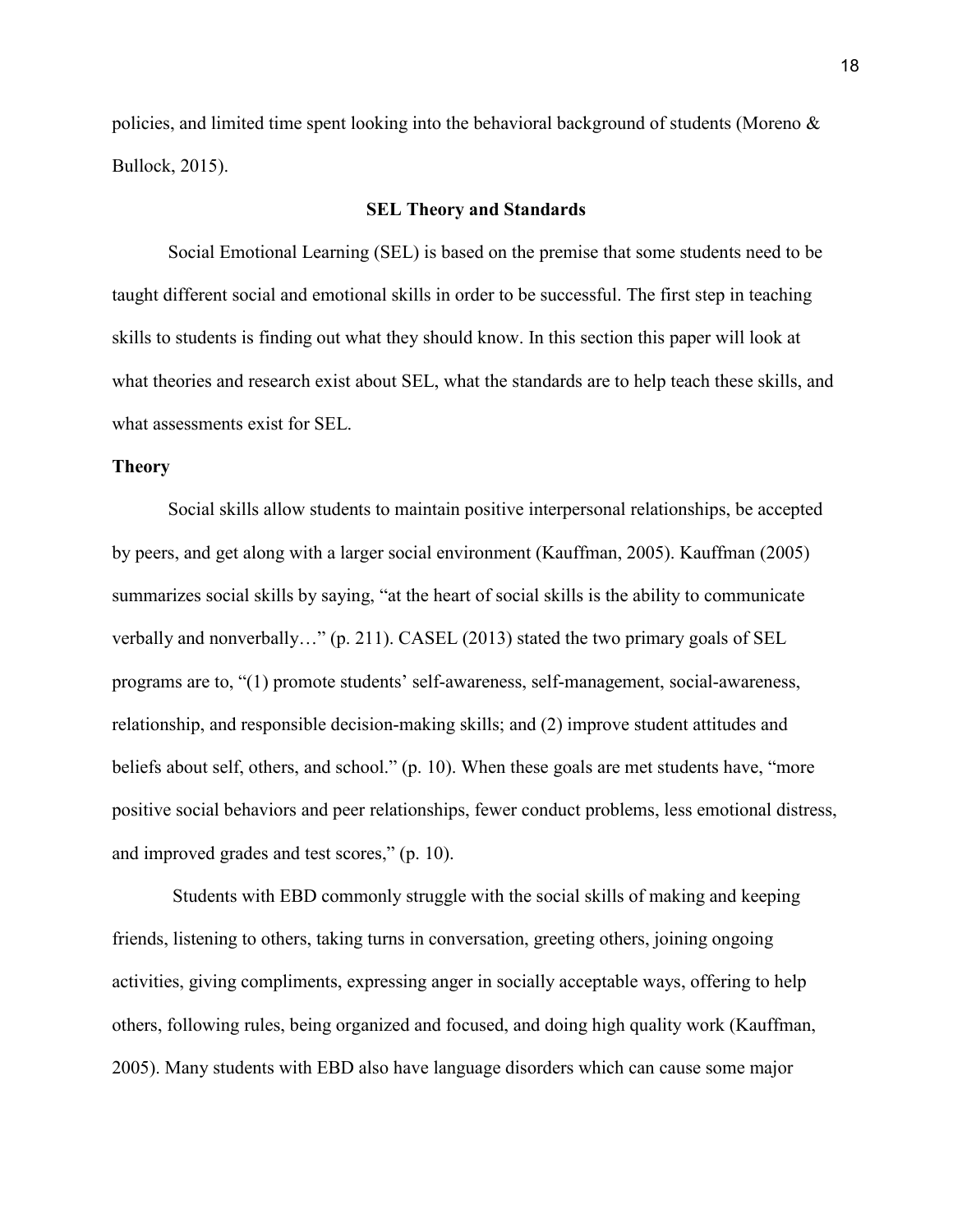behaviors as they struggle with communicating or understanding communication. Sadly, with their low social skills it is logical that many students with EBD have poor short and long term outcomes such as physical and verbal aggression, lower peer status, self-injury, failing courses, suspension, dropping out of school, as well as high arrest and probation rates post high school (Wagner et al., 2005; Matson, 2009).

To succeed then, students with EBD need instruction in social emotional skills such as; identifying, labeling, and expressing needs wants and feelings, describing and interpreting emotions of oneself and others, as well as recognizing emotions, providing control over them, and integrating them into appropriate social behavior (Kauffman, 2005). Greene (2016) summarizes the skills students need into three categories: flexibility/adaptability skills, frustration tolerance skills, and problem-solving skills. Matson (2009), goes a little deeper and explains 3 types of social skill deficits; acquisition deficits (does not have a skill, like asking for help), performance deficits (has the skill but does not use it in some situations because of cognitive distortions like anxiety, anger, or lack of motivation), and fluency deficits (knows what to do and has practiced it but still cannot do it, for example a student with ADHD knows not to interrupt but can't wait as he has practiced)

Helpful methods for building these lagging skills are; training of social skills as replacement behavior (to decrease negative and increase positive behavior), social skills training (verbal instructions, modeling, behavioral rehearsal, roleplay, and feedback/ reinforcement), social stories, and cognitive based programs (focus on the thoughts behind the behavior with direct instruction and practice). (Matson, 2009.) When both student-teacher and student-peer relationships are positive, student engagement increases and the knowledge taken from SEL is more effective (Yang, 2018). In addition, if the students' perceptions of student- teacher, student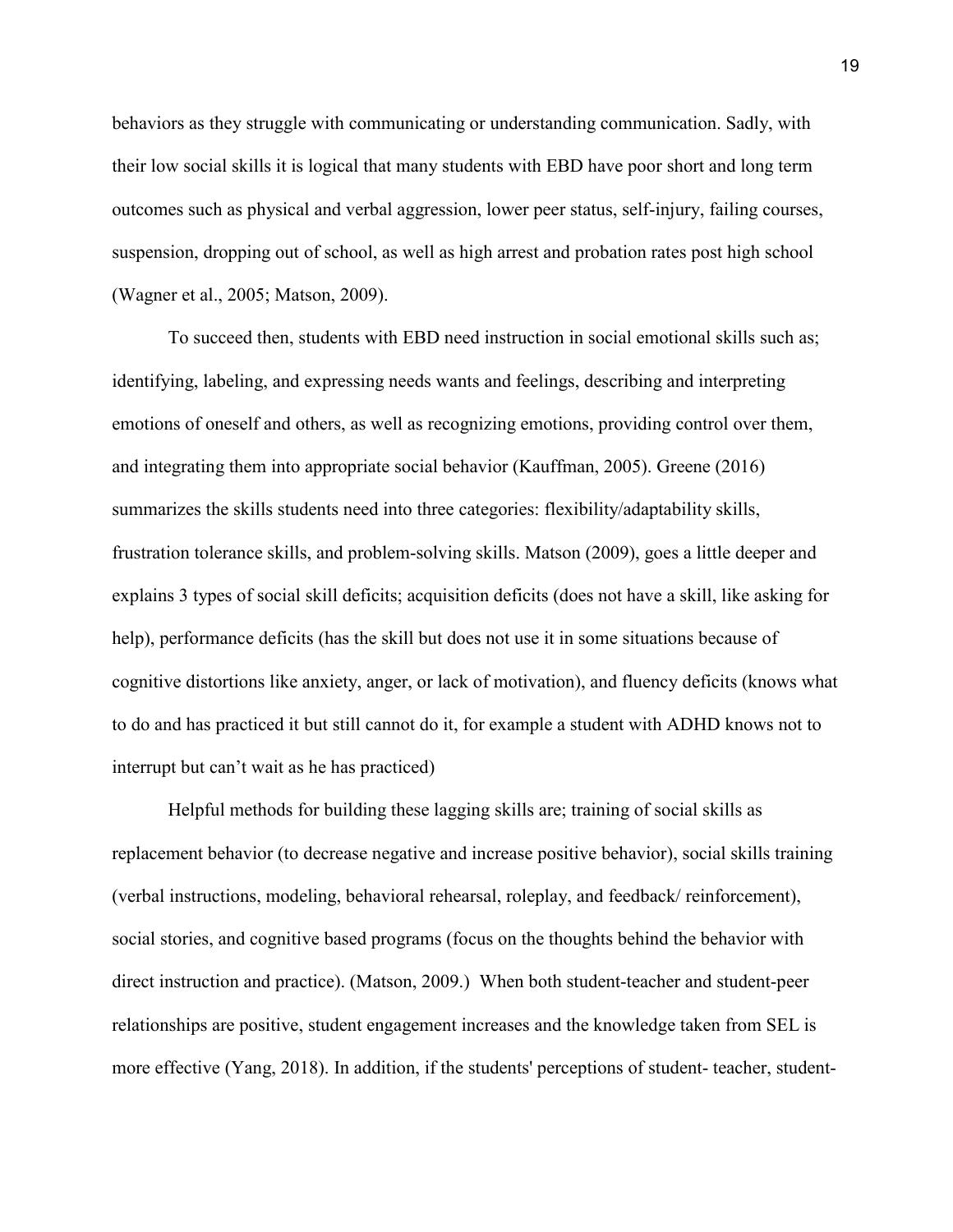peer relationships, and SEL instruction are positive then SEL is more effective. Ways to improve perception are, "cooperation and communication among teachers, teacher training, clear procedures and structures, support from the school principal, a well-defined school policy or vision, a caring and inviting school climate, and integration of SEL into the general curriculum and daily teaching practices," (p. 58). These methods tend to be most effective when multiple strategies are used in conjunction (Matson, 2009).

When implementing SEL programs or strategies, outcomes are most effective when done not just at a classroom level, but also at the district and school level (CASEL, 2013). For results that are both long term and help the student in their wider context, both home and school, then it is important that the SEL instruction is coordinated with school, family, and even community activities when possible.

While others like CASEL (2013), Kauffman, (2005), and Matson (2009) looked into, generally, what skills and strategies are important, Greene (2016) took it further, challenging much of how educators view and respond to challenging behavior. When Greene (2016) talked about inappropriate behaviors from students such as; hitting, kicking, yelling, swearing, or any other socially unacceptable behavior he refers to the behavior as an incompatibility episode. Greene stated, "An incompatibility episode is an episode that communicates to us that there is incompatibility between a child's skills and certain demands and expectations," (p. 32). While Greene (2016) does not deny the presence of disorders, such as conduct disorder, in behaviorally challenging children, Green does simplify things. Green (2016) stated that, "Challenging kids are challenging because they're lacking the skills to not be challenging," (p. 5). In fact, he states that, "Kids do well if they can," (p. 5) meaning that if a student has the skills to succeed, he will. The majority of students, including students with EBD, naturally have the motivation to do well. This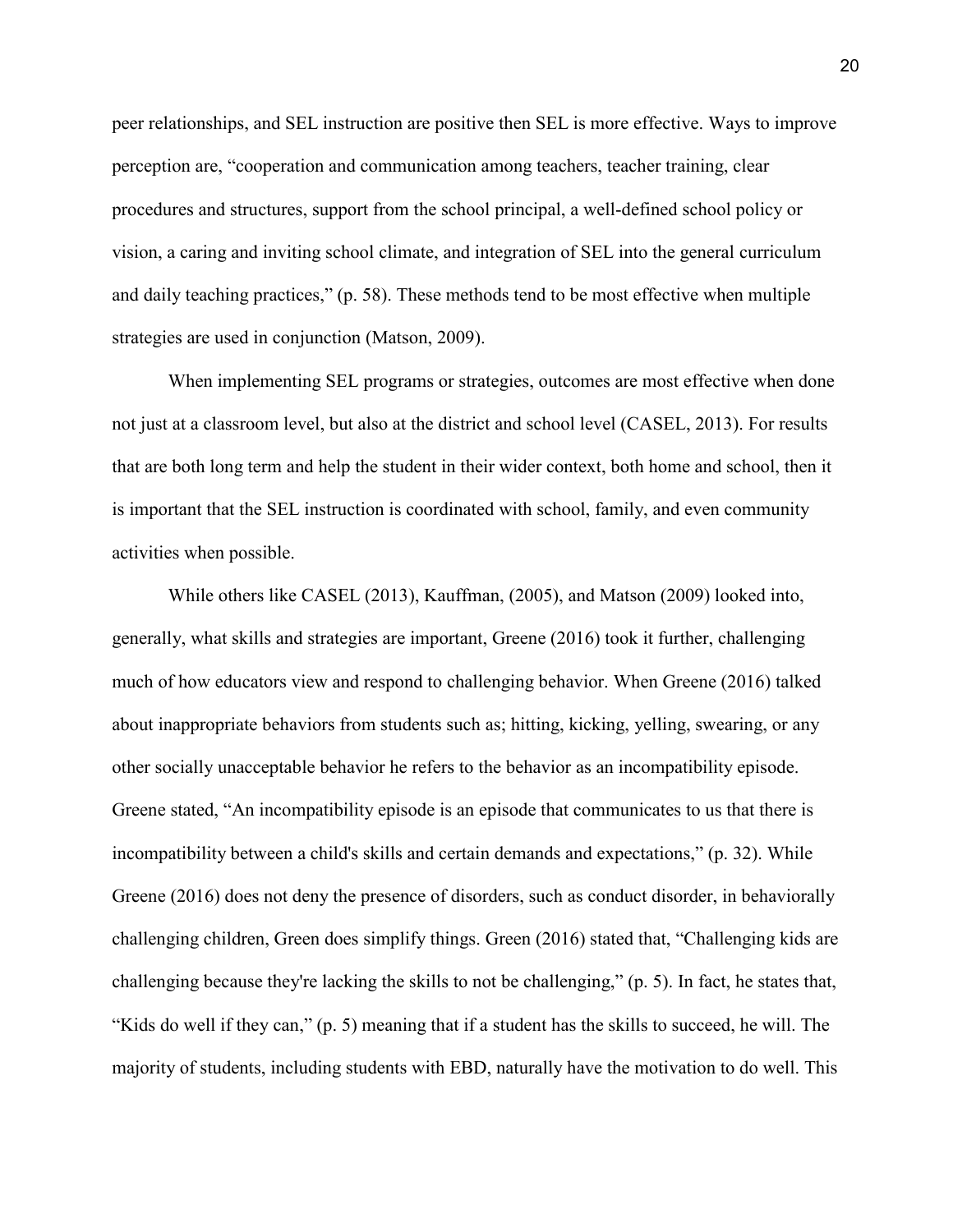challenges theory and practice around other methods like replacement behaviors and reinforcement or at least how those practices are implemented.

Greene (2016) reported that the majority of school responses to socially unacceptable behavior are based on the belief that these challenging students are, "attention seeking, manipulative, unmotivated, coercive, and limit testing," (p. 4). The author continued to say that because of these beliefs about challenging students the majority of school responses are not appropriate. Schools focus on motivation by giving and taking away privileges with tools like sticker charts. Greene's belief is that students are already motivated to succeed, "human beings behaviorally challenging kids included - have a strong preference for doing well (as opposed to doing poorly)," (p. 6). Children that are well behaved are well behaved because they have the skills to do so, not because of discipline programs. When educators use extreme discipline options such as detention, suspension, expulsion, paddling, and restraint and seclusion educators are using options that research shows do not actually help or change behavior. Instead educators see that the kids that receive these options have the least growth and improvement. When teachers respond to behavior, Greene suggested that teachers use the Least Toxic Response. Similar to the Least Restrictive Environment aspect of IDEA, this is the idea that teachers should respond in a way that is going to be the least toxic and most helpful to the student in question. This means taking a deep look and current discipline methods and their effectiveness.

This is a direct challenge to traditional notions that negative behaviors of student's "work" for them, getting them attention or letting them avoid tasks they do not want to do and educators need to punish them so they choose different behaviors. The problem Greene indicated is that they are getting attention and avoiding tasks in maladaptive ways instead of reacting in adaptive ways. This may seem like Greene (2016) suggested that educators should throw away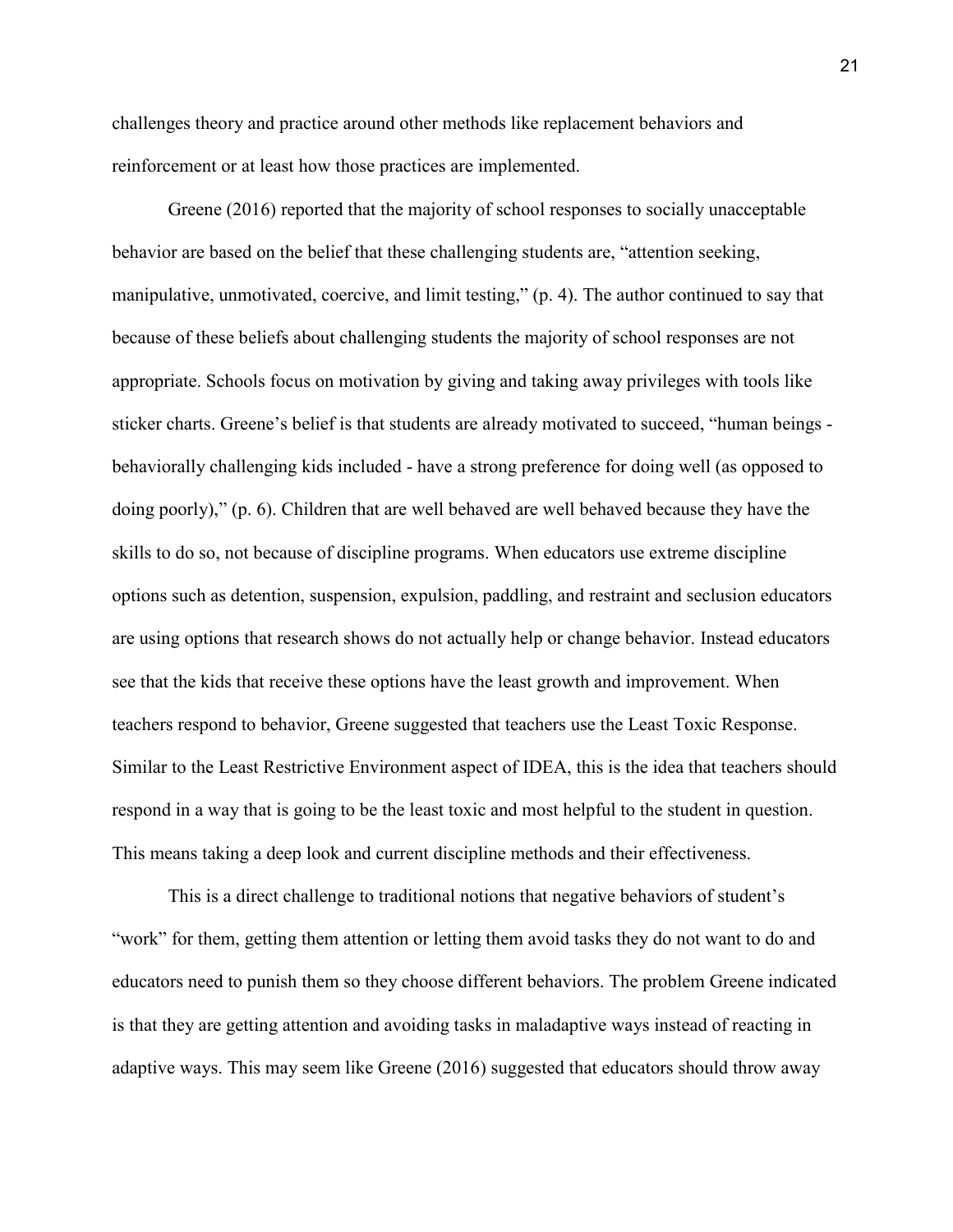tools like FBAs. However, he indicated that tools like the FBA are still helpful, educators just need to change their response to the result of these tools.

Another key point that Greene (2016) emphasized is that this process must be in partnership with the students in question. When done this way the student not only learns the skill in question but learns the skill of solving problems with the teacher. Finally, Greene made it clear that the biggest change is going to happen when our responses are proactive solutions (plan and practice) instead of reactive responses (punishments). In summary, adult imposed consequences, even the popular "natural" consequences, are not going to change behavior or teach students anything. If educators want real change, they need to figure out what skills are lacking in these students and start walking with these students to teach them those missing skills.

# **CASEL Standards**

CASEL is the leader in SEL research and study. Their work formed the foundation on which most modern research in SEL is based. CASEL developed a framework that identifies five core SEL competencies; Self-Awareness, Self- Management, Social Awareness, Relationship Skills, and Responsible decision making (What is SEL?, n.d.).



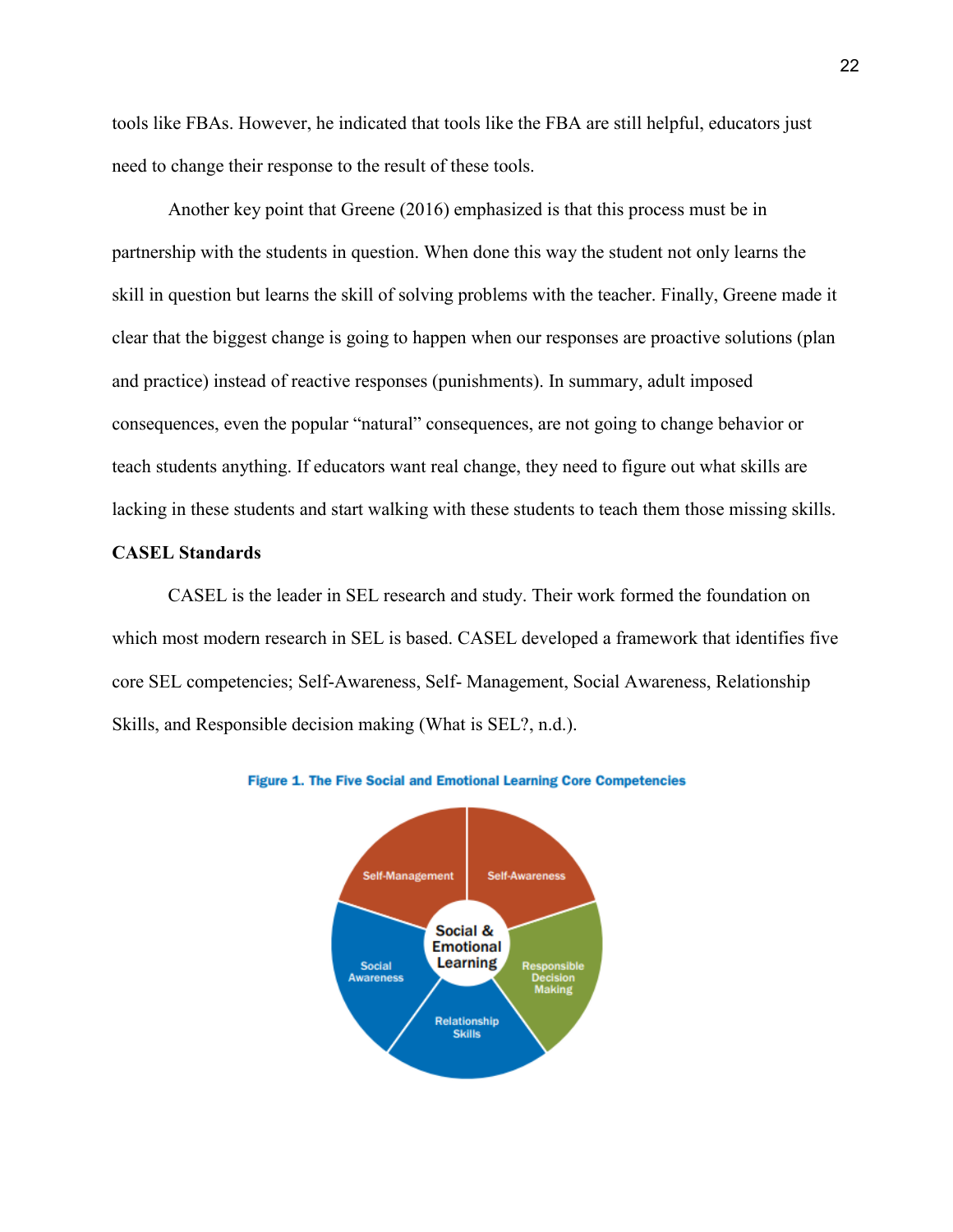Self- Awareness is knowing what one's emotions are and how they affect one's behavior, as well as having a realistic view of one's strengths and weaknesses. Self- Management is the ability to regulate one's emotions, thoughts, and behaviors in addition to managing stress, controlling impulse, motivating oneself, and making and attempting goals. Social awareness is one's ability to understand how others from different perspectives or backgrounds might feel and understanding how these perspectives affect social and ethical norms. Relationship skills refer to being able to make and keep positive and healthy relationships, requiring the skills of communicating clearly, listening, teamwork, conflict resolution, and requesting help when appropriate. Responsible decision-making is being able to think through the ethical, safety, and social consequences of possible actions and then make positive choices.

# **State standards**

In addition to CASEL's standards for SEL this author wanted to know whether there were any state standards around SEL. Eklund, Kilpatrick, Kilgus, Haider, & Eckert (2018) conducted a study to see if any preschool through 12th grade standards existed in the 50 states and the District of Columbia. They hypothesized that,

The comparatively restricted research in  $K-12$  has resulted in either (a) relatively fewer standalone SEL standards across states, or (b) the adoption of standards within health, physical education, and school counseling standards (thereby suggesting a more secondary focus on SEL when compared with the standalone model). (p. 319)

They frequently used the terms" standalone standards" or "freestanding standards" interchangeably. When they described a standard like this, they mean that the standard is just there under a social emotional domain, not under other standards like health, physical education, or counseling. They did their primary research by internet searches on State websites and if they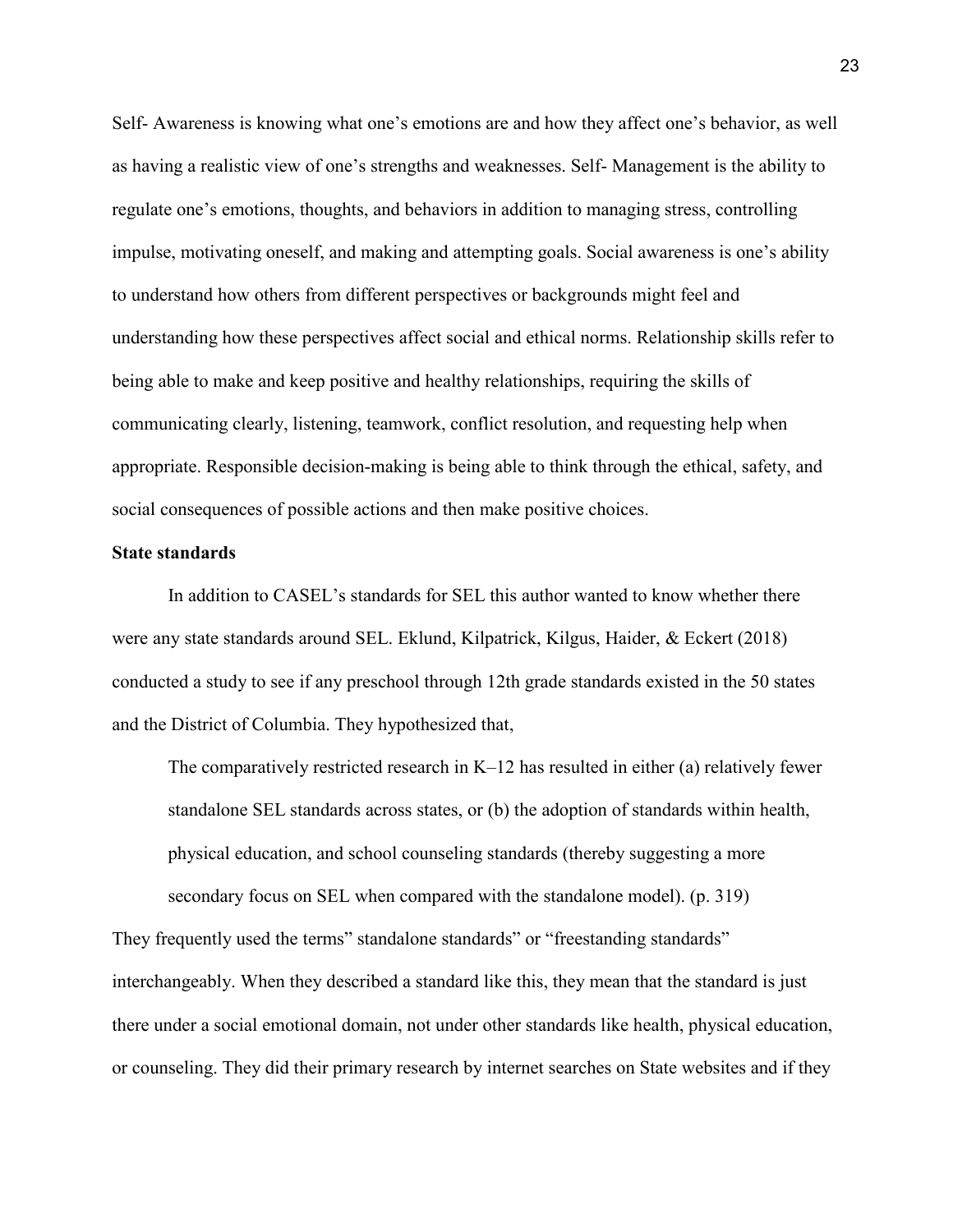could not find any data then they would make emails and phone calls to the department of education of the states from which they needed more information.

 Eklund et al., (2018) found that any SEL standard adoptions are pretty recent, with Illinois being first to adopt any freestanding SEL standards in 2004 followed by Pennsylvania in 2012. Authors found all 50 states and the District of Columbia (DC), have freestanding SEL standards for preschool which align with at least three of the five CASEL competencies. After Preschool there was a huge drop off in freestanding SEL standards. Most SEL standards were embedded into physical education, health, and/or school counseling standards. They found 49 states and DC having SEL standards embedded in health and PE standards connected with at least 4 of 5 CASEL competencies. The exception was Ohio which had freestanding SEL standards. In addition, 20 states had SEL standards embedded in counseling standards but not all were K-12. Finally, only 11 states had Freestanding SEL standards, however, they were all not for every grade, many were just for specific grades such as K-3. Only eight states had freestanding SEL standards for all grades. In addition, they mention what freestanding SEL standards have been established vary greatly. Authors did acknowledge some potential flaws in their study. First, their search terms may have been flawed and they may have missed some information that does not exist on the internet. In addition, when they did not find information online it was up to the state officials to provide them with accurate information. In cases where state officials did not reply it is possible that more information was available. Finally, this study did not look deeply into the exact content and quality of the standards that were reported, meaning while the standards do exist many could be poorly written or not based on research. **District Standards**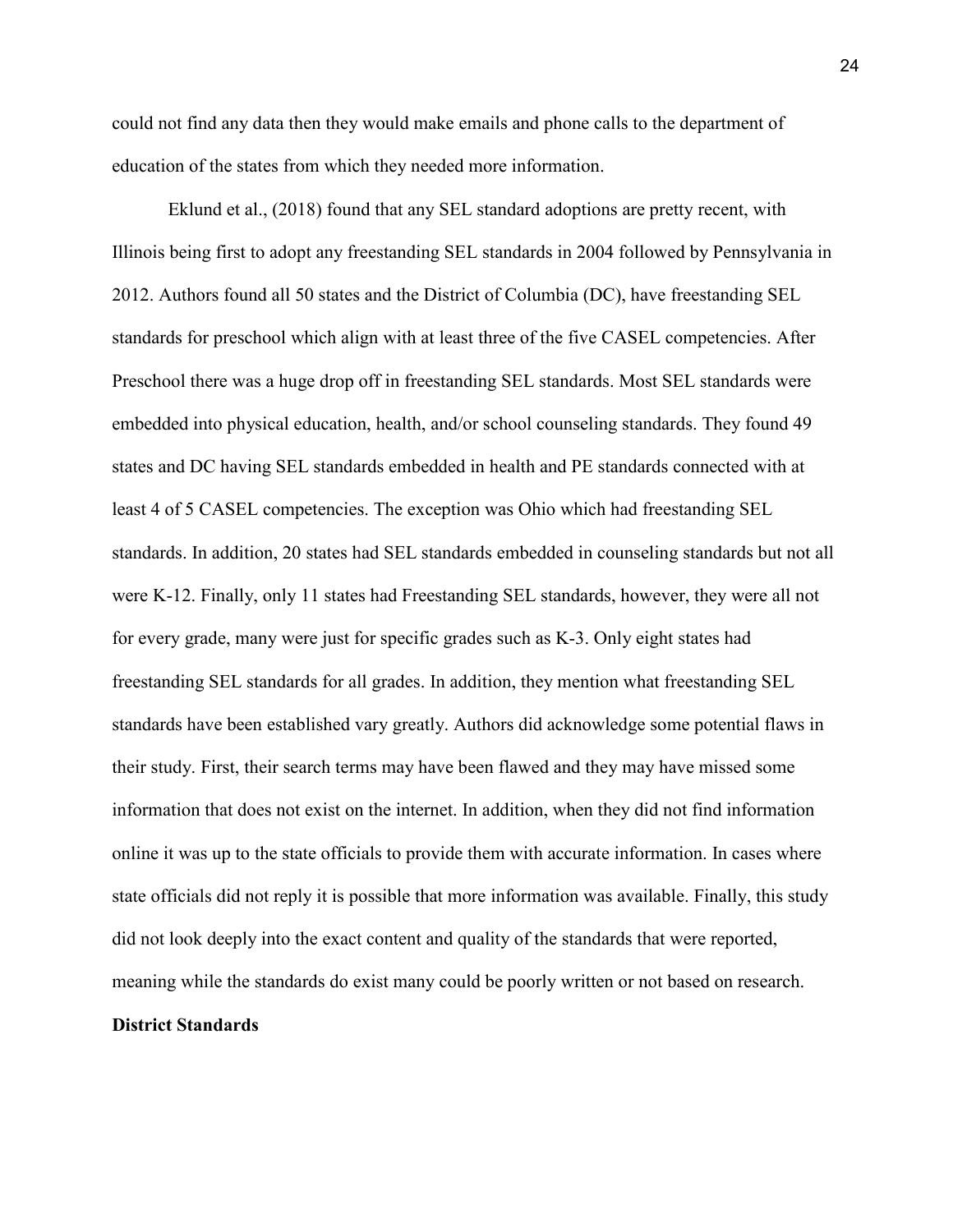Even when States do not have standalone SEL standards some school districts adopt their own standards anyway. Intermediate School District 287 in Minnesota created their own set of standards in 2008 based on the state standards of Alaska and Illinois. The district states that SEL is important because, "The challenge of raising knowledgeable, capable, caring, and responsible students... can be enhanced by thoughtful, sustained, and systematic attention to students' social and emotional learning (SEL)," (Intermediate District 287, 2008). Then they developed four overarching goals for their standards to fit in: Self Awareness, Self-Management, Social Awareness, and Social Management. District 287's definition of Self Awareness, Self-Management, and Social Awareness correspond directly to CASEL's definitions of the same name, and District 287's Social Management corresponds directly to CASEL's Relationship Skills competency.

In each of District 287's four overarching goals they have the standards for each goal. For Self-Awareness the standards are that students demonstrate an awareness of personal needs and emotions, personal traits, external supports, and having a sense of personal responsibility. For Self-Management the standards are that students demonstrate an ability to manage needs and emotions, show honesty and integrity, have effective choice-making and decision-making skills, and have increasing independence and are able to set and achieve goals. For Social Awareness the standards are that students demonstrate awareness of others' roles, emotions, and perspectives; desire to have a positive contribution to community; awareness of cultural issues and respect for dignity and differences of others; and can read social and environmental cues. Finally, for Social Management the standards are that students will use social skills to connect effectively with others; create positive relationships; and prevent, manage and resolve interpersonal conflicts in constructive ways.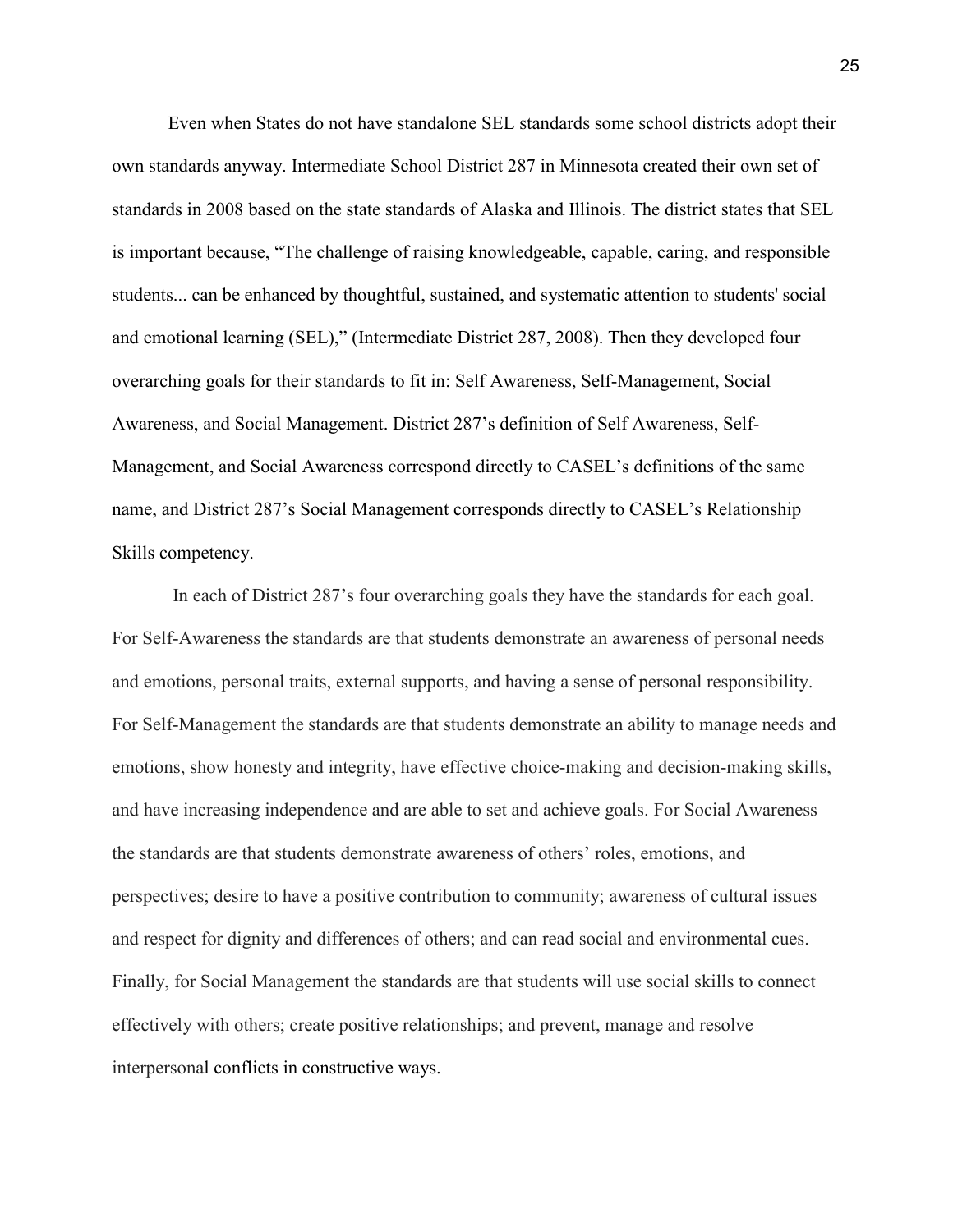Each standard is divided into six different levels to determine a student's level of mastery of that standard. The levels are: initial, emerging, developing, intermediate, advanced, and proficient. For each standard a description of what a student would need to be able to reach each level is given. These levels get progressively more challenging and are connected to what research has shown to be developmentally appropriate.

# For example,

- 1. Goal: Self Awareness
	- a. Standard: Demonstrating an awareness of one's needs and emotions.
		- i. Initial level: a student is able to,
			- 1. Indicate pleasure, displeasure, and discomfort.
			- 2. Indicate hunger, thirsty, sick, tired. (p. 6).
		- ii. Proficient level: a student would need to be able to,
			- 1. Describe how changing their interpretation of an event can alter how they feel about it.
			- 2. Use self-reflection to make sure their emotions are in line with the truth of a situation.
			- 3. Acknowledge an emotion and determine the appropriate time and place to safely digest it.
			- 4. Teach others. (p. 6)

Each of these levels connect to the age ranges listed in the table below from Intermediate School District 287 (2008).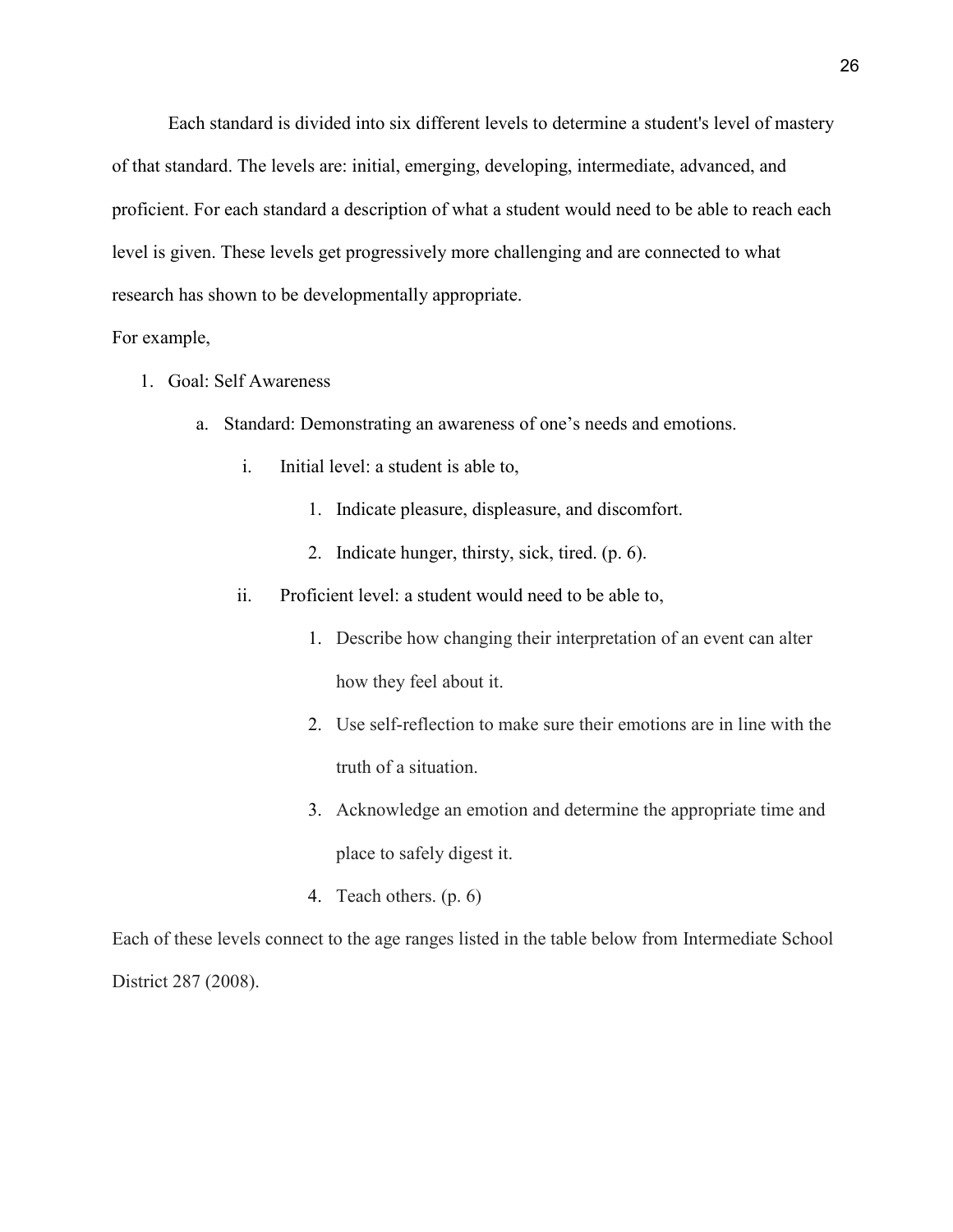| District 287 Performance Indicators-<br><b>Current Language</b> | <b>Corresponding Grade Level</b> |
|-----------------------------------------------------------------|----------------------------------|
| Initial                                                         | Infant through Preschool         |
| Emerging                                                        | <b>Early Elementary</b>          |
| Developing                                                      | Late Elementary                  |
| Intermediate                                                    | Middle School                    |
| Advanced                                                        | Early High School                |
| Proficient                                                      | Late High School                 |

This district promotes CASEL's competencies often in its work with teacher training and a SEL assessment used by the district is based off of the CASEL competencies. The author was confused about why the district put so much focus on the CASEL competencies but made their own standards that are different from CASEL's. The author emailed Katherine Utter, the Social Emotional Learning Coordinator, at District 287 to discover why there seems to be a disconnect between their standards and the actual resources they used. Below is the email and response between the author and Katherine Utter.

From the author to Katherine Utter on, January 18, 2020:

Hey Kathy,

I am currently writing my master thesis on SEL and student with EBD. and I had a few questions about 287 standards and the BAT that I was hoping you could answer or connect me with someone who could answer for me.

(1) is the BAT something that 287 created or is it taken from somewhere else? (2) the BAT and other items on the 287 SEL website focus around CASELS 5 SEL competencies. however, 287's SEL standards change that a little to Self Management, self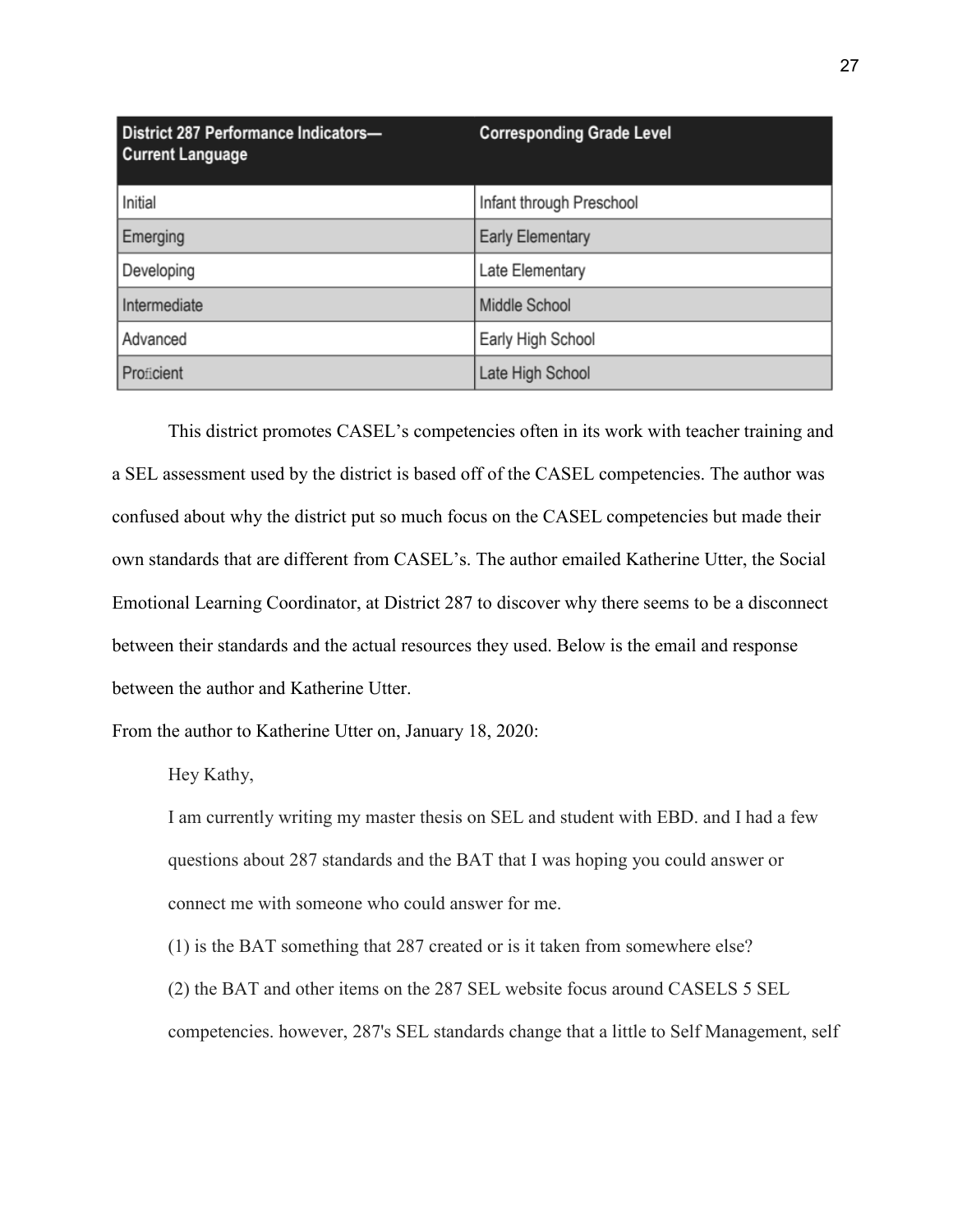awareness, social management, and social awareness. Do you know why 287's standards deviate from the CASEL standards?

Thanks

Kevin Collings

From Katherine Utter the author on, January 21, 2020:

HI Kevin,

Yes, we created the BAT based on our standards and benchmarks. It was originally 15 questions and followed our standards more directly. It was changed to be easier for teachers to complete. When it was changed, it was realigned to match the 5 CASEL areas, so it is a little out of step with how our standards and benchmarks are written. When we wrote and adopted our standards and benchmarks, we decided to model them off of those done in Alaska. All the CASEL areas are included, they are just folded in to it works with 4 areas (self awareness, self management, social awareness, social management). Surprisingly no one, except you, has mentioned the difference. Good eyes!! I used to explain it to people, but their eyes kinda glazed over and there is so much more important stuff to talk about when I only get 15-30 minutes with a teacher.

#### Katherine Utter, LICSW

BAT referred to in this conversation stands for Benchmark Assessment Tool and is a SEL assessment that was created by the district. The author will discuss the BAT in more detail in the assessment section of this essay. So, the district while still respecting CASEL and the work it has done still believed that the standards should be summarized in the 4 categories made in Alaska as opposed to the five of CASEL.

#### **Program Standards**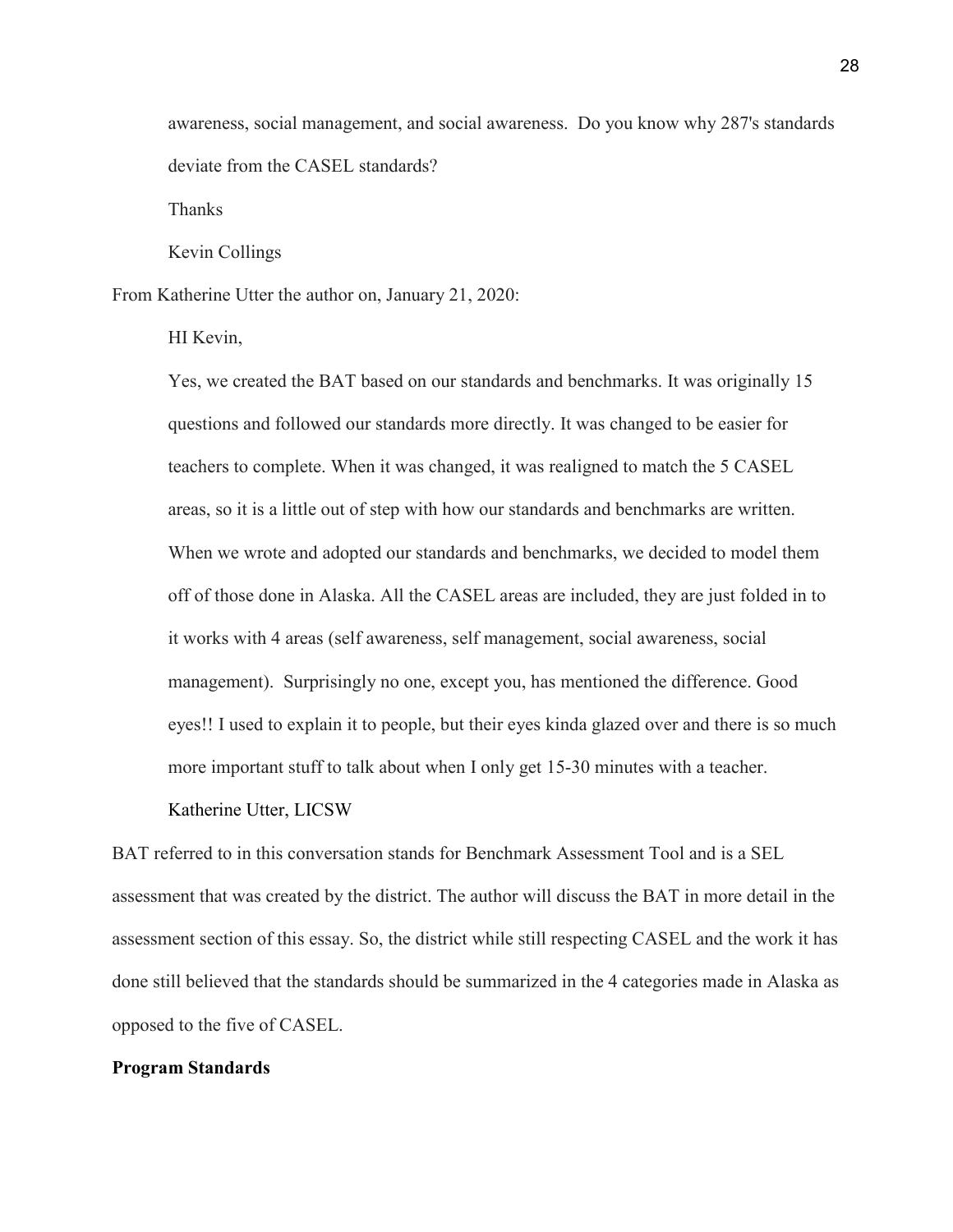In their study, Lawson, McKenzie, Becker, Selby, & Hoover (2019) identified the core components present in evidence-based elementary school SEL programs. They did this in the hope that this information would be helpful for school districts and teachers in picking and implementing SEL programs. The authors choose 14 SEL programs that were approved by CASEL's guide for SEL programs (SELect). To be considered SELect by CASEL a program had to meet 6 criteria:

1. Focuses on all 5 areas of CASEL competence.

2. Provides opportunities to practice.

3. Offers multi- year programming.

4. Offers training and other implementation support.

5. Has at least one evaluation study that included a comparison group and pre-post measures.

6. Documents a positive impact on one of the four outcome domains (academics, conduct problems, emotional distress, and social behavior) (p. 459).

Programs used in this study also needed to focus on explicit skill instruction not just teacher instructional practices. The 14 programs that fit the criteria are as follows; Second Step, Incredible Years-Incredible Teachers, PATHS, I Can Problem Solve, Social Decision Making/Social Problem Solving, MindUp, Michigan Model for Health, 4Rs, Open Circle, Positive Action, Raising Healthy Children, Resolving Conflict Creativity, Steps to Respect, and Too Good for Violence.

Authors then created a coding manual based on CASEL's 5 areas of SEL competency to assess what the core components are and how they connected with CASEL's 5 areas of SEL competency. From this study the authors defined 12 core components from the programs;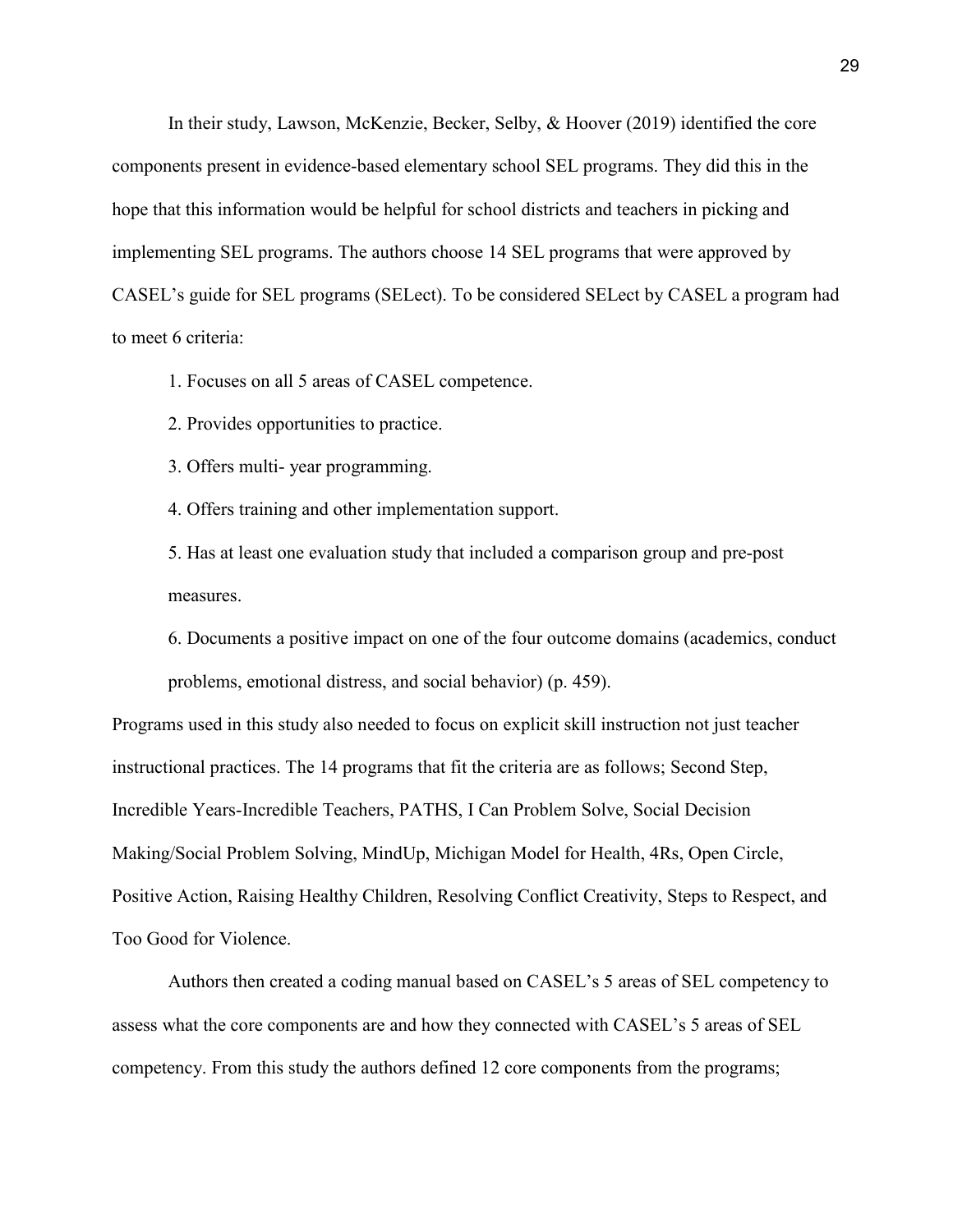identifying one's' feelings, interplay of thoughts, feelings, and behaviors, behavioral coping skills/relaxation, cognitive coping/self-talk, goal setting and planning, mindfulness, identifying others' feelings, perspective taking, valuing diversity, problem solving, assertiveness, and social skills.

The results of this study revealed the feasibility of classifying the core components for multiple evidence-based school SEL programs (Lawson, et al., 2019). This study also demonstrated that a majority of core components were present in a majority of the programs. This is shown by 7 of the 12 components being present in 10 of the 14 programs. The components that were most prevalent were social skills, identifying others' feelings, behavioral coping skills/relaxation, and identifying one's own feelings. The least frequent components were mindfulness, valuing diversity, cognitive coping/self-talk, and goal setting and planning. Looking at these 12 core components is a first step in working to create a more complete modular system for SEL lessons. Instead of teachers needing to look through many different programs to find needed material, if programs can be combined based on core components, then teachers could more easily find resources and tailor lessons to specific student needs. The authors believed that creating a modular SEL program is the next step forward, however they stated that to do this it will take a lot of study into its effectiveness and feasibility. While this study does look at many evidence-based programs, it does not look at information about how effective each of these programs and core components are at actually teaching the skills they focus on. Also, while the study was published in 2019, it only used programs that were created before 2013 because that was when CASEL's most recent guide for evidenced based programs was published.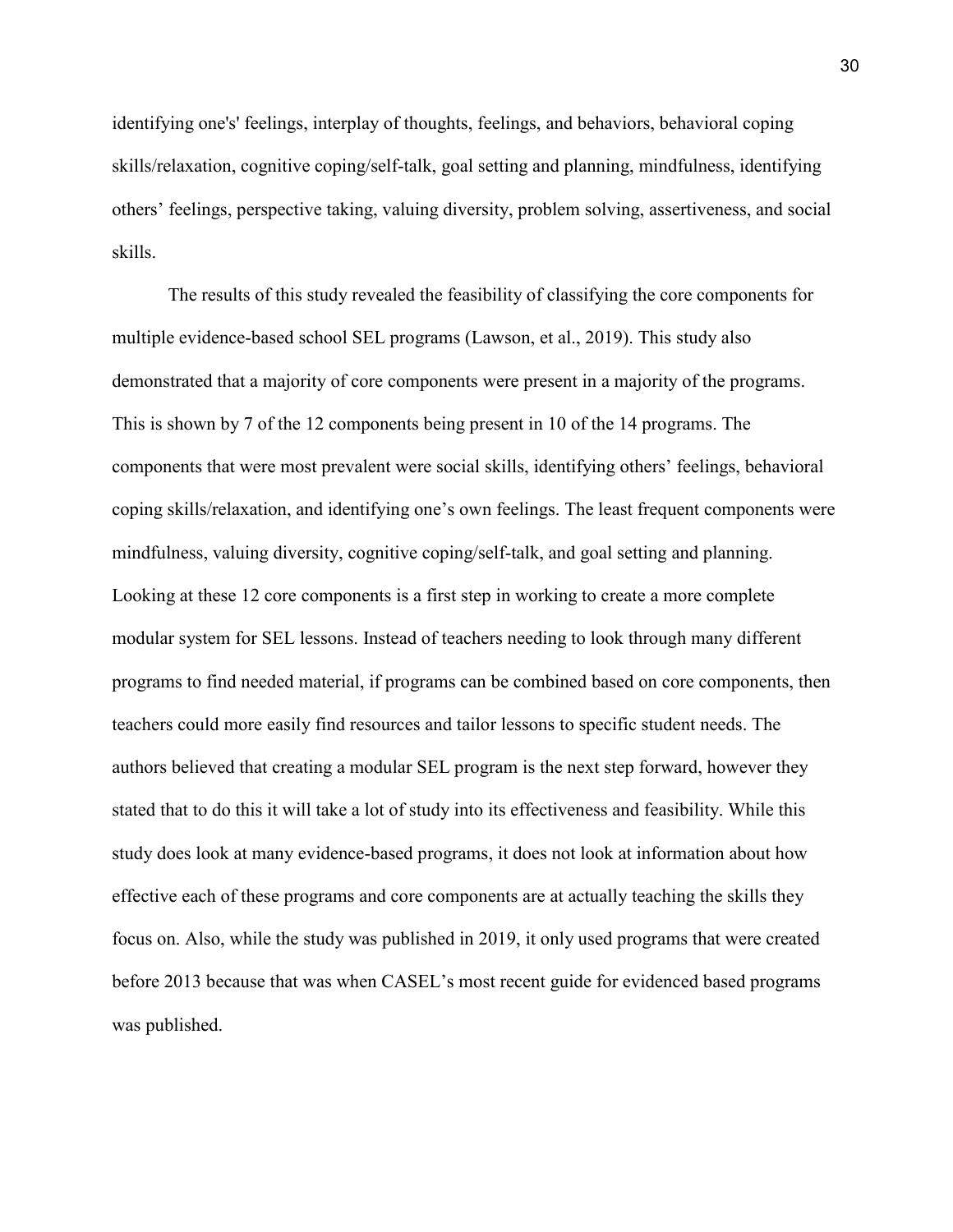#### **Assessment**

Now that it is established who students with EBD are and which SEL skills schools should be looking for, it is important to look at how to assess those skills so that appropriate SEL planning can happen. Assessing the extent to which students have mastered SEL skills is critical in dealing with behaviors (Kauffman, 2005). There are many different types of SEL assessments; student self-reports, teacher and staff reports, performance measures, family reports, and peer reports. When using these reports there are many factors to take in including the; race, age, culture, and family of this student. In this section the paper will look at some specific tools, as well as different places to find different assessment tools you might need.

### **WCSD Student Social and Emotional Competency Assessment**

In creating their SEL assessment tool Davidson (2018), looked at many sources and theories to make sure their assessment would be the most effective. This assessment was made with CASEL and the Washoe County School District (WCSD) in a partnership. They call the two assessments they created, the "WCSD Student Social and Emotional Competency Assessment – Long Form" consisting of 40 questions and the "WCSD Student Social and Emotional Competency Assessment – Short Form" consisting of 17 questions. Both of these are assessments completed by students. They used four guiding recommendations for SEL assessments laid out by McKnown (2016) which state that SEL assessments should be,

1) conducted on a large scale without the need for trained clinicians or researchers,

2) based on strong theoretical models,

3) informed by educators so that they are practical and solve "real world" problems that teachers care about, and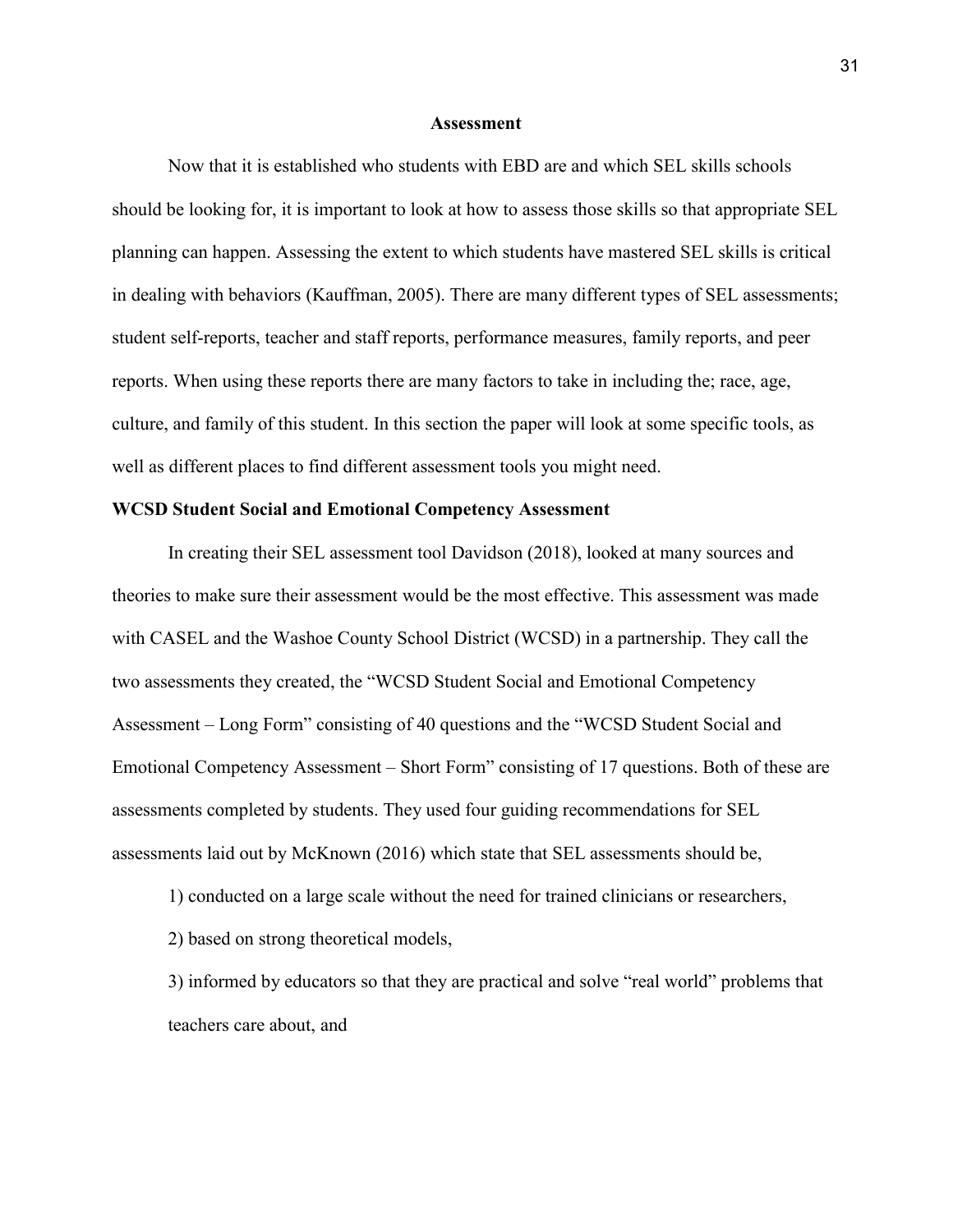4) able to assess a range of dimensions that can develop a comprehensive picture of a student's social and emotional needs and strengths (p. 93).

They had three different phases where they would go back and forth with developing the items and then giving the test to students. During this time approximately 7000 students' grades 5th, 6th, 8th, and 11th took and retook the test over a 4-year span. While the authors were initially very excited about their first set of questions, they realized there were going to be many challenges in making an effective tool. They then had to take into account psychometric properties, the response option structure, and the survey environment to get to a point where the data, educators, and students all felt the tool was useful enough to make decisions based on the results. After the third round and final refinement, they felt good enough about the test to provide it to others. However, they reported the main thing they learned was that it was vital to emphasize the importance of the survey as well and the confidentiality of the survey. "Students in our focus groups indicated not taking the questionnaire very seriously when proctors did not convey its importance, and not responding honestly when they questioned the confidentiality of the survey," (Davidson, 2018).

#### **Assessment of Lagging Skills and Unresolved Problems (ALSUP)**

 Ross Greene (2016), has created an assessment that focuses on the skills a student may be lacking called, the "Assessment of Lagging Skills and Unresolved Problems" (ALSUP). This assessment is filled out by teachers and school staff that work with the student in question. The intention is that this would be filled out together as a team in a meeting. It also is different from traditional assessments as Greene suggested that participants should not fill it out beforehand then come together, because its purpose is to be a discussion guide more than a typical checklist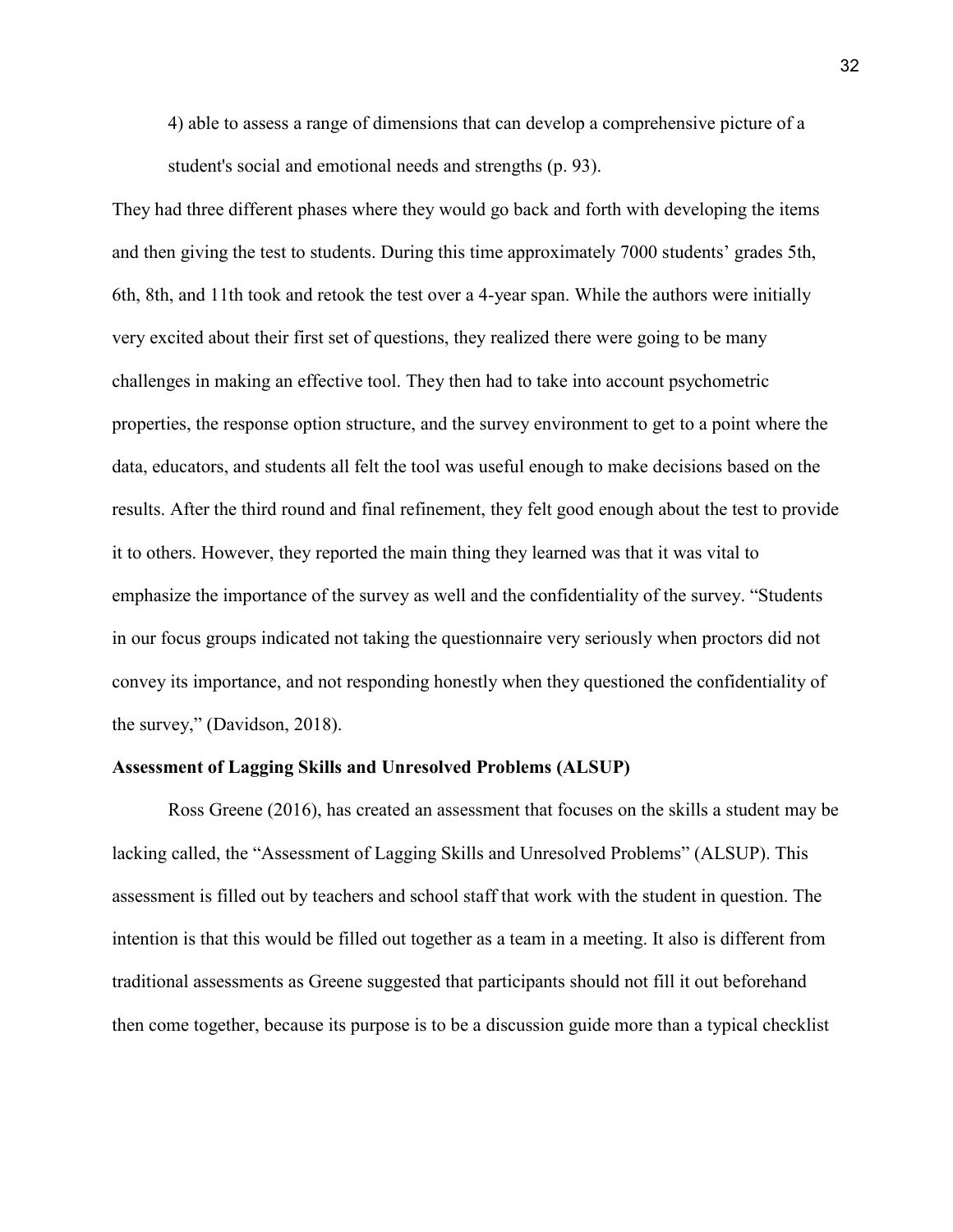assessment. The goal of this discussion is to figure out what lagging skills and unsolved problems the student in question is facing.

Visually the assessment is split into two sections; the first is a list of lagging skills that are common to many students and the second is titled "Unsolved Problems" and is blank (Greene, 2016). The first step is to go through the list of lagging skills and check those that apply to the student. Every time staff check off a box in the lagging skills section you stop and go to the unresolved problem section before moving on to more lagging skills. In the unresolved problem section staff lists the specific unresolved problems related to the lagging skill they just checked off. An example of this is if the first lagging skill checked is, "Difficulty handling transition, shifting from one mind-set of tasks to another," (p. 33) then under the unsolved problem you might write, "Difficulty moving from homeroom to Chinese class," (p. 49). Staff should put as many unsolved problems for a student as fit the lagging skill. An unsolved problem many fit into more than one lagging skill but only needs to be written one time. Greene (2016) said, it is important to remember when filling the ASLUP, "the sole focus is on lagging skills and unsolved problems; these are the things educators can actually do something about. And there's no pressure to explain anything; the ALSUP is going to do the explaining for you," (p. 34). While this is not a checklist to be scored and turned into data, Greene does have a next step to use the data. This is all a part of Greene's Collaborative and Proactive Solutions model that will be explained in more detail in the next section, about SEL programs and strategies.

### **The Benchmark Assessment Tool**

The Benchmark Assessment Tool (n.d.) was developed by Intermediate School District 287 to give teachers a general view of where their students were at based on SEL standards. This tool is a five-question rating scale filled out by teachers. Teachers rate students on their level of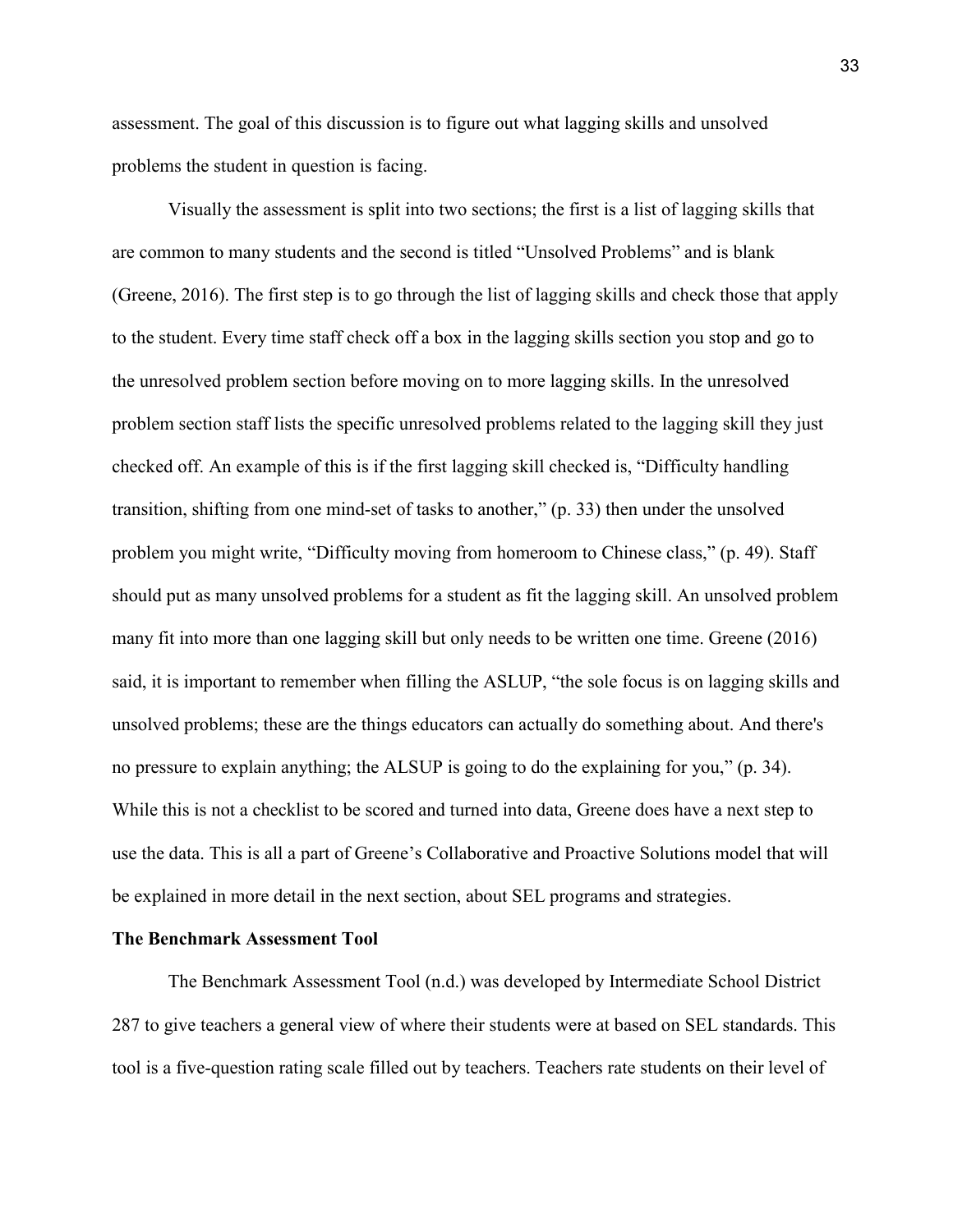mastery of each of CASEL five areas of competency. Students are rated at Initial, Emerging, Developing. Intermediate, Advanced, or Proficient. Initial relates to a preschooler's ability level and Proficient relates to a student graduated high school, based on typical developmental growth. Additional descriptions for deciding which level to place a student at is given in the BAT instructions.

# **SEL Assessment Guide**

Again, CASEL demonstrated itself as a leader in this field, with their SEL Assessment Guide (n.d.). CASEL has an exhaustive list of different assessments that could be used to help schools see where the student skills are at compared to their SEL competencies. Along with this list they have helpful comments to help the teacher decide which tool would be most helpful to assess the student. This list includes the WCSD assessment previously mentioned, as it was created in partnership with CASEL.

# **Bias in Assessment**

Assessments have been found to yield biased results because the assessment process tends to be targeted at students who are white English speakers. This means the results of assessments with these biases will have mixed results and may not give any accurate picture of the student's abilities (Moreno & Gaytan, 2013). When choosing any assessment, it is vitally important to take into account both language and cultural aspects before implementing anything. In addition, another important tool in assessing the skills and needs of students with EBD is the FBA (Moreno & Bullock, 2015). Not only is the FBA necessary to look at as you assess for EBD, as started earlier in this paper, but it is important to complete and update to help understand new and changing behaviors, and how a student's culture affects them.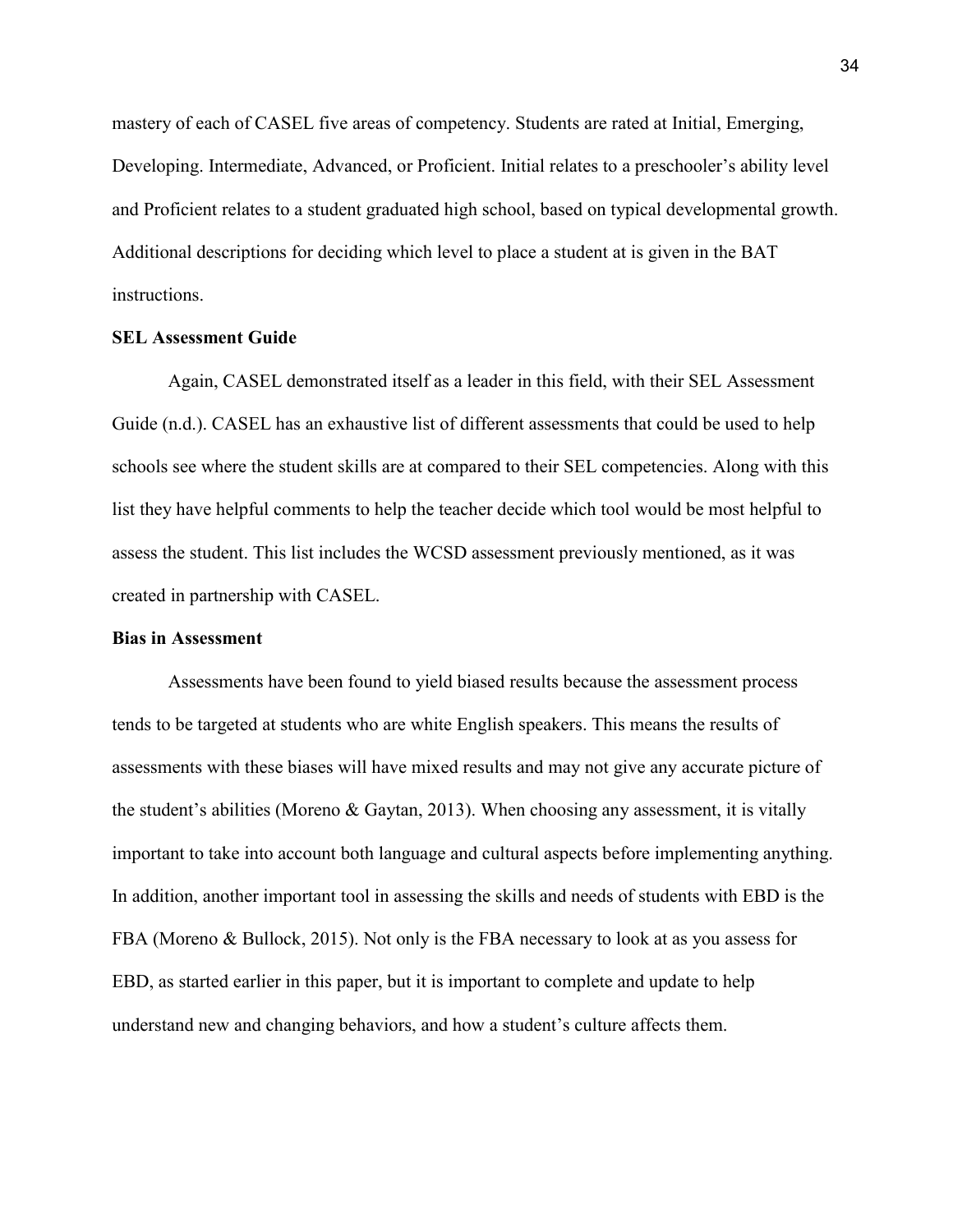#### **SEL Programs**

At this point the thesis writer has looked at who students with EBD are, what are SEL skills, and how these two meet in assessment. Now the author will discuss how some specific SEL programs and strategies work to give students the lacking skills found in the assessments, and helpful thoughts about how to implement them.

# **Greene**

Greene's (2016) plan for teaching students social and emotional skills is based on his belief that the answer to challenging behavior is not consequences but the teaching of skills. This teaching needed to be both proactive and collaborative with the student. Greene's method focused more on walking with the student to find solutions as a means to build skills rather than on direct instruction of skills, which is the focus of most other SEL programs. Greene's Collaborative and Proactive Solutions model starts with the team of people who work with the student meeting and filling out the ALSUP and deciding what unsolved problems the student has (see assessment section of this paper for more details on the ALSUP). Then it moves to deciding which of these unsolved problems the teacher is going to tackle first and which will be put aside for now. Greene makes it clear that by putting aside a problem, educators are not forgetting about it, instead they are saying they have "bigger fish to fry." Once an educator has picked two or three unsolved problems to work on, they can start using the Problem-Solving Plan.

Greene's (2016) Problem Solving Plan walks school staff from the process of taking Unresolved problems from the ASLUP and finding a solution to them. It is boiled down to a sixstep process:

- 1. Identify the unsolved problem
- 2. Identify which staff is going to take a lead on solving the problem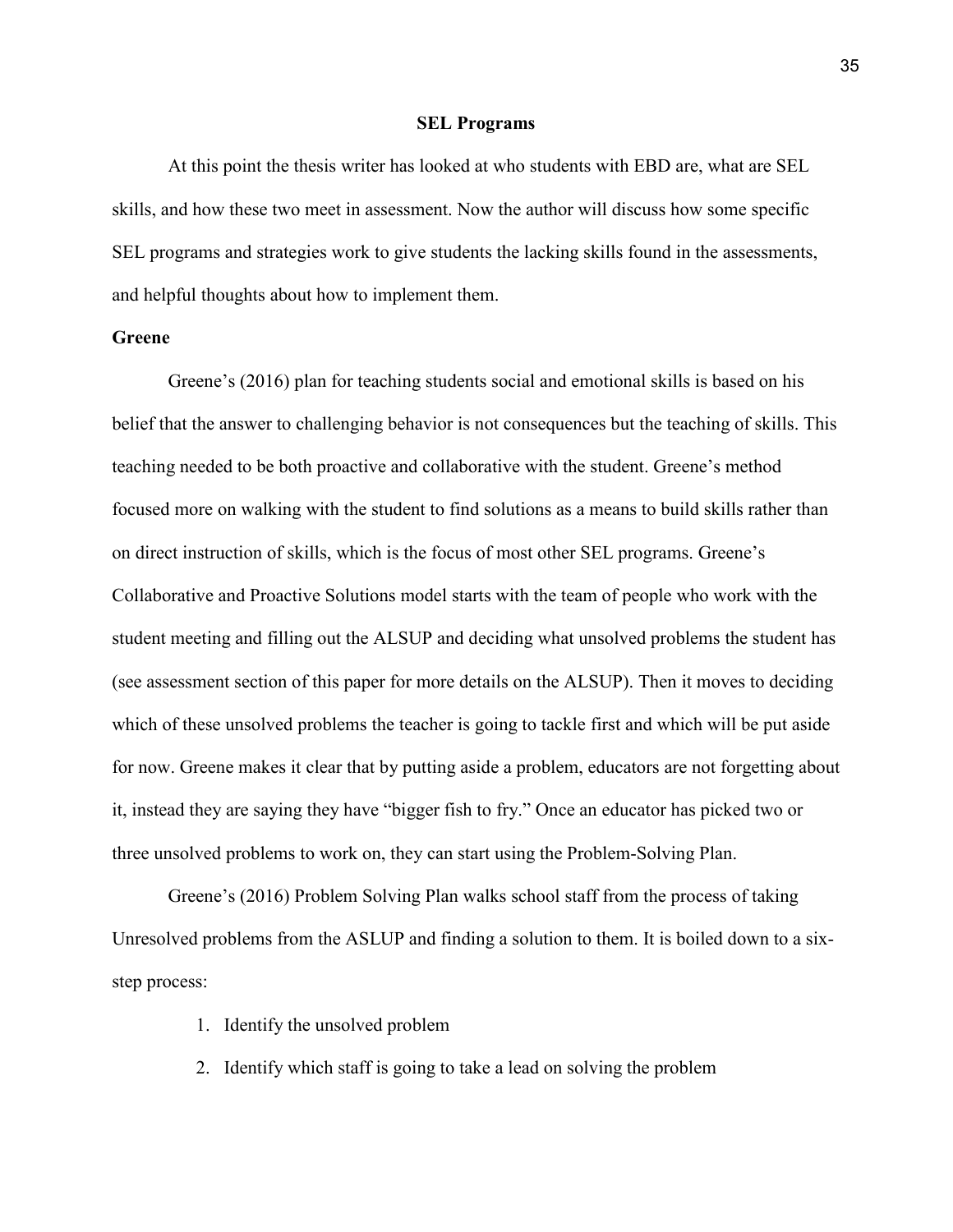- 3. Get the students' perspective and concern related to the problem
- 4. Identify and express the adult concern about the unresolved problems
- 5. Staff and students work together to find and implement a solution
- 6. Assess whether the solution worked then either move to the next problem or go back to step three and try again.

In this process the third, fourth, and fifth step are where most of the work happens. The third step, getting the student's perspective, can often be the hardest part for educators. In this part educators need to come to the students humbly, accepting that even if the educator thinks the problem is obvious, maybe there's more to it than expected. Greene suggests using phrasing like, "I noticed that," you are having difficulty with (unresolved problem), "what's up?" (p. 76). It can be difficult for the teacher to let the student express themselves before giving their own worries and answers. It can also be difficult for the student at first. Just like educators, these students are used to adult imposed consequences and may not trust that they will be listened to and believed.

The fourth step, where the educator expresses concern, can also be a little tricky. While teachers get to express what they are thinking, they need to hold off on solutions, for now at least. In this step Greene (2016) suggested using language such as, "The thing is..." or "My concern is..." (p. 98) to express how the teacher sees the unsolved problem affecting the student and others. The fifth step, where staff and students find a solution together, has similar challenges for educators. The educator needs to make sure they are not coming into this plan already "knowing" what the answer to the problem is, again they must humbly approach the student and attempt to work with them to find a solution that meets the needs of both parties. This starts with summarizing the concerns of both parties then using phrases like, "Let's think about how we can solve this problem," or "Let's think about how we can work that out," (p. 99).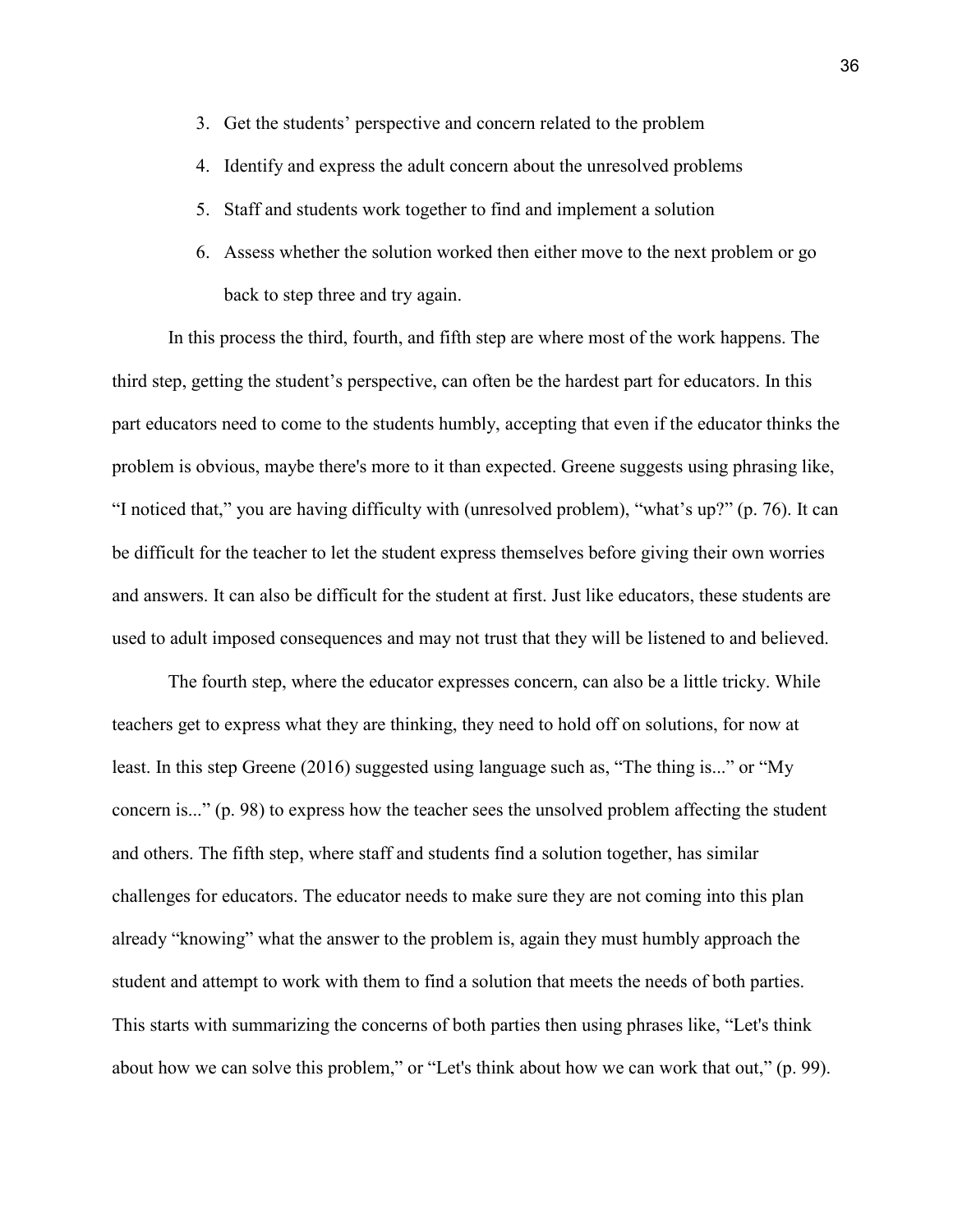The adult then needs to offer the students the first chance to think of solutions. Then the adult can start to share their thoughts. However, it is important that the plan is made together. When that happens, both the student and educator share equal credit in making the plan. Finally, it is important to remember that this process will probably take multiple tries to find a solution that works. Even if the solution comes after many tries to find any answer, the process of using this method helps teach the skills of handling problems in real life. This is something that adult imposed consequences will never do.

#### **Summer Program Strategy Approach**

Bailey et al., (2019) completed a study using a six-week Pre-K - 8th grade summer program with low income urban students, which focused more on skills instead of a specific curriculum. This study had one class for each grade and totaled 169 kids with 19 teachers. They started the study using three guiding principles; SEL should be centered around a developmental model, SEL instruction should be flexible and focus on strategies over curriculum, and SEL instruction is most effective when teachers are able to use it flexibly to meet student needs. They used a strategy-based approach where teachers were able to choose strategies from a list which they believed their students most needed. The most common needs chosen by Pre-K - 5th grade teachers were; focusing and paying attention, addressing conflict effectively, and managing emotions. The 6th - 8th grade teachers choose; using self-control, participating as an active member of the community, and demonstrating behavior that fosters friendship. Teachers would use two or three strategies a day with students and the use of strategies took an average of seven to 11 minutes to implement per strategy.

Data was taken from daily implementation data about SEL strategies, weekly classroom challenges, and beginning and end of summer reports of student SEL skills (Bailey et al., 2019).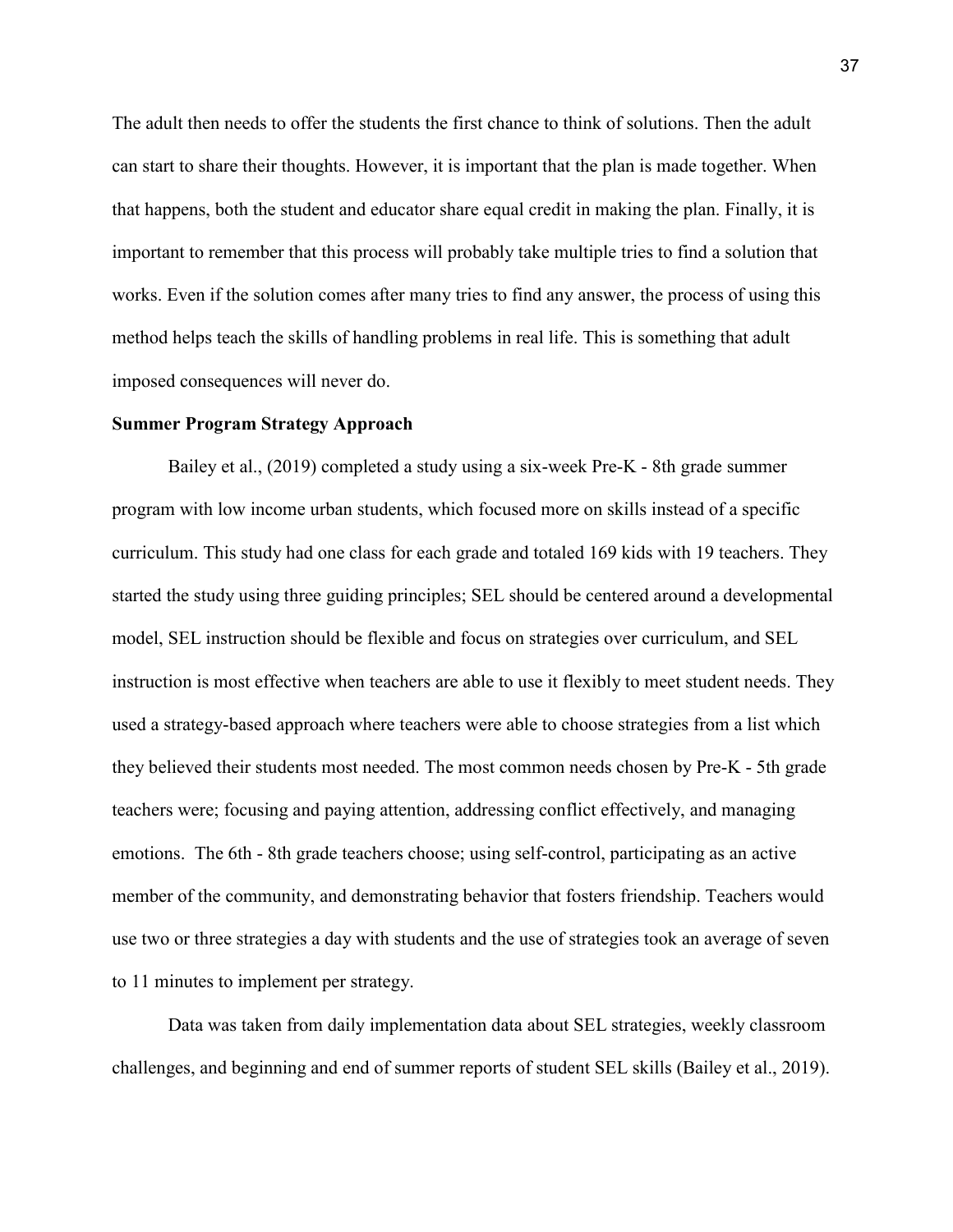Results of data showed growth in all of the SEL categories that were assessed throughout the summer. And similar to other studies, students with the lowest skills showed the most growth. Results also showed teachers reporting positive views of the program. They liked having the flexibility to choose which strategies to use, while still being provided detailed and scripted instructions on how to implement the individual strategies. Based on these results the authors found that many SEL programs are very specific and order dependent. They focus on doing the program in the "correct" order in the "correct" way to make sure that things are done well. However, this takes away the teacher's ability to adapt and adjust this to best fit with the needs of their specific students. They seek a flexible and adaptable curriculum that can be adjusted to fit the needs of individuals and places while still giving quality content. It would focus on teaching strategies rather than be a step by step curriculum. Problems identified with this study include that it was very short with very different classrooms, it had very simple data collection, there was no baseline to test ability levels of teachers in teaching SEL before receiving the resources or training, and there was no control group.

# **Paths**

 Kam et al., (2004) completed a study on the effectiveness of the PATHS curriculum on internalized and externalized behaviors, depression, social competency, positive and negative feeling vocabulary, and problem-solving skills.

The PATHS prevention strategy operates under the following four assumptions:

1. Children's ability to understand and discuss emotions is related to both communicative development and the ability to inhibit behavior and show self-control.

2. Children's ability to manage, understand, and discuss emotions operates under developmental constraints and is also affected by socialization practices.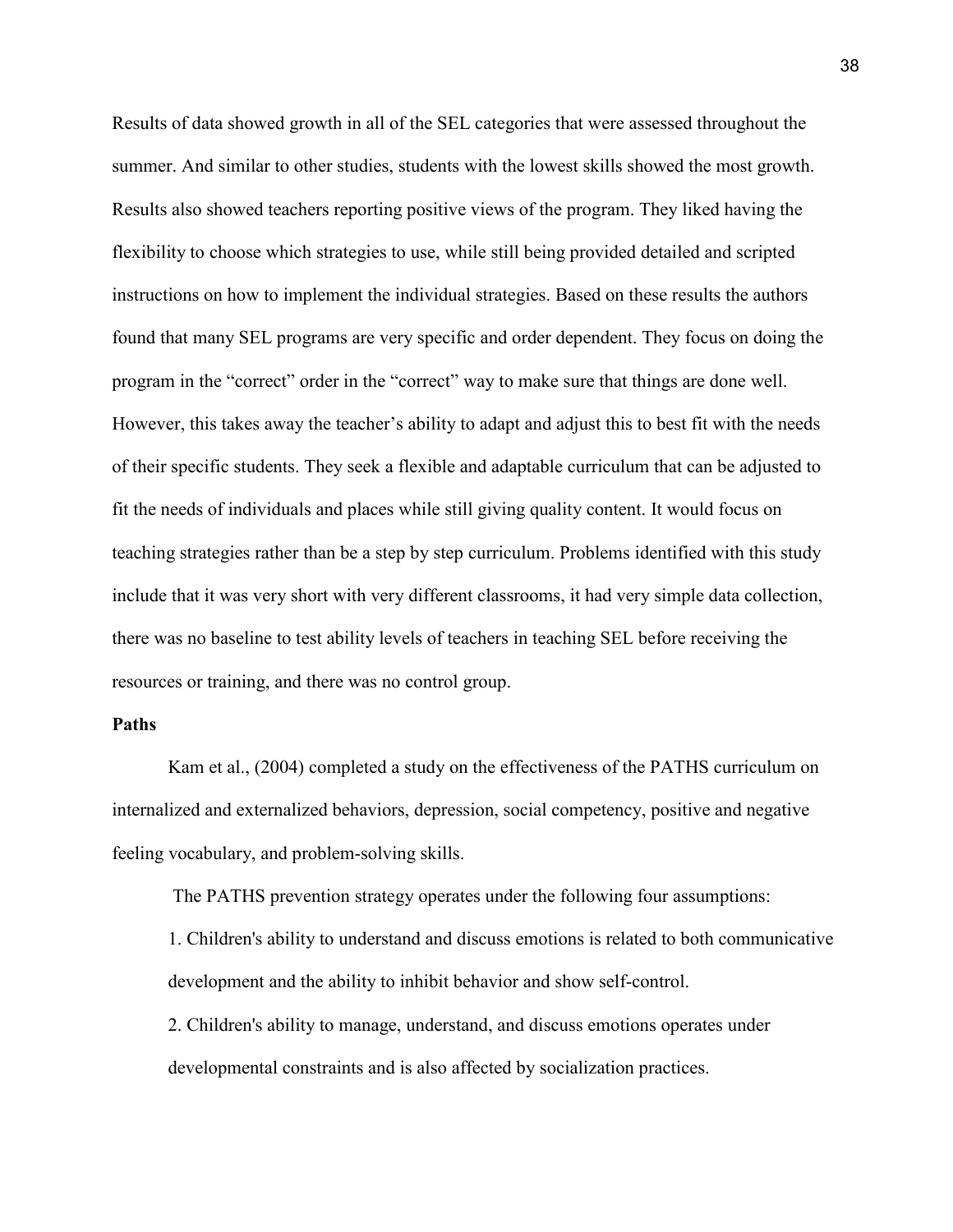3. Children's ability to understand their own and others' emotions is a central component of effective problem solving.

4. The school environment is a fundamental ecology, and one that can be a central locus of change. (p. 68)

The study tracked 133 students with disabilities, 1st through 3rd grade, in federal setting 3 self-contained classrooms (97 boys, 36 girls; 88 White, 27 African American, 18 of other ethnic origins) in seven elementary schools. According to Washington State classification 53 of these children had learning disabilities, 23 had mild developmental disability, 31 had emotional and behavioral disorders, 21 had physical disabilities or health impairments (many of these children had attention-deficit/hyperactivity disorder), and 5 had multiple handicaps. Half of the classrooms were intervention and half were controlled. Teachers received a three-day training workshop. The intervention lessons were taught three days a week and were about 20-30 minutes a lesson. Data was collected through teacher rating scales, child self-reporting scales, a feeling word vocabulary assessment, and child interviews. Data was taken three times; pre intervention, directly post intervention, and in a two year follow up. The PATHS curriculum was taught on a regular basis throughout most of one school year, and had daily activities for promoting generalization.

 Results revealed intervention and control groups were generally similar in baseline testing except that the intervention group had higher internalizing behaviors (Kam et al., (2004). Every time data was collected, teachers reported decreased externalizing behaviors in the treatment group and increased behaviors in the control group. For internalizing behaviors, both groups demonstrated increases over the years, however, the treatment group showed a significantly lower increase. No difference between the control and treatment groups in social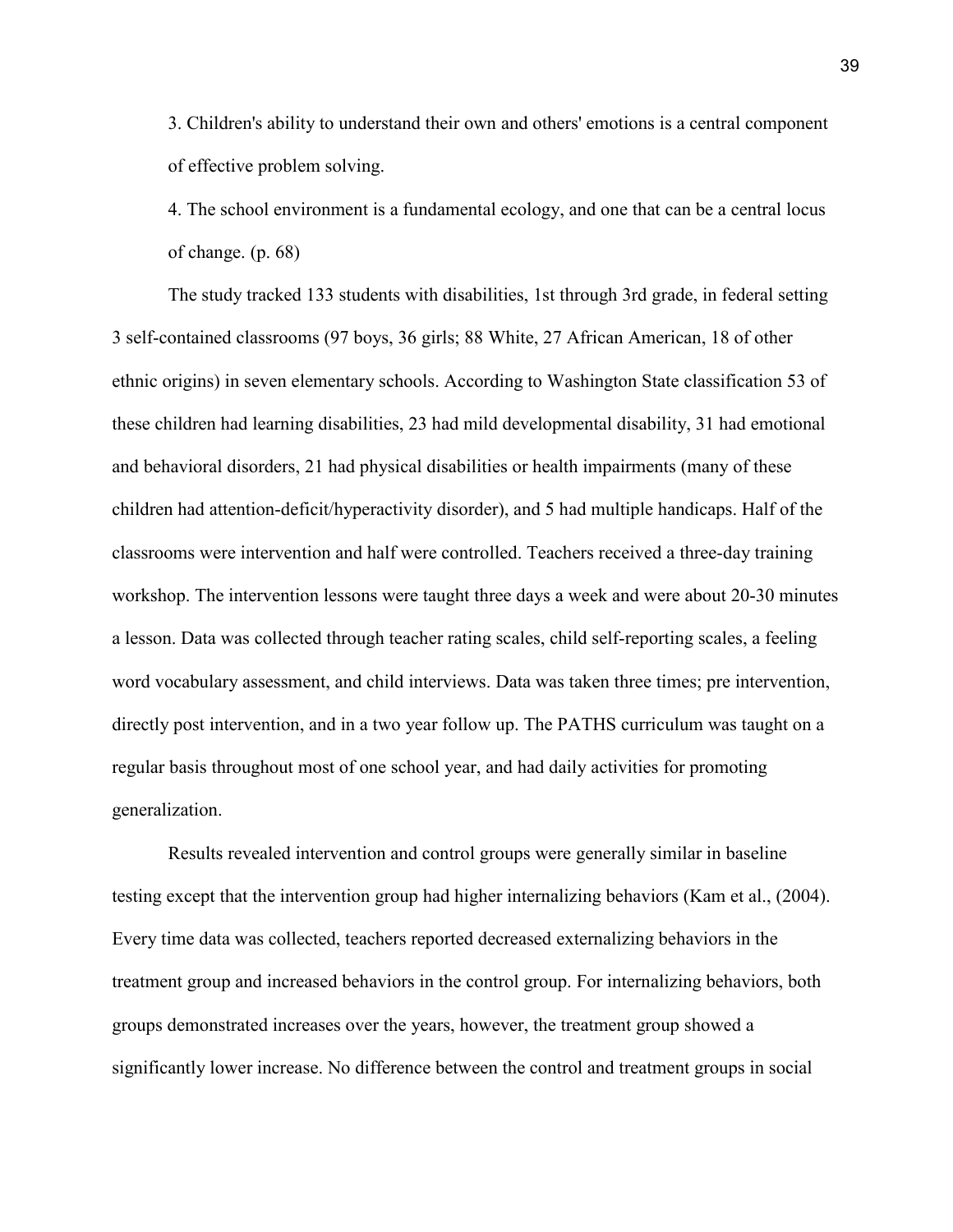competence. In the self-reported depression rating, both groups reported lower depression scores (less depression symptoms). However, the treatment group reported a much higher rate of decline than the control group. The treatment group increased their negative feeling vocabulary at a faster rate than control. While both groups increased their positive feeling vocabulary at the same rate. For problem solving skills, there was no significant difference between control and intervention group. However, there was a marginal decrease in aggressive solutions and increase in non-confrontational solutions for the intervention group.

Authors indicated that the most significant benefits of the PATHS curriculum were in the decrease in teacher reported externalizing and internalizing problems as well as reductions in depression self-reported in the children even after a two year follow up (Kam et al., 2004). The major problems authors found were that, while most students were in self-contained classrooms for the majority of the day, the data was not specific to disability, such as EBD. In addition, it was not done as a full school program as PATHS intended, which would involve things like common language and posters around the building to reinforce lessons.

# **Stop and Think**

 McDaniel et al., (2017) performed a study to see the effect of the "Stop and Think" curriculum on five students in 2nd and 3rd grade in a self-contained classroom for students with challenging behavior in an alternative school. The students' class sizes ranged from 6 to 8 students and each class had one teacher and one paraprofessional. The study measured the effect of the curriculum on students' negative social behavior. Negative social behavior was,

...defined as instances of arguing, teasing, failing to accept consequences such as arguing or demonstrating noncompliance, verbal aggression when assigned a consequence by an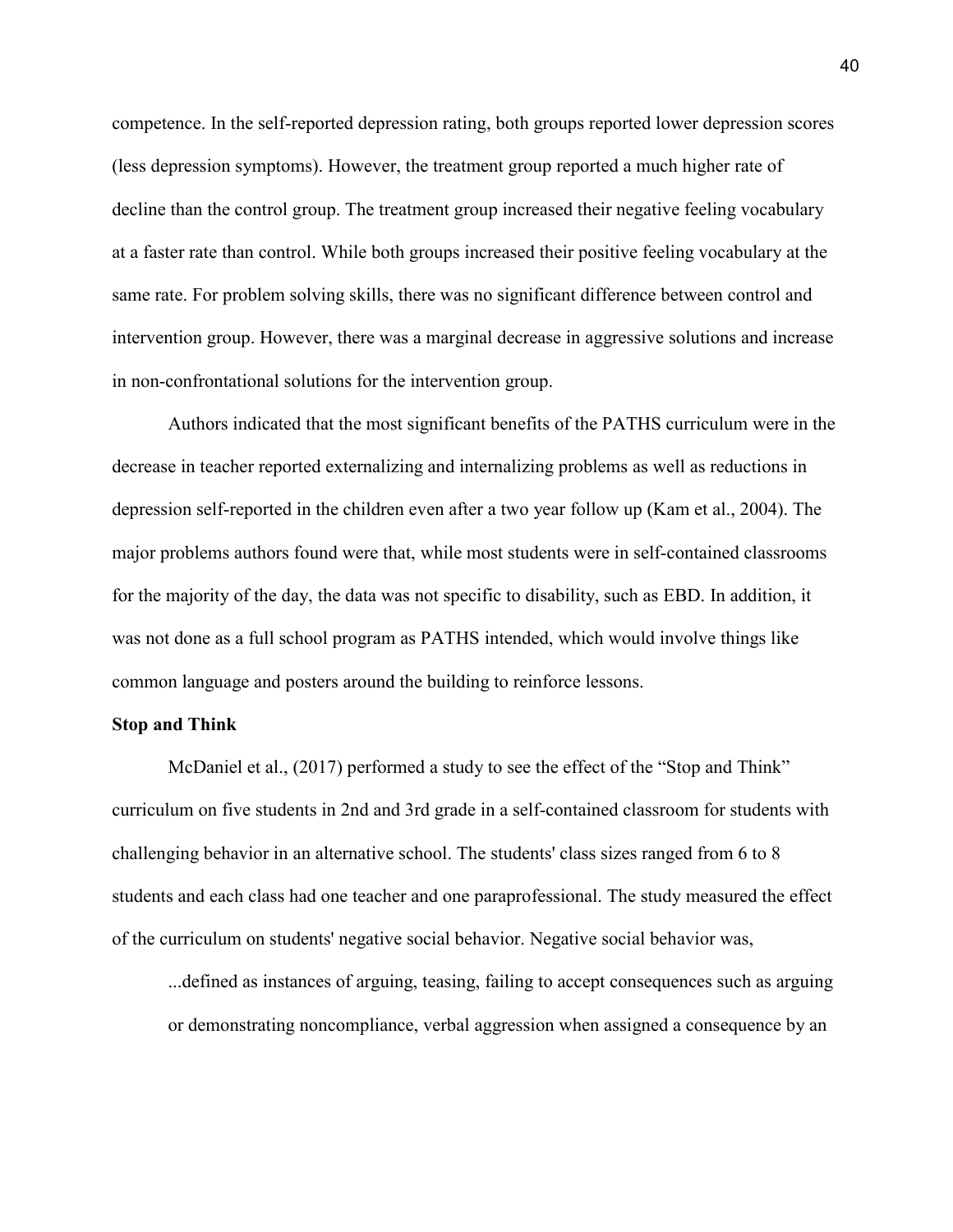adult, interrupting, inadequate or inappropriate turn-taking, not keeping hands and feet to

self, leaving the assigned area, and socially inappropriate comments or language (p. 59). Teachers were given a two-hour training on the curriculum, and implemented it with students for three consecutive weeks. The students were observed for data on the negative social behaviors pre and post observation as well as during the weeks when the curriculum was actually being implemented. The results showed while all five students had high levels of negative social behaviors before the intervention, they all showed significant decrease in those behaviors post intervention. The authors believed these results indicated that the "Stop and Think" curriculum is able to be implemented with fidelity with limited training and is highly effective in improving behavior and social skills. Some limitations of this study were that it had no control group, it had a very small number of students involved, it had only a two week follow up, they only took behavior data on academic time not social time, and they did not track academic outcomes.

# **Friends**

Schoenfeld & Mathur, (2009) did a study on the effectiveness of the Friends curriculum at decreasing student anxiety at school, increasing academic engagement and increasing appropriate classroom behaviors. The study involved three, 6th grade students with EBD and anxiety at a private school for students with emotional or behavioral needs, all of whom took daily psychiatric medication. The results were measured by rating scales, observation, and teacher reports. The curriculum was implemented in twelve, 1 on 1, thirty-minute sessions done twice a week, with the researcher who was self-taught in the curriculum.

The results suggested that all three students showed significantly lower anxiety, increases in academic engagement, and increases in appropriate school behavior in post intervention assessments. This seems to indicate that the curriculum can be very effective with only partial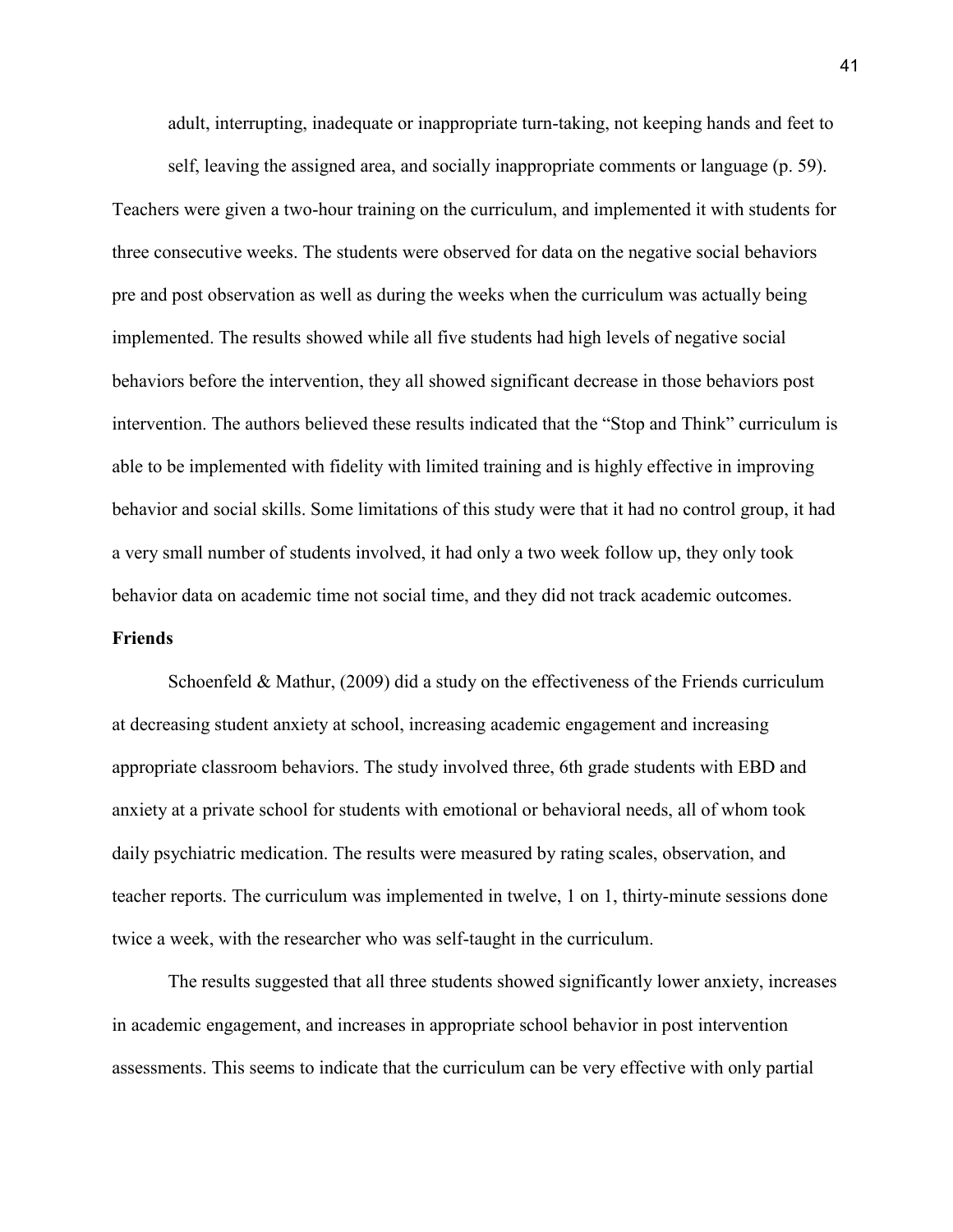implementation and limited training. Limitations in this study were that it had a small sample size of only three students, not having a control group, having a short post observation of only three months, and no measurement of the academic growth of students.

# **Take Charge**

 Van Loan et al., (2019) completed a study to find the effectiveness of the "Take Charge" curriculum in improving students' knowledge of and ability to use social problems solving skills. There were 92 students involved in the study. They were from 11 different self-contained EBD classrooms which included, "69 males and 23 females, with a mean age of 13.3… 48 African American, 33 Caucasian, five Hispanic/Latino, and six students designated into another category," (p. 45). The "Take Charge" curriculum is a 26 lesson-program focusing on teaching six key steps of social information processing, "Check—see if you're angry, Hold on—calm down and think, Analyze—figure out the cause, Reflect—on possible solutions, Go for it—pick a solution, and Evaluate—see what happened," (p. 146).

Teachers were given a one day, seven-hour training on the program and implemented the program over three months (Van Loan et al., 2019). The results were reported by a questionnaire and inventory taken by the students, pre-intervention and post-intervention, and within a month of completing the program. Both the control and the intervention group had similar scores on the pre-intervention data. In the post-intervention data, the intervention group revealed significant improvement in knowledge of and ability to use social problems solving skills, compared to minor improvement in the control group. Authors concluded that the results indicated that the "Take Charge" curriculum was able to give students foundations knowledge about social skills and help them apply it to their lives, improving student behavior. Problems with the study were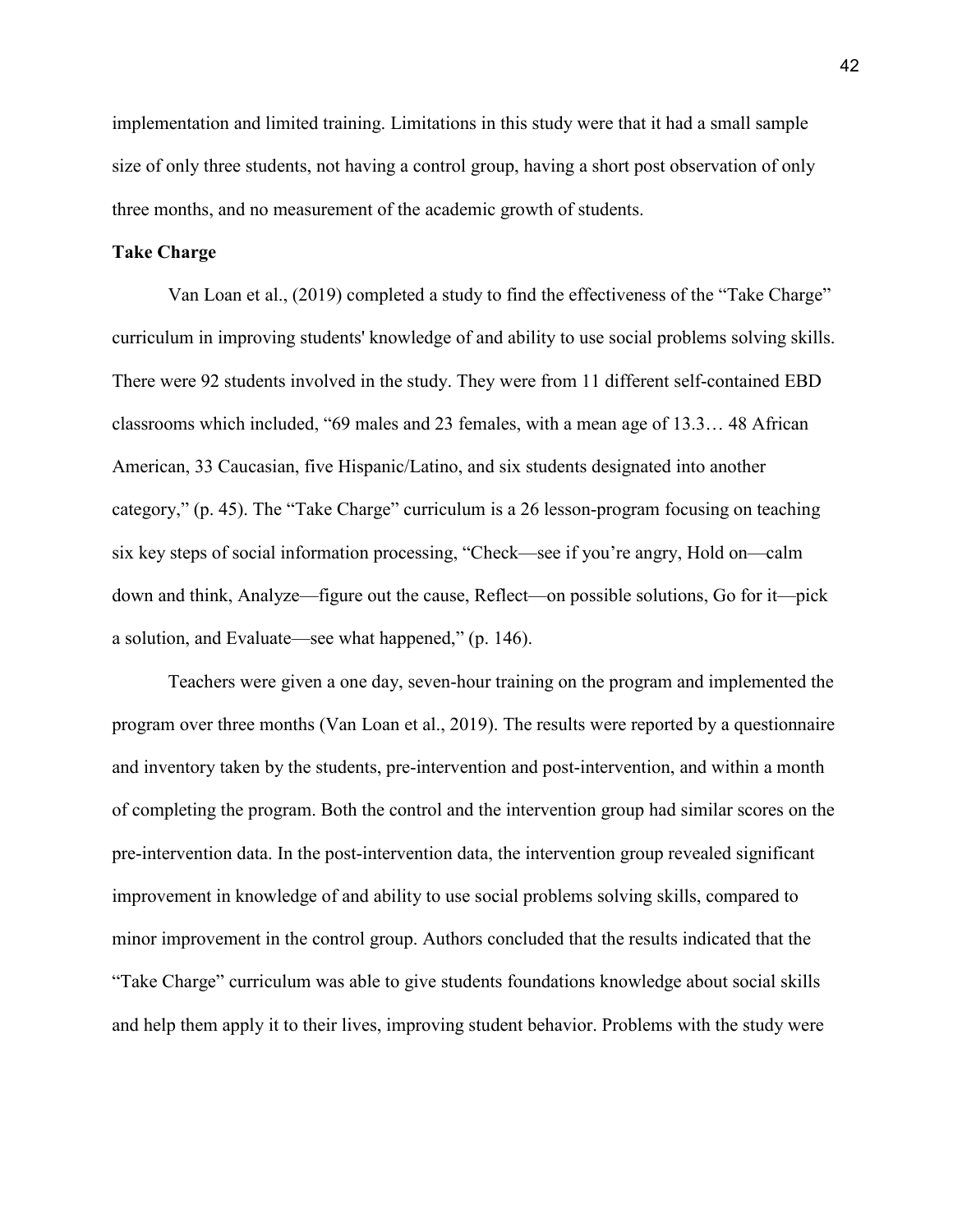that the authors only used student report data not any teacher reports, they did not get any student opinions of the curriculum, and there was no long-term follow-up.

#### **Social Harmony**

The purpose of this study, by Haymovitz, Houseal-Allport, Lee, & Svistova, (2018) was to examine the perceived impact of a universal school wide SEL program, Social Harmony, after three years of school wide implementation. Participants were chosen from the Orchard Valley Waldorf school, which has been implementing Social Harmony for three years. The whole school community was offered a chance to participate. Then 32 students  $(7<sup>th</sup>/ 8<sup>th</sup>$  graders), parents, administrators, and faculty members chose to participate in the study. Results were not sorted by the position of the person completing the study.

 The authors used concept mapping to assess the perceived impact. Concept mapping is a six-step process: preparation, brainstorming, structuring of statements, representation of the statements, interpretation, and utilization. With the focus prompt of, "One specific result of Social Harmony in our school has been..." (p. 49). Participants were asked to provide as many responses that they thought applicable. After creating the ideas participants were asked to group and order the responses. The creation of ideas/statements and the sorting of the ideas happened in two different sessions. While all 32 participants completed the creation of ideas section only 10 participants completed the ordering of the response section that happened on a separate day. The participants created 80 statements which were organized into 6 themes; faculty, school climate, student relationships, individual students, infrastructure, and parents' relations. Under faculty themes were having a unified way of handling discipline and having more awareness by faculty of problems faced by students. Under school climate themes were improved teacher-student relationships, student behavior not viewed as "good or bad", and students feeling" listened to"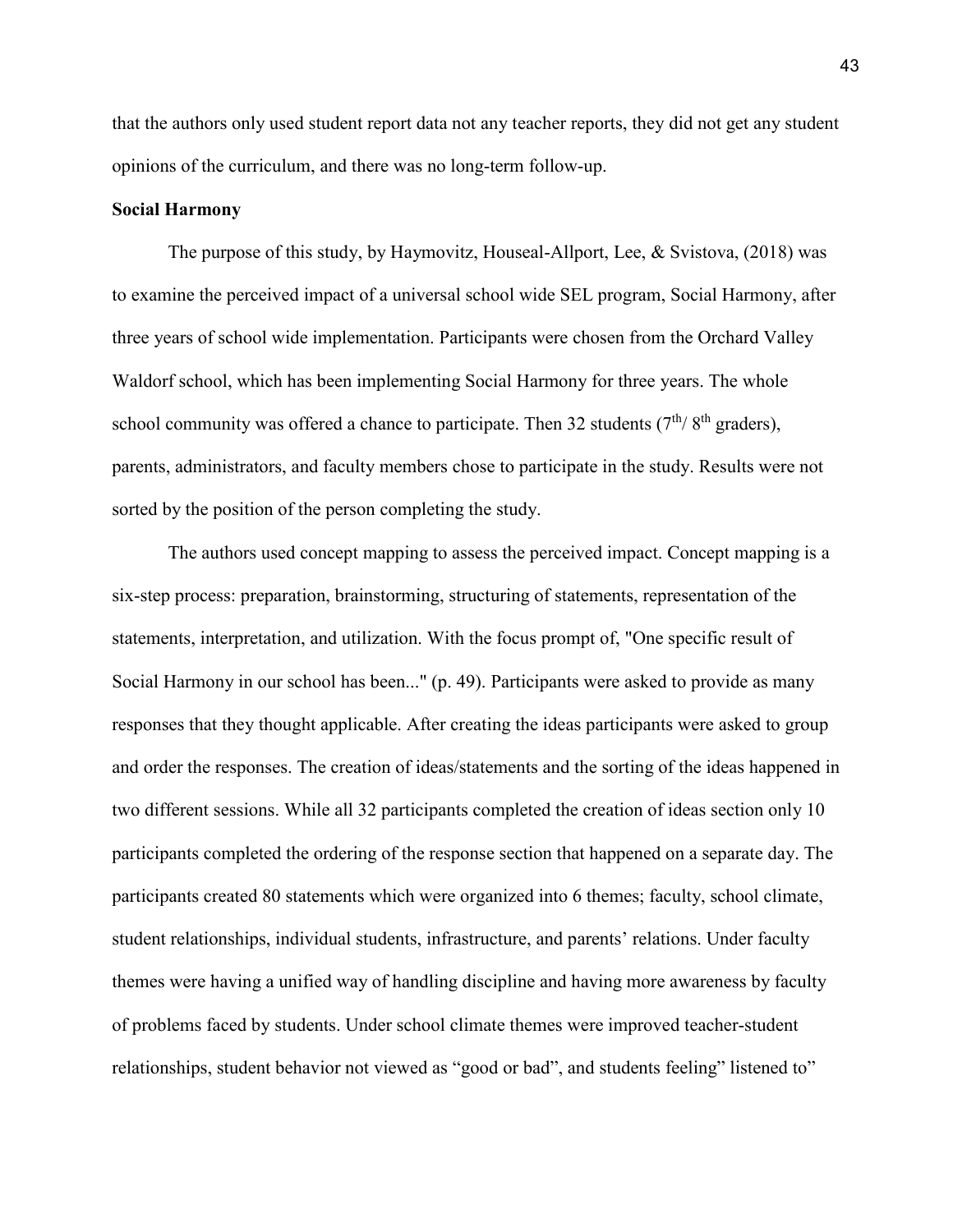and "taken seriously." Under student relationships themes were the school feeling more inclusive, students feeling better at talking to other students, improved ability to handle conflict, and older students supporting younger students. A drawback was that students said they felt forced to talk with people they were fighting with. Under individual students' themes were an increased willingness to ask for support for teachers, better ability to take others' perspective, better at expressing feelings and needs, feeling closer to other students, and feeling better at solving problems. Under Infrastructure themes were feeling that the program was a lot of work, new staff not being trained, hard to make a Social Harmony committee because of time, and many people had reverted back to old school discipline methods because there was not proper infrastructure such as a clear leader with time to invest in planning and training. Under parents' relationships themes were feeling parents were not given enough information about how Social Harmony was used, feeling it was not used when needed in previous years, and feeling the connection between parents and the committee has diminished from the time the school started implementing Social Harmony.

Results demonstrated that students, parents, and teachers all felt that the program was helpful. "Specifically, study participants consistently reported that after the implementation of Social Harmony, they observed stronger preparedness and self-efficacy of faculty and staff members to identify and address social–emotional concerns, better relationships, more positive perceptions of self and others, and improved school climate," (p. 51). This study also showed the desire of school staff to have a common framework, language, and training within a school setting to make the program most effective. The two components that were reported as most lacking in the school implementation of this program were lack of parental involvement and lack of a strong consistent leader. Authors suggested that a strong leader, such as a social worker, be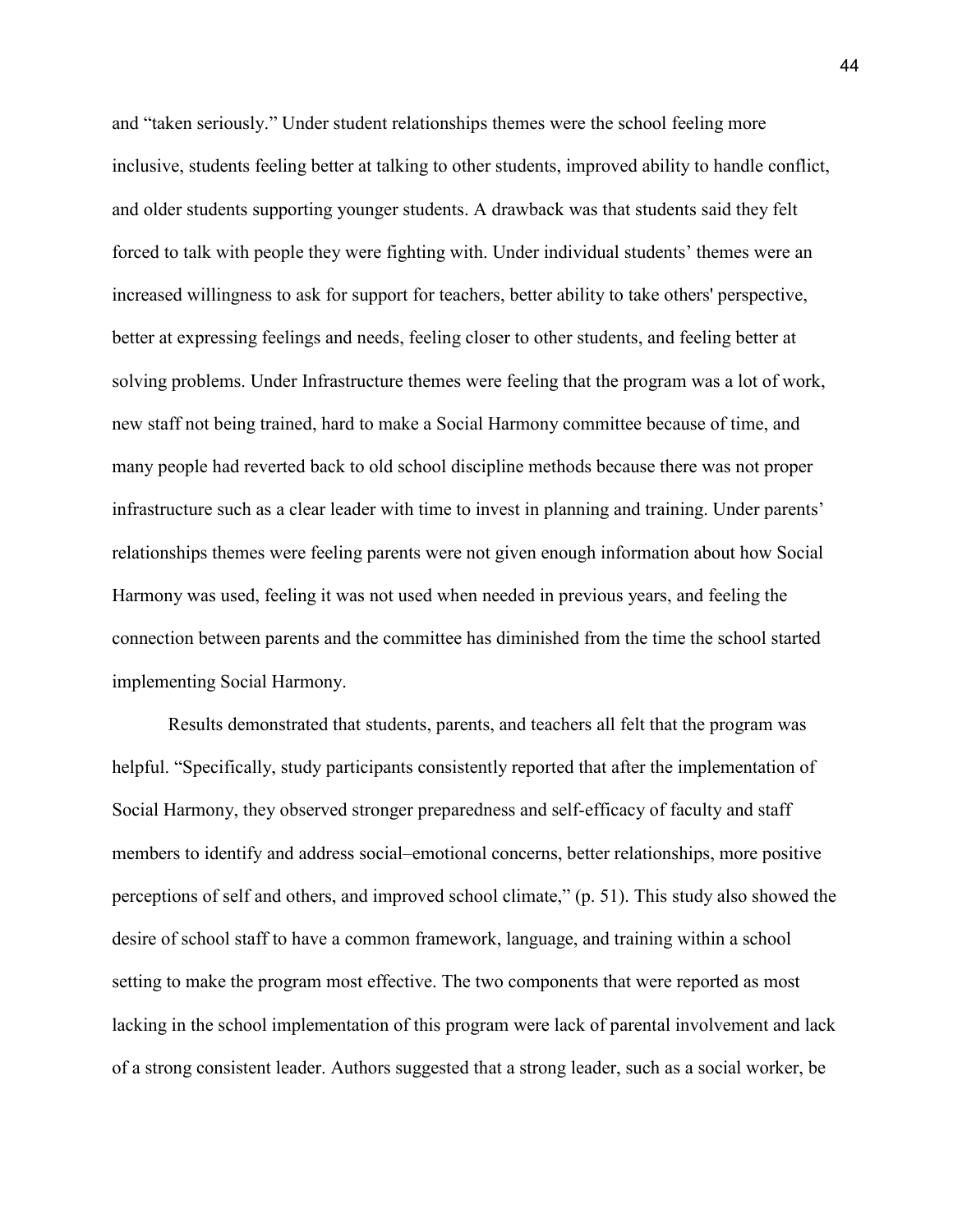put in place. Another limitation of the study noted that the school that used this curriculum is a small, private Waldorf school. These schools are already very different from the majority of schools by intention. This makes it challenging to assess the effectiveness and feasibility of this program in other school settings. There also was no data on the frequency of disciplinary transactions before and after the intervention started.

# **Second Step**

 Having high social emotional skills have been shown to be a predictor of student success later in life. Many studies have been completed into the effectiveness of various social emotional skill programs to improve outcomes for students. However, Low, Smolkowski, Cook, & Desfosses (2019) found that few studies looked into the effect of these programs beyond a year. Therefore, in this study authors sought to see the effect of a specific social emotional skills program, "Second Step", would have over a longer span of 2 years. "Second Step" is a program that has already shown positive outcomes in studies of one year or less. Authors looked into the effect of "Second Step" on social, behavioral, and academic outcomes.

 This study used a total of 4,613 students in "Second Step" schools and 4,523 students in control schools. The grades of students ranged from Kindergarten through 3rd grade. Students were from 41 schools across 5 districts in Washington State and 20 schools from one district in Arizona. Sample was representative of ethnicity distribution of school-age children in the United States. Schools were provided with materials and a small amount of training on "Second Step". Students were assessed by teachers completing the "Devereux Student Strengths Assessment" (DESSA) – Second Step Edition and also completing the "Strengths Difficulties Questionnaire" (SDQ). Trained graduate students performed the Behavioral Observation System, looking at time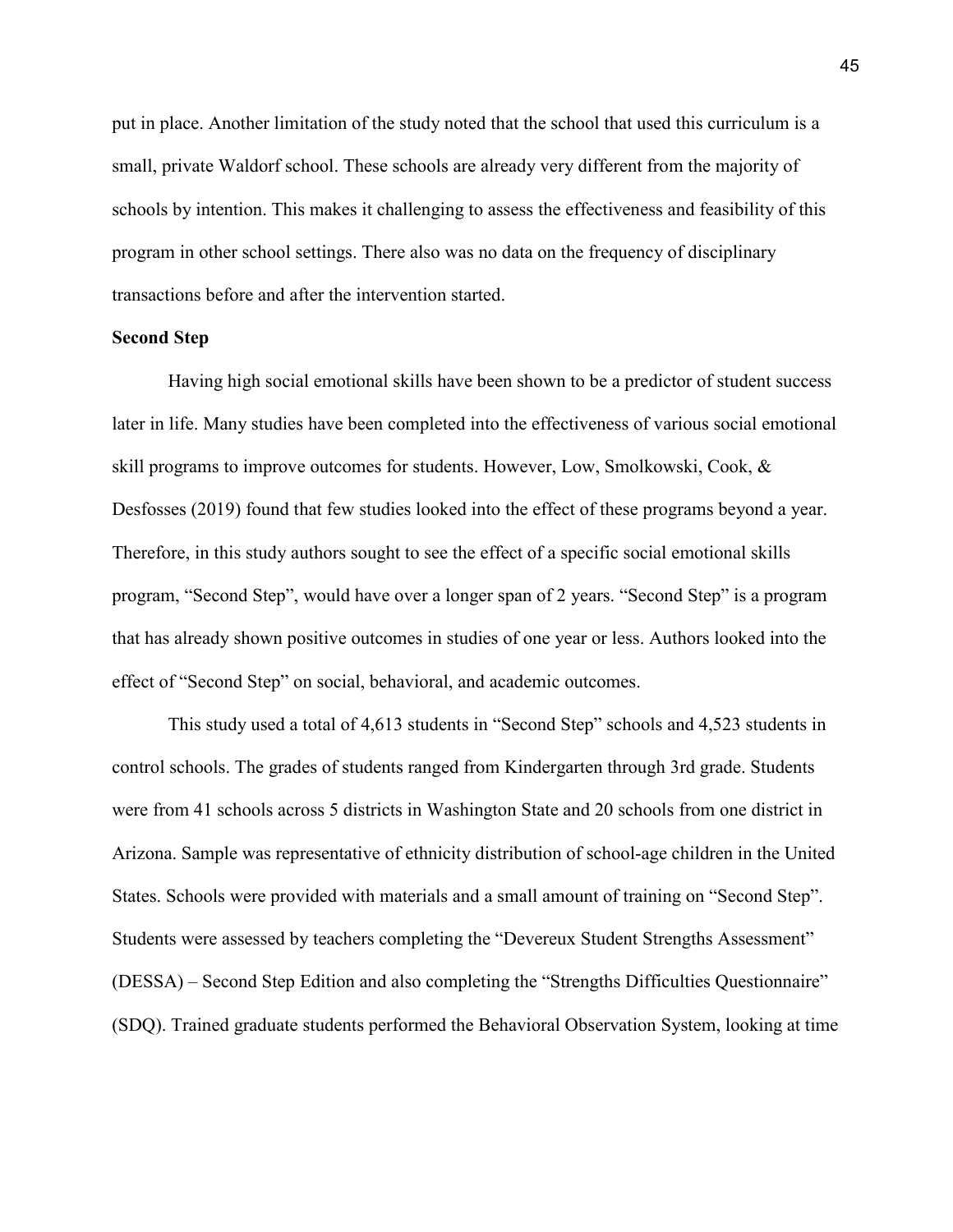students are engaged and time students show disruptive behavior. Aimsweb curriculum-based measures were used to assess oral reading fluency and math calculation.

 The students receiving the "Second Step" curriculum did slightly better on the SDQ measures of emotional symptoms and hyperactivity. And the students whose pretests were the lowest at the start showed the most growth by the end. For the DESSA, the observations, and the curriculum-based measures the effects were similar for the "Second Step" and the control group. The authors concluded that it made sense they did not see differences in academic outcomes in this study because in their research they found that it is believed it can take 3-4 years of a new social emotional learning program to have an effect on academics. They were surprised and indicated that it was disappointing that there were no significant differences in the academic engagement and disruptions behavior observations. This was attributed to the differences that can be present in the day to day behavior in children as well as a need to observe the students in more settings than just core education times. Also, while many of the areas assessed in the SDQ and the DESSA showed growth during the school year, students would regress during the summer. Authors suggested that maybe more review should happen at the end of the year as well as creating something that parents could use at home. Authors also believed that the student scoring the lowest in the pretest showing the most improvements fits with previous literature on the subject.

#### **Diversity Assessment in Studies**

 Rowe & Trickett, (2018) performed a meta-analysis of 117 studies into SEL programs with the intention of exploring how diversity was taken into account in these studies. They specifically looked at how and how often demographic data was collected, if any moderation by

46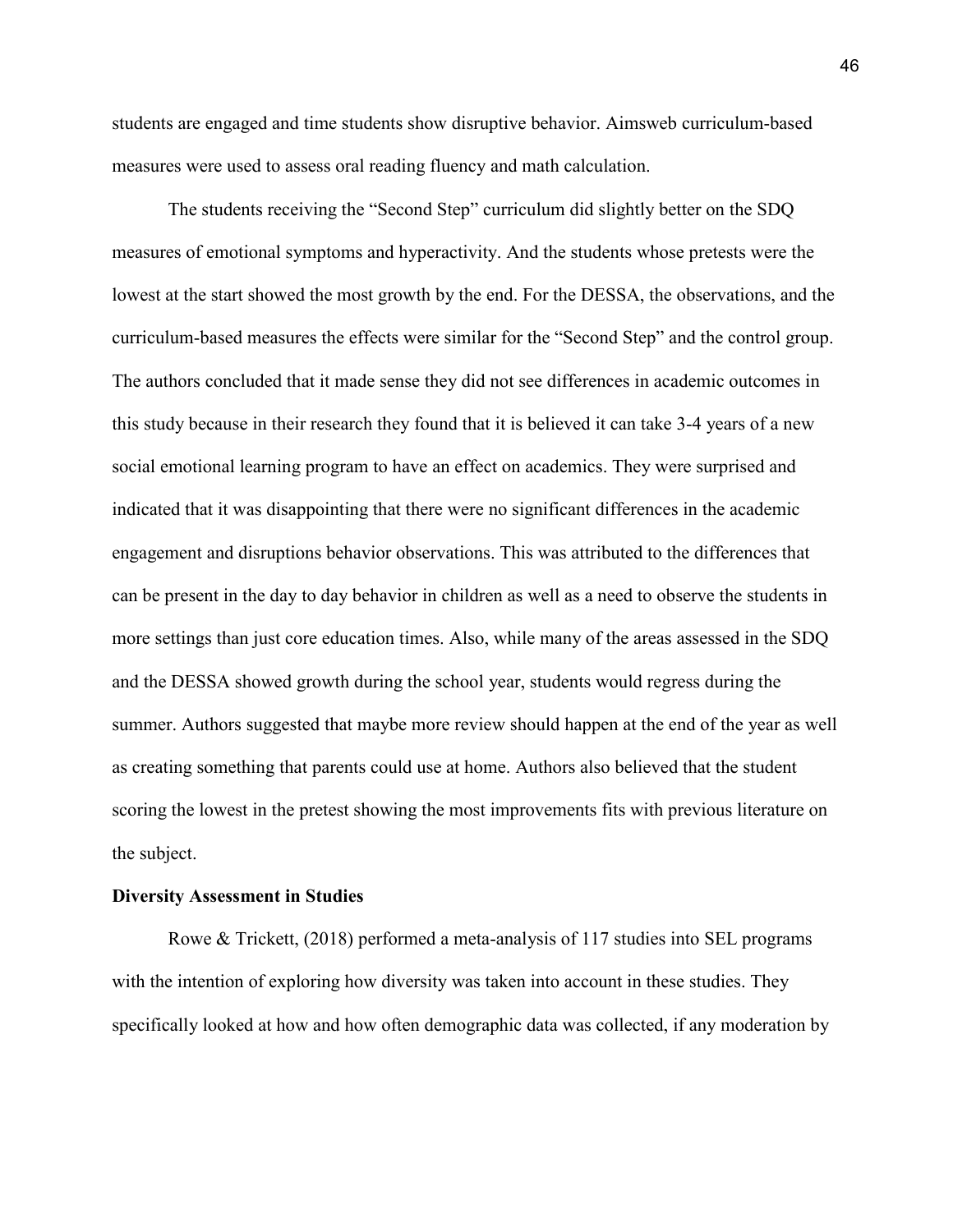diversity was used to see differences in results and if so, what the results were, and if articles mentioned diversity in their discussion of the study.

 When looking at how often demographic data was collected it was found that 70% of the reviewed articles did not take data on all three major demographic categories of gender, race/ethnicity, and socioeconomic status (SES) and instead only had data on one or two of these. In addition, 15% of the articles did not collect any demographic data. Almost half of the studies would use vague language to talk about race such as "other," "minority," or "multiethnic." When looking at data on moderation, only 41 of the reviewed articles had any moderation data. Almost all of these moderations were only moderating for gender. Finally, there was almost no discussion of diversity in these studies. Only 40% of the moderation analyses used any research to support their use, and only 13 of the moderations were even explaining in depth in the discussions of the articles.

 Rowe & Trickett, (2018) found these results troubling in light of the fact while most SEL programs show many positive outcomes for students in both behaviors and academics, it is hard to generalize these outcomes to diverse groups because of the lack of data on demographics and moderation. They suggested that more research and thought needs to be placed on reporting on and moderation for demographic categories so that SEL programs can be appropriately assessed. Key limitations of this study are that only studies from the United States were used and none of the authors of the studies were contacted.

#### **Summary**

This thesis started by exploring who students with EBD are, and how the frequent presence of extreme externalizing and internalizing behavior outcomes for these students is often poor. Then the thesis author researched Social Emotional Learning as a way that educators look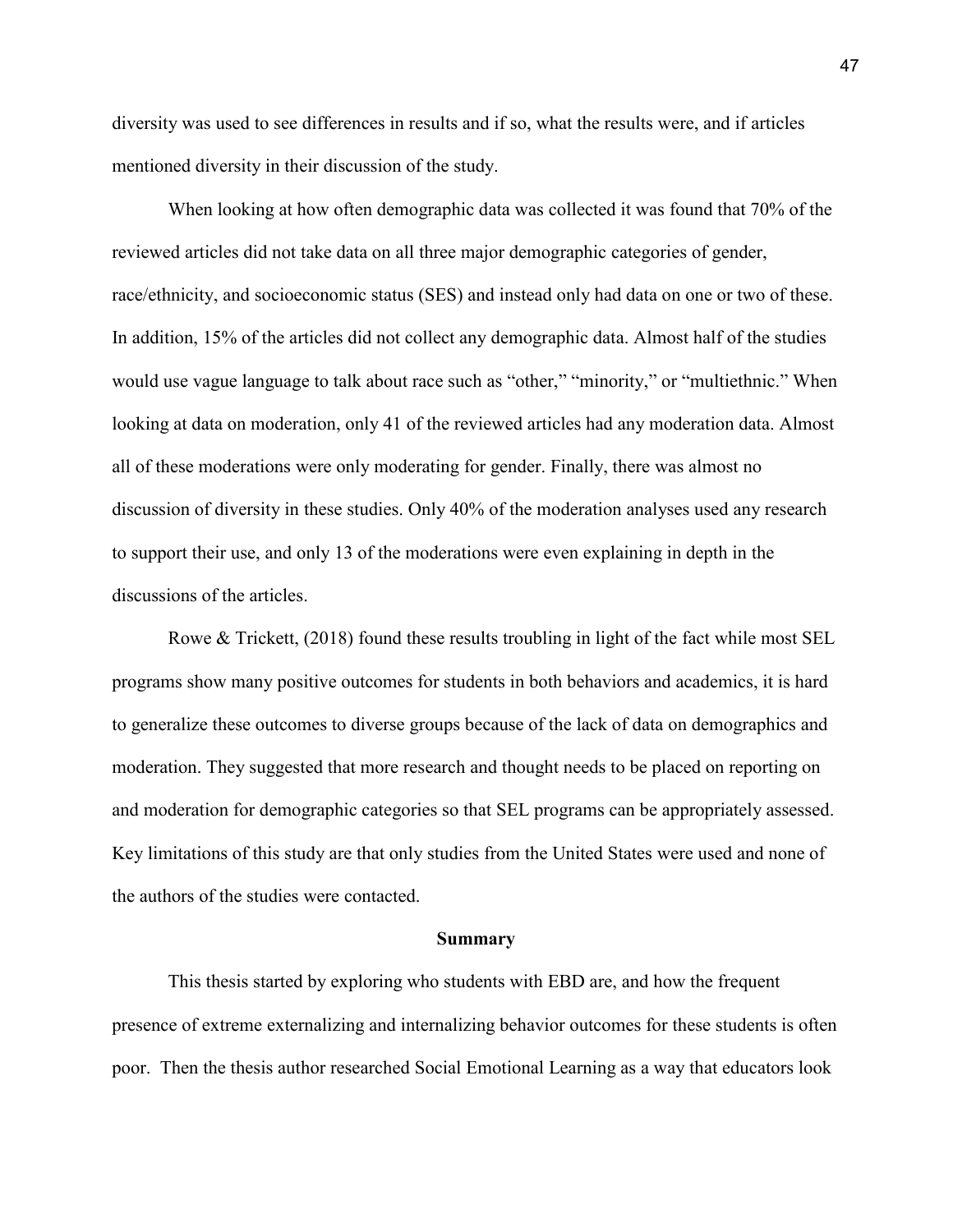at these behaviors from students, and focus on teaching skills to students instead of punishments and rewards. Next, the thesis approached the topic of how to assess students with EBD's SEL skills. Finally, the thesis took a deeper examination into specific SEL curriculum and strategies and how effective they seem to be in Center Based EBD programs. Now the author of this thesis will summarize reasons for this project, provide a summary of the literature, professional application of what has been learned, and other concluding points.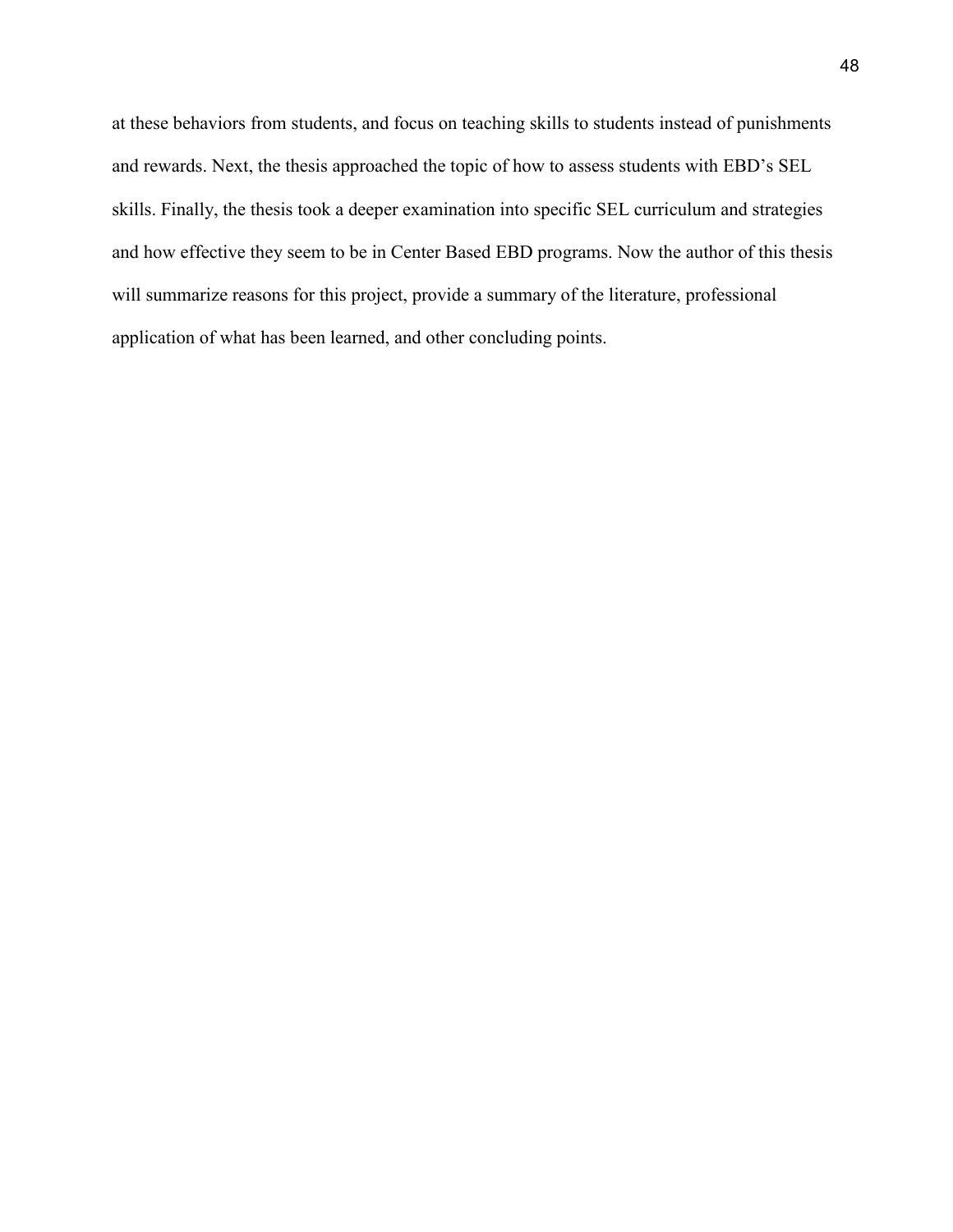### **CHAPTER III: SUMMARY AND CONCLUSIONS**

### **Reason for Topic Choice**

 I choose the topic of what Social Emotional Learning (SEL) is most effective for students with Emotional Behavior Disorders (EBD) because of the lack of resources and guidance I had seen in my time as a paraprofessional and a teacher in the EBD field. When I received resources no training ever accompanied the resource. I found this to be ironic because of the heavy emphasis these schools put on implementing social emotional lessons into the daily curriculum. In reading, math, and other academic topics there are scope and sequences that schools and teachers follow. Schools buy comprehensive curriculum to help with this. However, when it comes to SEL, the standards are less detailed and the curriculum is less comprehensive. Few schools have specific social emotional lessons that are used by all. Even so, there is an abundance of different social emotional lessons like: Second Step, Mind Up, SuperFlex, and an endless amount of resources on places like Pinterest and Teachers Pay Teachers. How are teachers supposed to have the time to find out which are the best? Some curriculum is designed to serve students with ASD, while others work best with kids out of the special education programs as more of a behavior management tool. My goal was to find what resources were available and what research on those resources was available. To support this, I wanted to know what students with EBD were lacking socially to find out which of these SEL programs would be best for them.

#### **Summary of Literature**

#### **Who are students in Center Based EBD programs?**

As I looked at who students with EBD are, I found that most people saw two main struggles for these students: externalizing behaviors and internalizing behaviors. These problems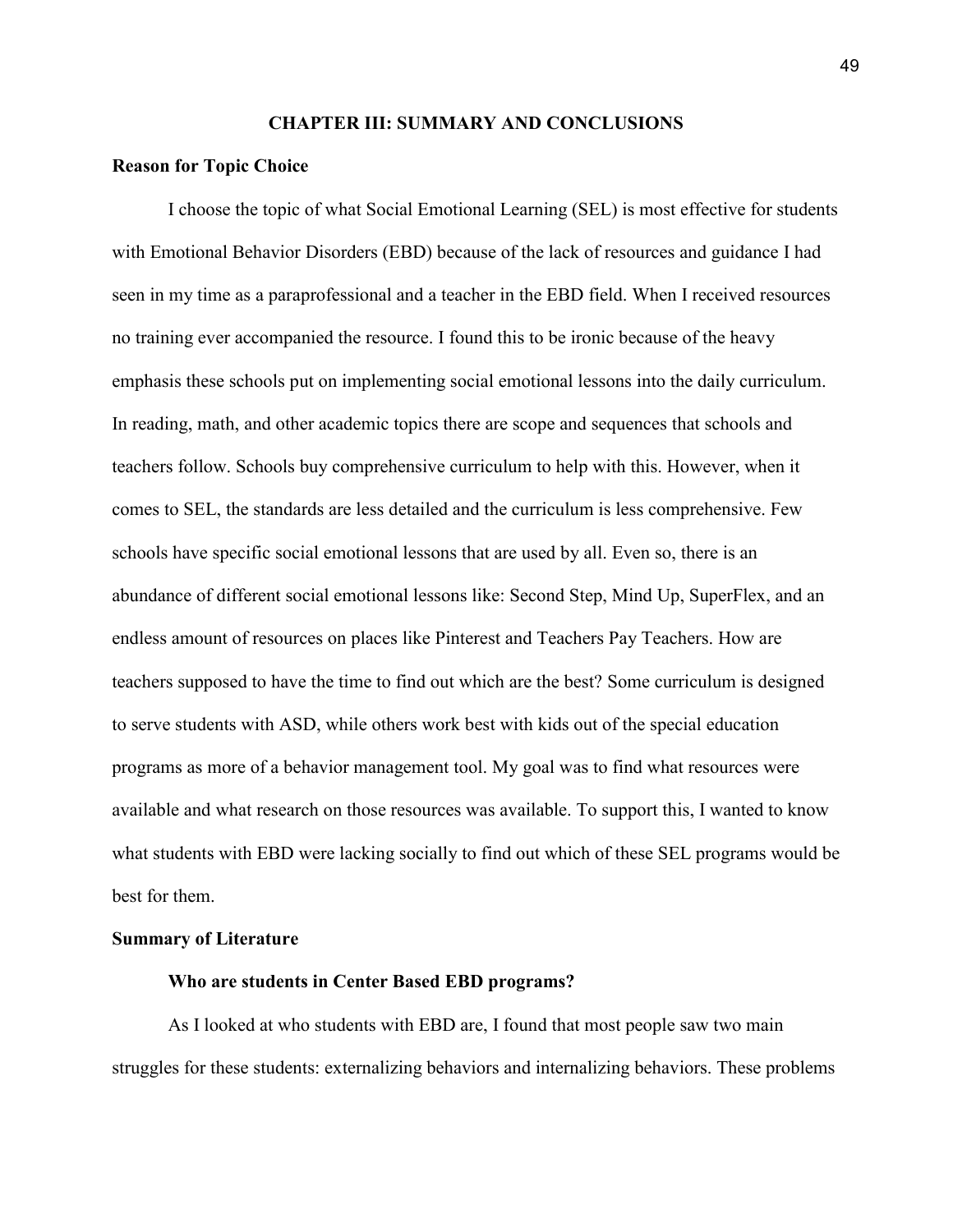are not unique to students with EBD; however it seems that those labeled with EBD are those who show these behaviors most often or are unable to grow out of these behaviors as they get older. There are many diagnosable disorders connected to EBD; Attention Deficit Hyperactivity Disorder (ADHD), Conduct disorder, Anxiety, Depression, and schizophrenia. Students with EBD often struggle with making and keeping friends, listening to others, taking turns in conversation, greeting others, joining in ongoing activities, giving compliments, expressing anger in socially acceptable ways, offering to help others, following rules, being organized and focused, and doing quality work. The skills students with EBD struggle with can be summarized as: flexibility/adaptability skills, frustration tolerance skills, and problem-solving skills.

However, not every student with EBD has one of these and assessing for EBD is a very subjective process for many reasons, including differing expectations of behavior between people and races. Most modern research points that the reasoning for these behaviors is connected to a lack of skills in some areas, whether it is staying focused when distractions happen or how to get calm when feeling anxious.

# **What is SEL and What Standards Exist about SEL?**

Social Emotional Learning is the process of teaching students the skills needed to live functioning lives: interacting appropriately with other people and knowing and understanding themselves and their abilities. They can be summarized into five domains: self-awareness, selfmanagement, social-awareness, relationship, and responsible decision-making skills. Students with low skills in these domains have poor short- and long-term outcomes such as physical and verbal aggression, lower peer status, self-injury, failing courses, suspensions, dropping out of school, as well as high arrest and probation rates post high school (Wagner et al., 2005; Matson, 2009). However, when students are taught these skills, they have improved peer relationships,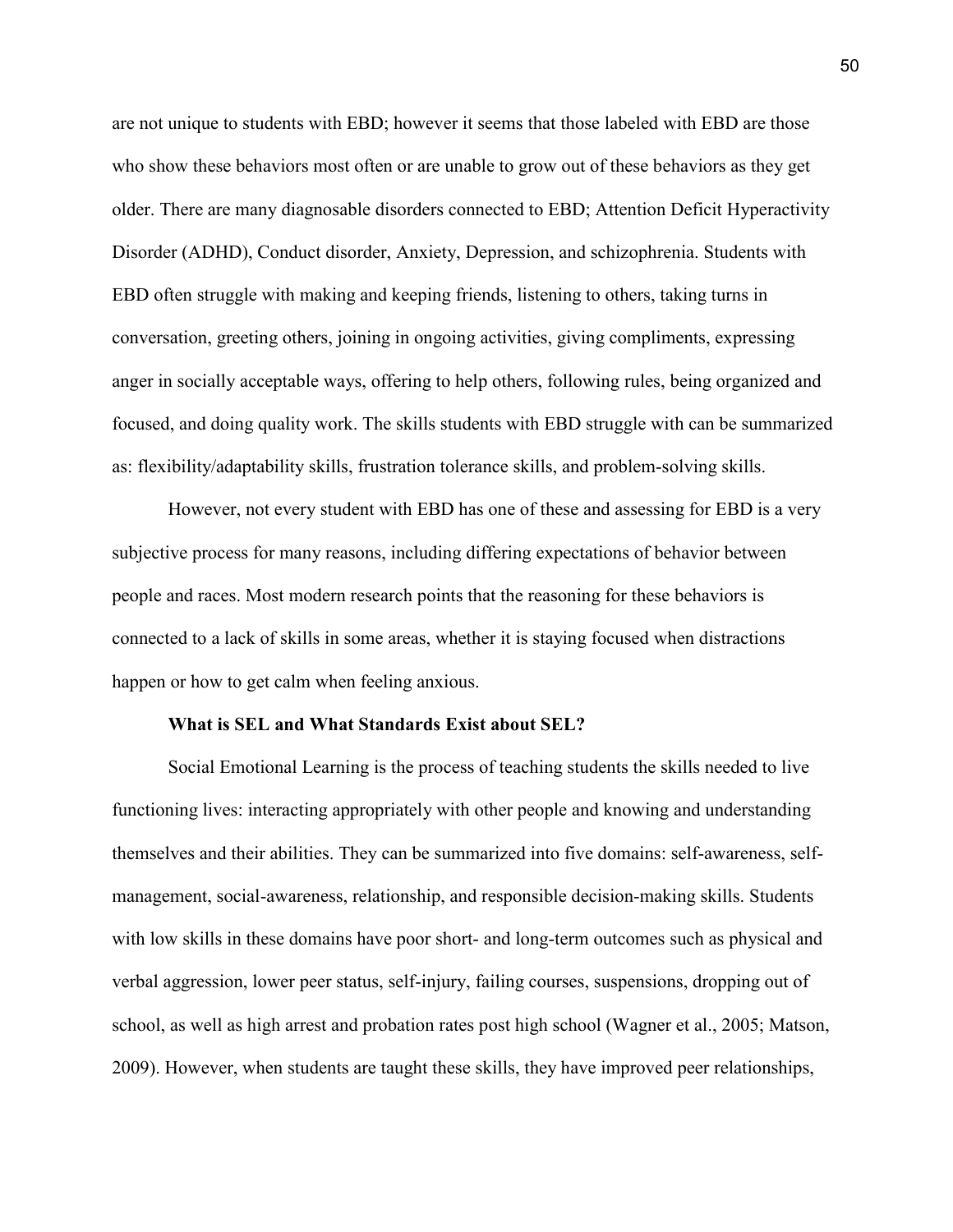less frequent and less intense conduct problems, increased emotionality stability, and improved academics. Often the theories and research about SEL come into direct contradiction with current practice about how to handle disruptive behaviors in students. SEL research says that instead of focusing on trying to punish or reward students till they do what educators want, educators need to teach them through SEL so they can do what educators want.

 SEL is becoming more and more popular in recent years and because of this I assumed there would be many different standards developed to guide educators in teaching SEL. However, I was surprised to find only eight states had freestanding SEL standards for K-12, and these standards vary drastically. The most frequently talked about standards in research are CASEL's 5 domains: self-awareness, self-management, social-awareness, relationship, and responsible decision-making skills. The most common skills worked on in research based SEL programs are identifying ones' feelings, interplay of thoughts, feelings, and behaviors, behavioral coping skills/relaxation, cognitive coping/self-talk, goal setting and planning, mindfulness, identifying others' feelings, perspective taking, valuing diversity, problem solving, assertiveness, and social skills.

#### **How Do You Assess the Needs of Students in Center Based EBD programs?**

The key to teaching any topic at school are assessments. Assessments allow the teacher to see where students are on a specific topic and how students are growing on a topic. When you look at academic assessments the main way to complete those is by testing student knowledge of content. However, with SEL assessment there are many more options like student self-reports, teacher and staff reports, direct observations of the student, performance measures, family reports, and peer reports. Each method has its benefits and drawbacks, so to find the best assessment for a specific student you need to decide what is best for them. Can they handle or be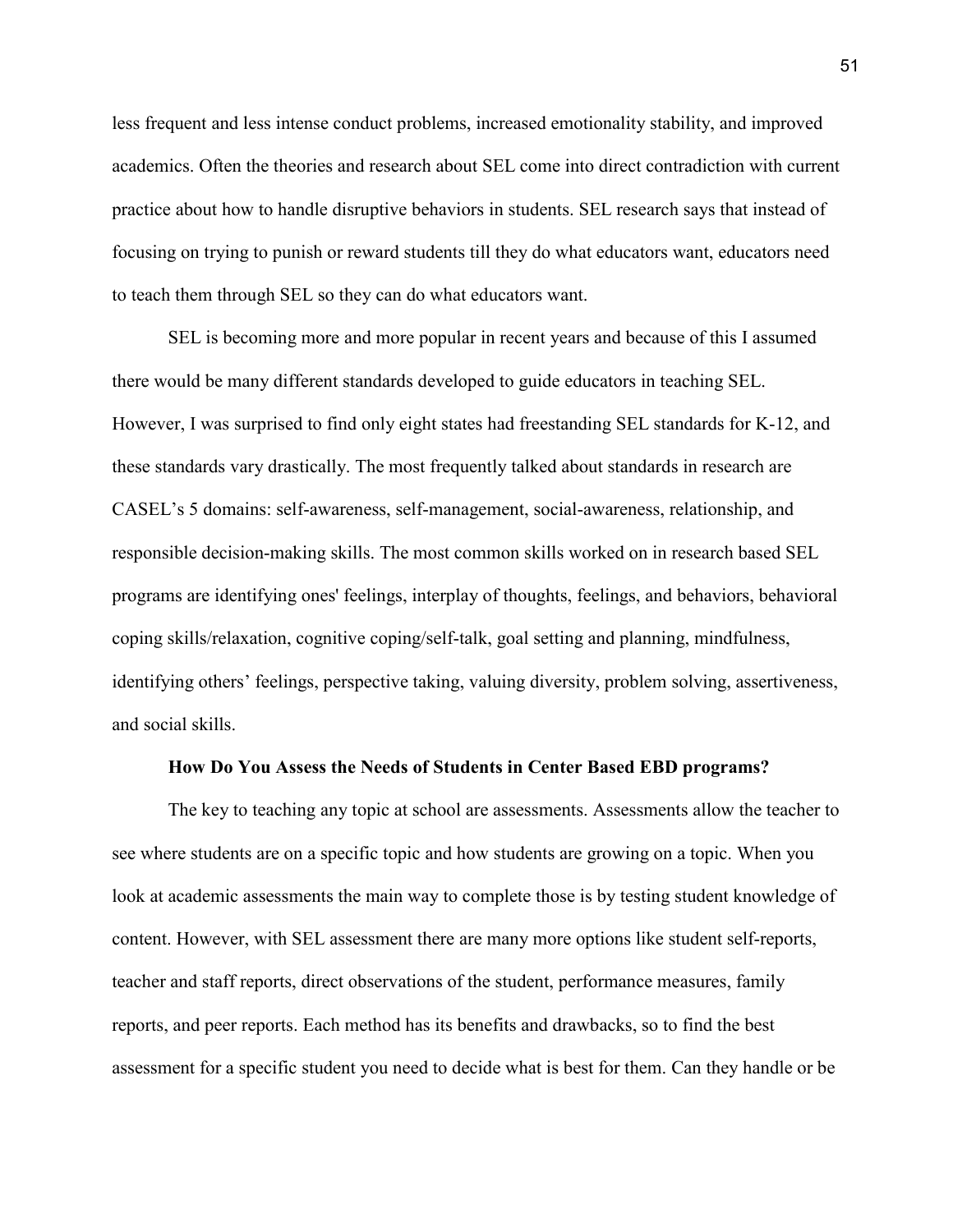trusted to honestly answer a self-questionnaire or rating scale, or is it better that just teachers and parents answer them? Are you measuring their knowledge of a SEL topic? Then a more typical student assessment is best. Are you measuring their ability to use SEL skills in different environments? The observations would be best. The important part is being thoughtful about what is best for the student and the topic assessed.

Additionally, when doing assessments where students are answering it is important to emphasize the importance and confidentiality of the assessments. If students do not feel like it is important or that their answers will not be confidential then they may not answer truthfully. The best source for assessments I found available was on the CASEL website. They developed an extensive list of assessments for whatever SEL area needs to be assessed, and it is in an easy-touse format where you can search for assessments using different filters.

#### **What are Effective SEL Programs for Students in Center Based EBD programs?**

Many SEL programs have shown positive results. PATHS, Stop and Think, Friends, Take Charge, Social Harmony, and Second Step all showed some level of increased positive behavior and decreased negative behaviors. All of these programs worked to directly teach SEL skills to students through direct small groups or one-on-one teaching. Some studies only had three or five students assessed while others had hundreds. While all studies showed at least a little benefit, in the larger studies showed that the students with the lowest SEL skills in the initial assessments showed the most improvement where students with the highest initial scores would show the least.

One method was a little different than the other programs. The "Collaborative and Proactive Solutions" model focuses less on teaching a specific curriculum of SEL knowledge and skill and more on teaching skills related to problem solving. This method has teachers and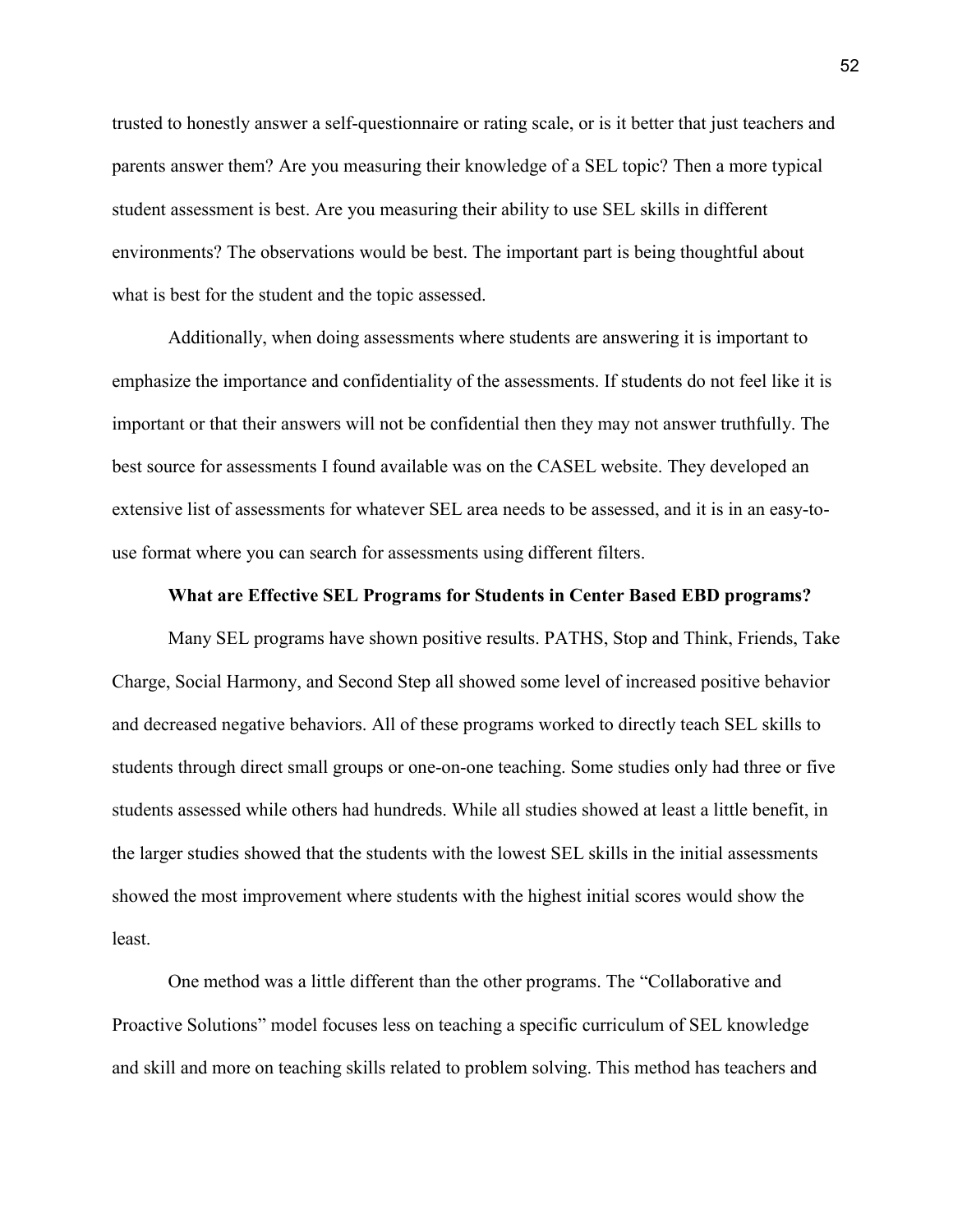students pair up to talk and find solutions to unsolved problems in behavior that are challenging in a school setting. This method hopes to teach the students involved not just how to fix problems in specific situations but to give students the skills to solve all sorts of social problems.

# **What Role does Diversity Play in Students in Center Based EBD programs?**

Diversity clearly plays a large role in EBD programs; this can be seen in the high quantity of African American and Hispanic students in EBD programs. However, based on current research, researchers know very little about why that is or how it should affect teaching methods. Almost no studies looked into the details of how students of different races respond to different types of SEL instruction. This means that while it is known that something is wrong with the high levels of African American and Hispanic students in EBD programs and with behavioral referrals, it is not known why nor how to work to change that.

# **Limitations for Research**

There are many limitations to the many studies reviewed in this paper. First, I was able to find very little research on the racial disportionality of students with EBD. In addition, each study did very little to moderate the difference in the effects of EBD programs on students of different races; in fact, one of the studies I looked at researched SEL programs and found very few look at how diversity affects any aspect of their results. This means that even where studies showed a positive effect, schools need to be cautious when using them and not assume the program will work for everyone.

 Many studies I looked at would account for student progress of the subjects taught in the study however, they did not have control groups to compare progress with. This means it is hard to tell whether the progress measured or observed in the studies was because of the SEL program or if it was just typical growth for any student with or without the specific program. Additionally,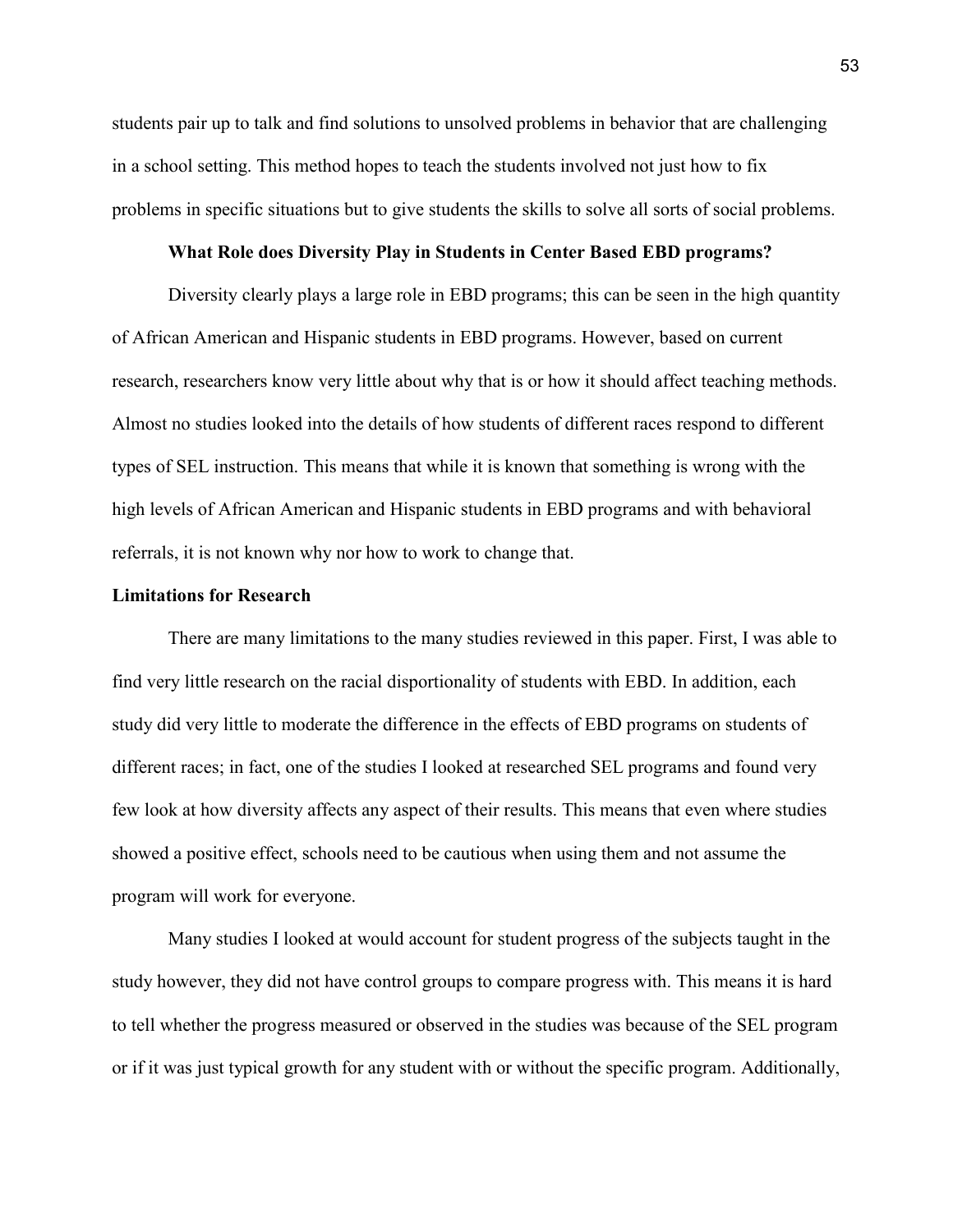some of the studies included in this thesis, as well as many others I considered using in this paper, were on very small groups of students. Two of the studies reviewed only had three or five students participate. While this is an acceptable first step to get some early thoughts on the program, it would not be wise to use the results of these small studies for anything other than planning for future studies.

 My personal research also had many limitations. In this paper I mostly looked at SEL programs that specifically worked with students in Center based EBD programs. There are many other studies about SEL programs that work with much larger groups and have control groups, they just were in mainstream classrooms or schools. While these studies would not tell everything about their use with students in center-based EBD programs, it could give some indication. Additionally, many popular treatments for students with EBD include some form of therapy either separately from the classroom or in partnership with the classroom. These forms of therapy work that teach the same SEL skills to students in slightly different ways. However, for this paper I chose to just focus on programs that could be applied by the teacher alone.

# **Implications for Future Research**

Many studies of SEL suggested that the most effective way for SEL to be delivered was through a modular approach. Instead of teachers needing to look through many different programs to find needed material, if programs can be combined based on core components then teachers could more easily find needed resources and more easily tailor lessons to specific student needs. Creating a modular SEL program is the next step forward, however it will take a lot of study into its effectiveness and feasibility.

Despite the work by many groups like CASEL very few stated have freestanding SEL standards. This may be primarily because of the overall lack of research into SEL. The lack of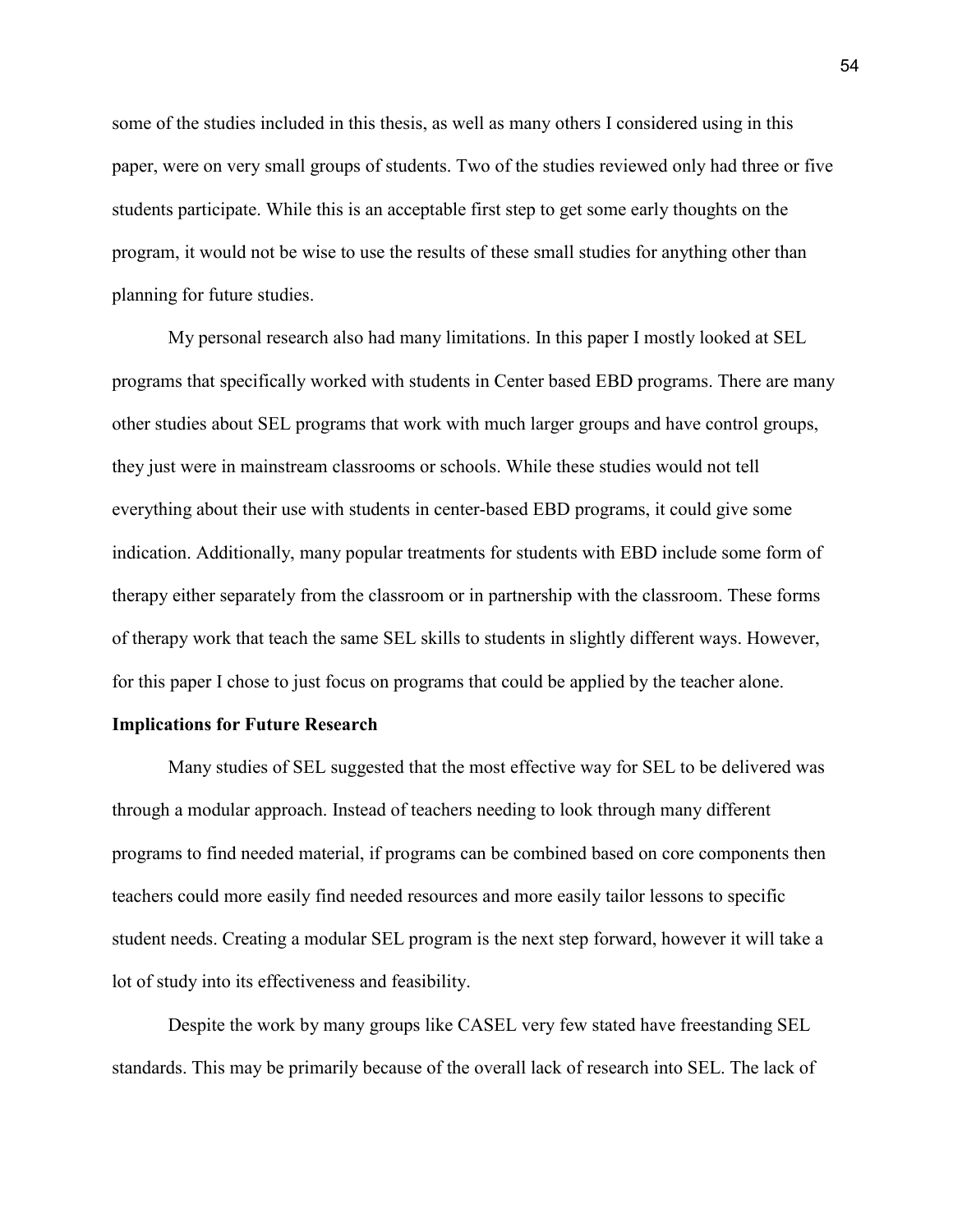research is a problem because it means that current and future standards may not have reasonable developmental expectations of students and may incorrectly emphasize skills based on assumptions instead of evidence-based research. Additional priorities in future research should be studies that look into the long-term effect, two years or more, of SEL programs, as well as more work into SEL developmental models and increased research-based teacher training.

# **Conclusion**

Best practice for students with challenging behavior has clearly moved away from punishment, and even rewards, and towards a more proactive approach of teaching students the skills needed to be successful in the classroom and in life. The data reveals that for the students who are struggling the most when educators just try to change their behavior with only motivational tools like punishments and rewards educators make little to no difference. To see real change in students, educators need to, as educators, focus less on what they are "getting away" with and more on how educators can teach the skills to meet the expectations they are being asked to meet. This means thoroughly studying what students are doing and why they are doing it. It means providing time to teach SEL skills and talk with students before a negative behavior occurs, not just being reactive once the behaviors happen. While this seems like it might be more work, in reality you are already spending time on the behaviors when they are disrupting classrooms. If you're able to proactively spend the time working with the student on the skills, they need then these behaviors should stop happening as the student builds the necessary skills to function in the classroom.

 In addition, while teaching SEL skills to the whole school and classroom at the same time is helpful and has shown benefits, SEL instruction is most helpful when it is specific to the students who are lacking specific skills. This is evidenced by the fact that most of the studies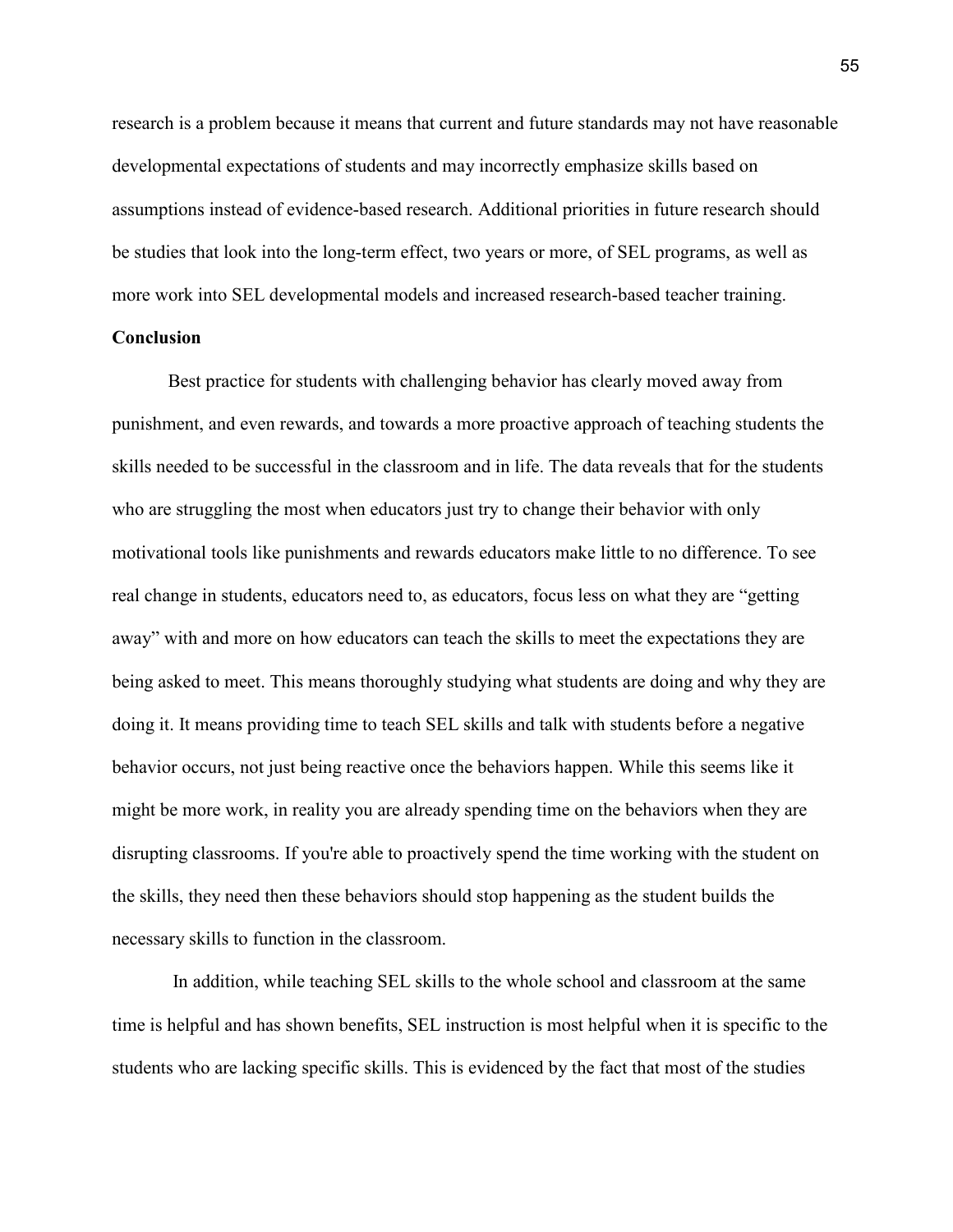indicated that the students that start with high SEL skills, do not show much growth. Reversely, where students with low skills demonstrated significant growth. Finally, one of the biggest needs shared by teachers in any of these studies is the need for adequate and regular training, as well as the support of school leadership. The most significant and helpful discovery I made while researching this paper was the CASEL SELect guide for choosing SEL programs and their assessment guide for choosing SEL assessment. These sources put together many quality resources which provides a quick and efficient way for teachers to find what they need.

#### **Professional Application**

I believe that the most applicable part of this research for me as a setting four centerbased EBD teacher is the need for working with the student to find proactive solutions to classroom problems. The old maxim is that, "Give a man a fish, and you feed him for a day. Teach a man to fish, and you feed him for a lifetime". When I just use a lot of consequences for my students, whether positive or negative, I am at best "feeding them for a day", letting them meet a small, immediate expectation. However, when I work with them to find solutions and build skills then I "feed them for a lifetime" by giving them the skills to find solutions on their own. As a caveat, I would say that especially for students with the most severe SEL needs, like those in center-based EBD programs, continuing to have a reward structure is helpful. This is because it helps ensure expectations are clear as many of these students struggle to understand expectations and where the line is. In addition, I have found that a reward system helps eliminate "junk" behavior that is not related directly to lacking skills but has developed over time as they have met failure after failure in school settings. Then once this "junk" behavior is eliminated then I can see what the lacking skills are more clearly, and choose appropriate SEL skills to teach.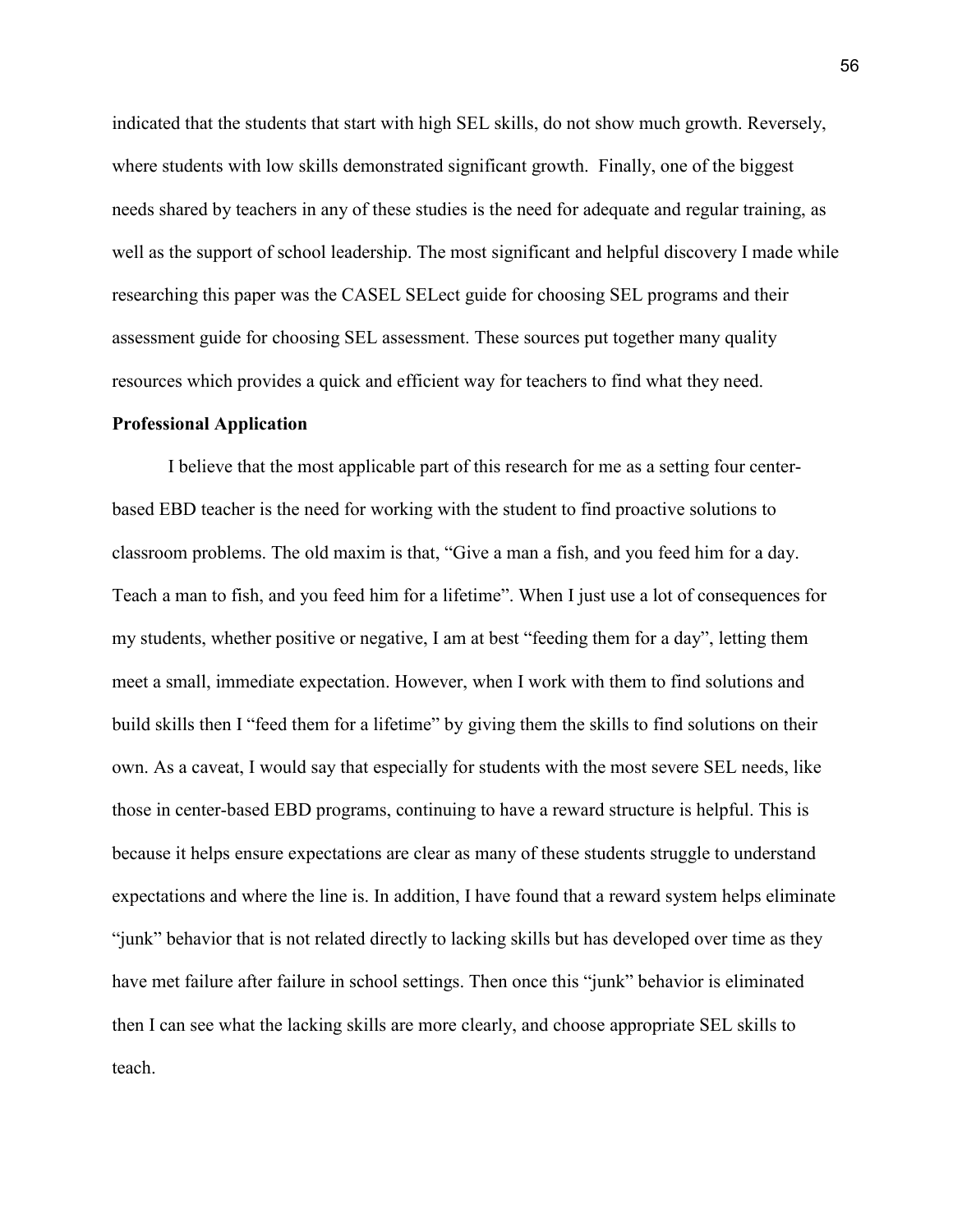### **REFERENCES**

- Bailey, R., Stickle, L., Brion-Meisels, G., & Jones, S. M. (2019). Re-imagining social-emotional learning: Findings from a strategy-based approach. *Phi Delta Kappan, 100*(5), 53–58. https://doi.org/10.1177/0031721719827549
- Bean, K. k. (2013). Disproportionality and acting-out behaviors among African American children in special education. *Child & Adolescent Social Work Journal*, 30(6), 487-504.
- CASEL. (2013). Effective social and emotional learning programs Preschool and elementary school edition. Retrieved from http://casel.org/wp-content/uploads/2016/01/2013-caselguide.pdf
- Durlak, J.A., Weissberg, R.P., Dymnicki, A.B., Taylor, R.D., Schellinger, K.B. (2011). The impact of enhancing students' social and emotional learning: A meta-analysis of schoolbased universal interventions. *Child Development*, 82 (1), 405–432.
- Eklund, K., Kilpatrick, K. D., Kilgus, S. P., Haider, A., & Eckert, T. (2018). A systematic review of state-level social-emotional learning standards: Implications for practice and research. *School Psychology Review*, 47(3), 316–326. https://doi.org/10.17105/SPR-2017.0116.V47-3
- Evans, G.W., English, K. (2002). The environment of poverty: Multiple stressor exposure, psychophysiological stress, and socioemotional adjustment. *Child Development*, 73, 1238–1248.
- Gage, N. A., Lierheimer, K. S., & Goran, L. G. (2012). Characteristics of students with highincidence disabilities broadly defined. *Journal of Disability Policy Studies*, 23(3), 168– 178. doi:10.1177/1044207311425385.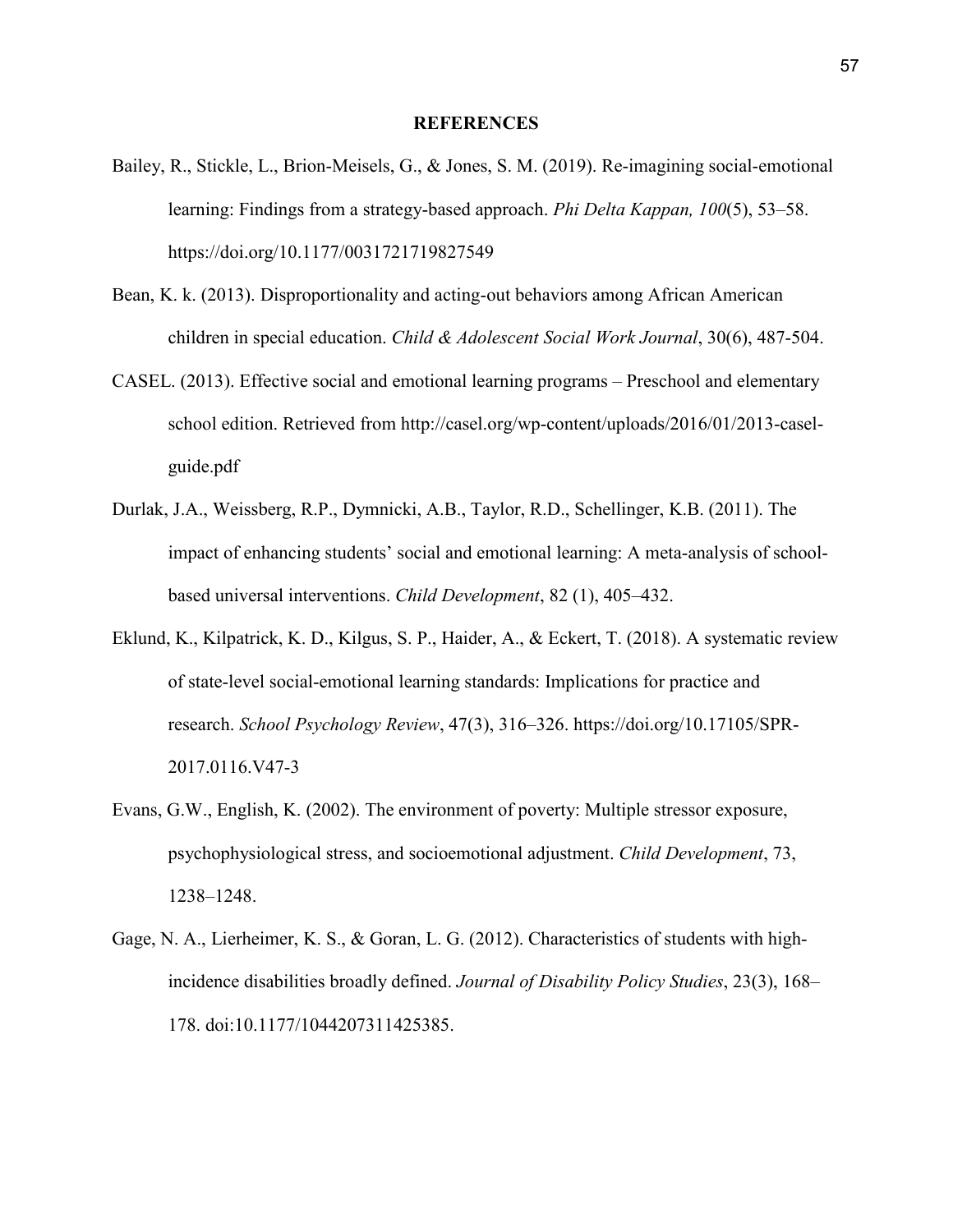- Greene, R. (2016). Lost and found: Helping behaviorally challenging students (and, while you're at it, all the others). San Francisco, CA.: Jossey-Bass ed..
- Haymovitz, E., Houseal-Allport, P., Lee, R. S., & Svistova, J. (2018). Exploring the perceived benefits and limitations of a school-based social-emotional learning program: A concept map evaluation. *Children & Schools*, *40*(1), 45–54. https://doi.org/10.1093/cs/cdx029
- Hoagwood, K., & Johnson, J. (2003). School psychology: A public health framework: I. from evidence-based practices to evidence-based policies. *Journal of School Psychology*, 41(1), 3-21. Retrieved from https://ezproxy.bethel.edu/login?url=https://search-proquestcom.ezproxy.bethel.edu/docview/62222987?accountid=8593

Individuals With Disabilities Education Act (IDEA), CFR§300.8 (c) 4 (2004).

- Jones, S.M., Brown, J.L., Aber, J.L. (2011). The longitudinal impact of a universal school-based social emotional and literacy intervention: An experiment in translational developmental research. *Child Development,* 82 (2), 533–554.
- Kam, C., Greenberg, M., & Kusché, C. (2004). Sustained effects of the PATHS curriculum on the social and psychological adjustment of children in special education. Journal of Emotional and Behavioral Disorders, 12(2), 66-78.
- Kauffman, J. (2005). Characteristics of emotional and behavioral disorders of children and youth (8th ed.). Upper Saddle River, N.J.: Pearson/Merrill Prentice Hall.
- Lawson, G. M., McKenzie, M. E., Becker, K. D., Selby, L., & Hoover, S. A. (2019). The core components of evidence-based social emotional learning programs. *Prevention Science*, 20(4), 457–467. https://doi.org/10.1007/s1121-018-0953-y
- Low, S., Smolkowski, K., Cook, C., & Desfosses, D. (2019). Two-year impact of a universal social-emotional learning curriculum: Group differences from developmentally sensitive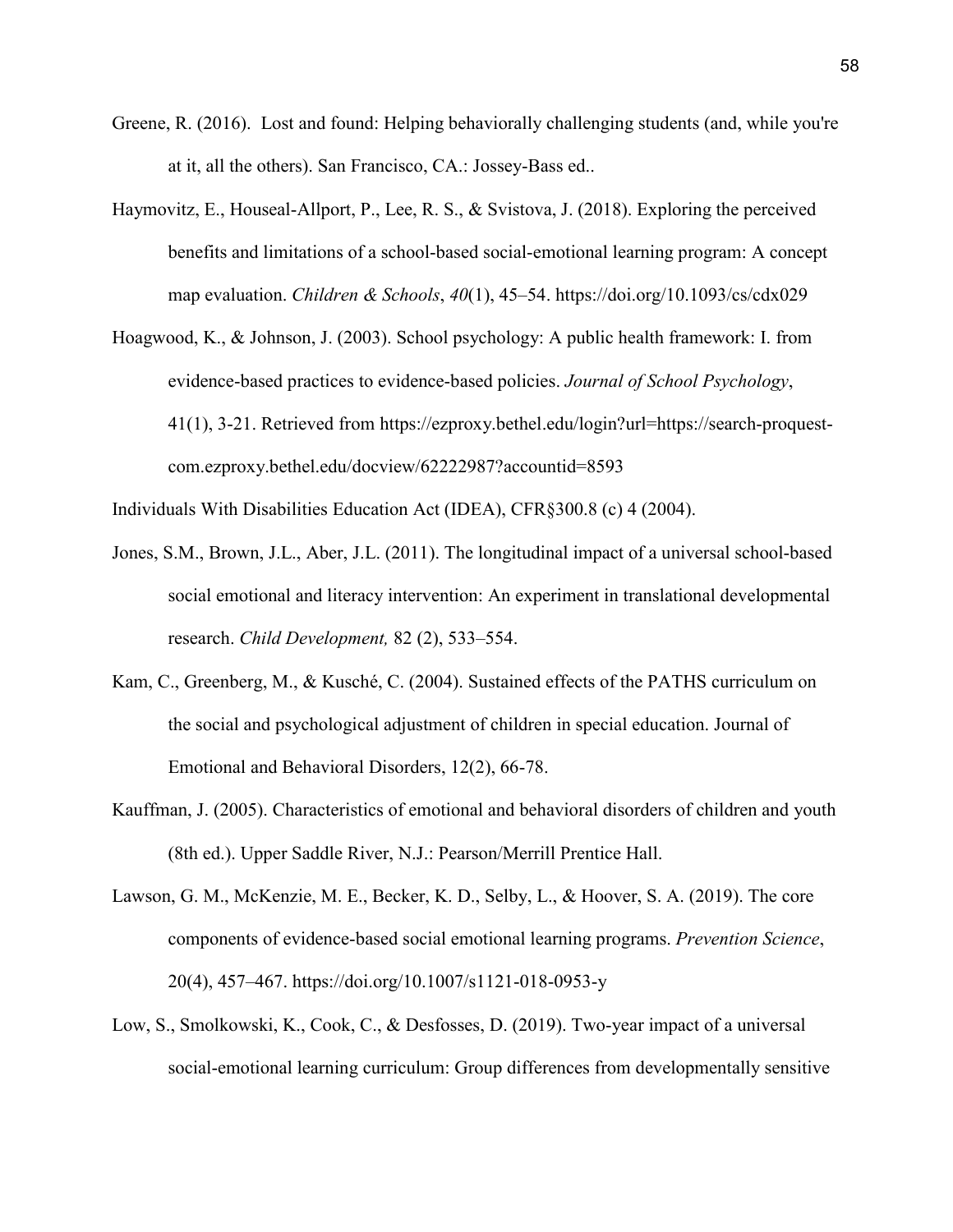trends over time. *Developmental Psychology*, 55(2), 415–433. https://doi.org/10.1037 /dev0000621.supp (Supplemental)

McDaniel, S., Bruhn, C., & Troughton, A. (2017). A brief social skills intervention to reduce challenging classroom behavior. Journal of Behavioral Education, 26(1), 53-74.

Matson, J. (2009). Social behavior and skills in children. New York: Springer.

- McKown, C. (2016). Challenges and opportunities in the direct assessment of children's social and emotional comprehension. J. A. Durlak, C. E. Domitrovich, R. P. Weissberg, & T. P. Gulotta (Eds.), Handbook of social and emotional learning: Research and practice (pp. 320–335). New York, NY: Guilford Press
- Moreno, G., & Bullock, L. M. (2015). Offering behavioral assistance to Latino students demonstrating challenging behaviors. *The International Journal of Emotional Education*, 7(2), 36-48.
- Moreno, G., & Gaytán, F. X. (2013). Focus on Latino learners: Developing a foundational understanding of Latino cultures to cultivate student success. *Preventing School Failure: Alternative Education for Children and Youth,* 57(1), 7-16.
- National Center of Education Statistics. (2018). Retrieved January 17, 2020, from https://nces.ed.gov/programs/digest/d18/tables/dt18\_204.30.asp?current=yes
- Rowe, H. L., & Trickett, E. J. (2018). Student diversity representation and reporting in universal school-based social and emotional learning programs: Implications for generalizability. *Educational Psychology Review*, *30*(2), 559–583. https://doi.org/10.1007/s10648-017-9425-3